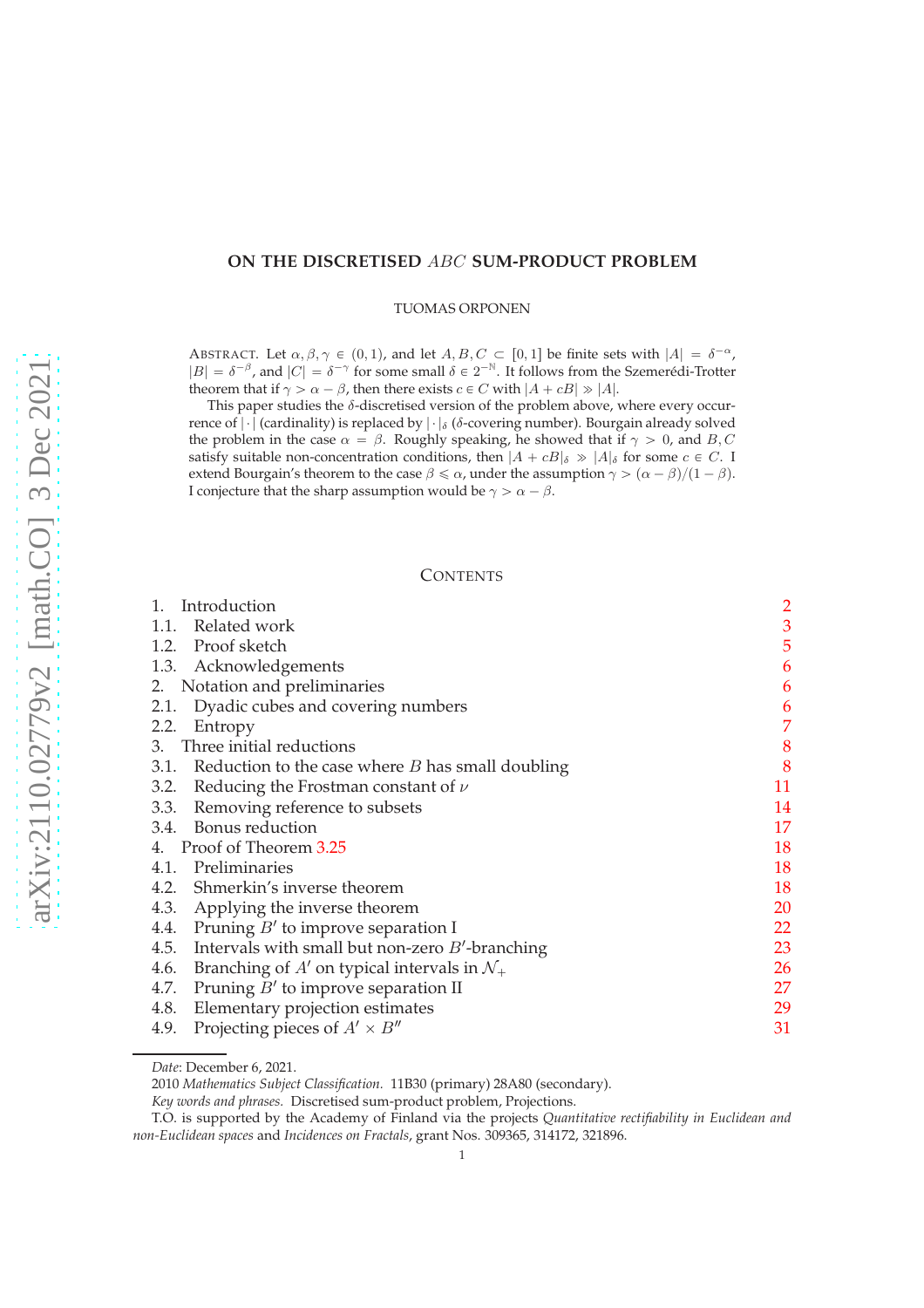4.10. Final multiscale argument [32](#page-31-0) References [34](#page-33-0)

# 1. INTRODUCTION

<span id="page-1-0"></span>Let  $A, B, C \subset \mathbb{R}$  be large but finite sets. Is it true that there exists some  $c \in C$  such that  $|A + cB| \gg |A|$ ? Here  $|\cdot|$  refers to cardinality. Not necessarily: consider for example

<span id="page-1-1"></span>
$$
A_n = \left\{ \frac{1}{n^{1/2}}, \frac{2}{n^{1/2}}, \dots, 1 \right\} \quad \text{and} \quad B_n = \left\{ \frac{1}{n^{1/4}}, \frac{2}{n^{1/4}}, \dots, 1 \right\} = C_n. \tag{1.1}
$$

It is not hard to check that for every  $\epsilon > 0$ , there exists  $n \in \mathbb{N}$  such that  $|A_n + B_nC_n| \leq$  $n^{\epsilon} |A|$ , so in particular  $|A_n + cB_n| \leq n^{\epsilon} |A|$  for all  $c \in C_n$ . The problem can be fixed by adding one assumption:  $|B||C| \gg |A|$ . Then, a positive answer to the question follows easily from the Szemerédi-Trotter theorem [\[36\]](#page-34-0) applied to the planar set  $A \times B$ . The requirement  $|B||C| \gg |A|$  is also necessary, as [\(1.1\)](#page-1-1) shows.

The ABC sum-product problem, stated above, also makes sense in contexts where the Szemerédi-Trotter bound is not available, for example if  $A, B, C \subset \mathbb{Z}_p$ , and  $p \in \mathbb{N}$ is prime. Again, it turns out that the lower bound  $|B||C| \gg |A|$  yields the existence of  $c \in C$  with  $|A + cB| \gg |A|$ . One way to show this is to adapt elementary techniques of Garaev [\[10\]](#page-34-1), Glibichuk and Konyagin [\[11\]](#page-34-2), and Bourgain [\[4\]](#page-33-1). The details can be found in [\[28\]](#page-34-3). Another way is to apply directly an incidence bound in finite fields due to Stevens and de Zeeuw [\[35\]](#page-34-4). The theorem of Stevens and de Zeeuw gives a stronger lower bound for  $|A + cB|$  than the elementary approach (see [\[28,](#page-34-3) Proposition 1.3] for the details), but ultimately relies on the polynomial method.

The main purpose of this paper is to consider the δ*-discretised* ABC *sum-product problem* in R. This is otherwise the same problem as the one we started with, but instead of counting the cardinality of  $|A + cB|$ , we seek lower bounds for the *δ-covering number*  $|A + cB|_{\delta}$  for some small scale  $\delta > 0$ . We will also assume that the sets A, B, C are  $\delta$ separated, and have cardinalities  $|A| = \delta^{-\alpha}$ ,  $|B| = \delta^{-\beta}$ , and  $|C| = \delta^{-\gamma}$ . In this variant of the problem, hypotheses on  $|B||C|$  need to be coupled with additional non-concentration conditions to hope for positive results. The following theorem of Bourgain [\[5\]](#page-33-2) from 2010 (extending his own work [\[2\]](#page-33-3) from 2003) treats the case  $A = B$ :

<span id="page-1-3"></span>**Theorem 1.2** (Bourgain). *Given*  $\alpha \in (0, 1)$  *and*  $\gamma$ ,  $\kappa > 0$ , *there exist*  $\epsilon_0$ ,  $\epsilon > 0$  *such that that the following holds for*  $\delta > 0$  *sufficiently small.* 

*Let*  $\nu$  *be a probability measure on* [0, 1] *satisfying*  $\nu(B(x,r)) \leq r^{\gamma}$  *for all*  $x \in \mathbb{R}$  *and*  $0 <$  $r \leq \delta^{\epsilon_0}$ . Let additionally  $A \subset [0,1]$  be a  $\delta$ -separated set with  $|A| \geq \delta^{-\alpha}$ , which also satisfies the *non-concentration condition*  $|A \cap B(x,r)| \leq r^{\kappa} |A|$  *for*  $x \in \mathbb{R}$  *and*  $\delta \leq r \leq \delta^{\epsilon_0}$ *.* 

*Then, there exists a point*  $c \in \text{spt}(\nu)$  *such that* 

<span id="page-1-2"></span>
$$
|A + cA|_{\delta} \geq \delta^{-\alpha - \epsilon}.\tag{1.3}
$$

*Here*  $|\cdot|_{\delta}$  *refers to the*  $\delta$ *-covering number of A.* 

To see the connection to the *ABC* problem, let  $C \subset [0, 1]$  be a  $\delta$ -separated set satisfying  $|C \cap B(x,r)| \leq r^{\gamma} |C|$  for all  $x \in \mathbb{R}$  and  $\delta \leq r \leq \delta^{\epsilon_0}$ . Then the uniformly distributed probability measure  $\nu$  on the  $\delta$ -neighbourhood of C satisfies  $\nu(B(x,r)) \lesssim r^{\gamma}$ , and it follows from [\(1.3\)](#page-1-2) (after a moment of thought) that there exists  $c \in C$  with  $|A + cA|_{\delta} \geq \delta^{-\alpha - \epsilon}$ .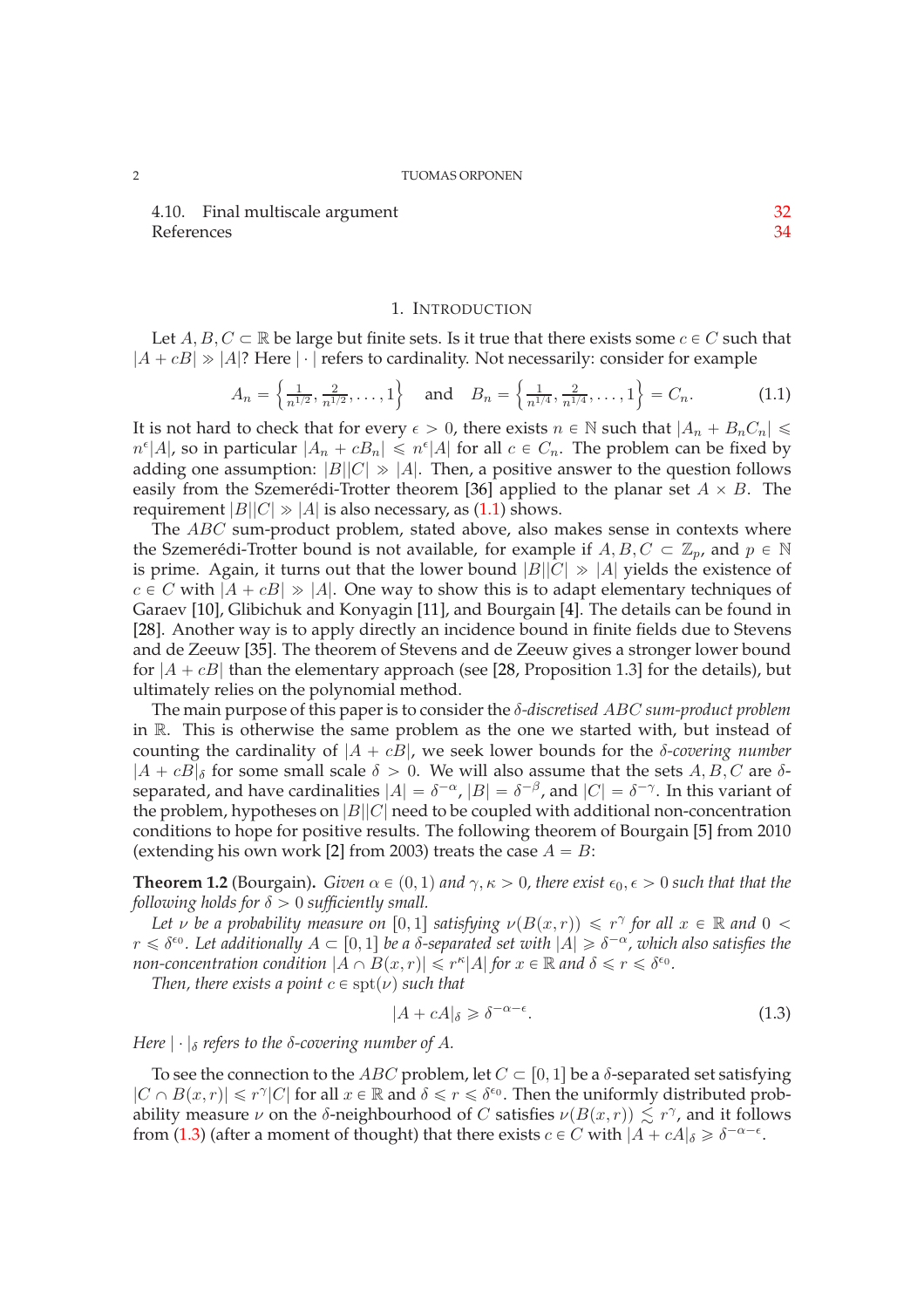Theorem [1.2](#page-1-3) formally only treats the case  $A = B$ , but an inspection of its proof (or, more directly, an application of [\[5,](#page-33-2) Theorem 3]), reveals that the result remains valid for two different δ-separated sets  $A, B \subset [0, 1]$ , provided that  $|A| = |B|$ , or at least  $|B| \approx |A|$ . The precise meaning of " $\approx$ " is defined via the various constants appearing in [\[5,](#page-33-2) Theorem 3]. To the best of my knowledge, Theorem [1.2](#page-1-3) does not cover the case where  $|A| = \delta^{-\alpha}$ and  $|B| = \delta^{-\beta}$  with  $\beta < \alpha$  (the case  $\beta > \alpha$  is not relevant here: then  $|A + cB|_{\delta} \gtrsim |B| \gg |A|$ for any  $c \in \mathbb{R}$  with  $|c| \sim 1$ ).

The following conjecture corresponds to the assumption  $|B||C| \gg |A|$  which suffices in the discrete variants (on  $\mathbb R$  and  $\mathbb{Z}_p$ ) of the ABC problem:

<span id="page-2-1"></span>**Conjecture 1.4.** *Let*  $\alpha, \beta, \gamma \in (0, 1)$  *with*  $\beta \le \alpha$  *and*  $\gamma > \alpha - \beta$ *. Assume that*  $A, B, C \subset [0, 1]$ *are*  $\delta$ -separated sets with cardinalities  $|A| \leq \delta^{-\alpha}$ ,  $|B| = \delta^{-\beta}$ , and  $|C| = \delta^{-\gamma}$ . Assume moreover *that*  $|B \cap B(x,r)| \lesssim r^{\beta} |B|$  and  $|C \cap B(x,r)| \lesssim r^{\gamma} |C|$  for all  $x \in \mathbb{R}$  and  $r > 0$ . Then, there  $exists \epsilon = \epsilon(\alpha, \beta, \gamma) > 0$  and a point  $c \in C$  such that  $|A + cB|_{\delta} \gtrsim_{\alpha, \beta, \gamma} \delta^{-\epsilon} |A|$ .

The lower bound for  $\gamma$  in Conjecture [1.4](#page-2-1) is necessary, but the non-concentration assumptions on  $B$  and  $C$  are quite likely not sharp. The main result of this paper is the following partial result, where the lower bound  $\gamma > \alpha - \beta$  is upgraded to  $\gamma > (\alpha - \beta)/(1 - \beta)$ :

<span id="page-2-2"></span>**Theorem 1.5.** *Let*  $0 < \beta \le \alpha < 1$  *and*  $\kappa > 0$ *. Then, for every*  $\gamma \in ((\alpha - \beta)/(1 - \beta), 1]$ *, there exist*  $\epsilon$ ,  $\epsilon_0$ ,  $\delta_0 \in (0, \frac{1}{2})$  $\frac{1}{2}$ ], depending only on  $\alpha, \beta, \gamma, \kappa$ , such that the following holds. Let  $\delta \in 2^{-\mathbb{N}}$ *with*  $\delta \in (0, \delta_0]$ , and let  $A, B \subset (\delta \cdot \mathbb{Z}) \cap [0, 1]$  *satisfy the following hypotheses:* 

(A)  $|A| \leq \delta^{-\alpha}$ .

(B)  $|B| \geq \delta^{-\beta}$ , and *B* satisfies the following Frostman condition:

$$
|B \cap B(x,r)| \leqslant r^{\kappa} |B|, \qquad \delta \leqslant r \leqslant \delta^{\epsilon_0}.
$$

*Further, let*  $\nu$  *be a Borel probability measure with*  $\text{spt}(\nu) \subset \left[\frac{1}{2}, 1\right]$ *, satisfying the Frostman condition*  $\nu(B(x,r)) \leq r^{\gamma}$  for  $x \in \mathbb{R}$  and  $\delta \leq r \leq \delta^{\epsilon_0}$ . Then, there exists a point  $c \in \text{spt}(\nu)$  such *that*

$$
|A + cB|_{\delta} \geqslant \delta^{-\epsilon}|A|.
$$

Theorem [1.5](#page-2-2) with  $\alpha = \beta$  recovers Theorem [1.2.](#page-1-3) The fact that Theorem 1.5 does not impose any non-concentration conditions on A is useful in proving Corollary [1.7](#page-3-0) below.

<span id="page-2-0"></span>1.1. **Related work.** A relevant piece of recent literature is the paper of Guth, Katz, and Zahl [\[12\]](#page-34-5), where the authors extend an argument (due to Garaev [\[10\]](#page-34-1)) from finite fields to give a new, relatively simple, proof of Bourgain's Theorem [1.2.](#page-1-3) Given that the  $\mathbb{Z}_p$ analogue of Conjecture [1.4](#page-2-1) is known [\[28\]](#page-34-3), it seems remotely plausible that Conjecture [1.4](#page-2-1) can be solved by extending the  $\mathbb{Z}_p$  argument in the fashion of Guth, Katz, and Zahl. I was not able to carry this out, and here is why. The proof in [\[28\]](#page-34-3) is chiefly based on the following lemma: if  $A, B \subset \mathbb{Z}_p$  are sets with  $|A| = p^{\alpha}$  and  $|B| = p^{\beta}$ , then for every  $\eta > 0$ there exists an integer  $n = n(\alpha, \beta, \eta) \in \mathbb{N}$ , and choices  $a_1, \dots, a_n \in \pm A$  such that

<span id="page-2-3"></span>
$$
|a_1B + \ldots + a_nB| \gtrsim p^{-\eta} \min\{|A||B|, p\}.
$$
 (1.6)

I was not able to extend the finite field techniques in [\[28\]](#page-34-3) to (directly) prove a  $\delta$ -discretised analogue of  $(1.6)$ . However, once Theorem  $1.5$  is known, it can be applied to make partial progress towards a  $\delta$ -discretised analogue of [\(1.6\)](#page-2-3) (a sharper result would follow from Conjecture [1.4](#page-2-1) in the same way):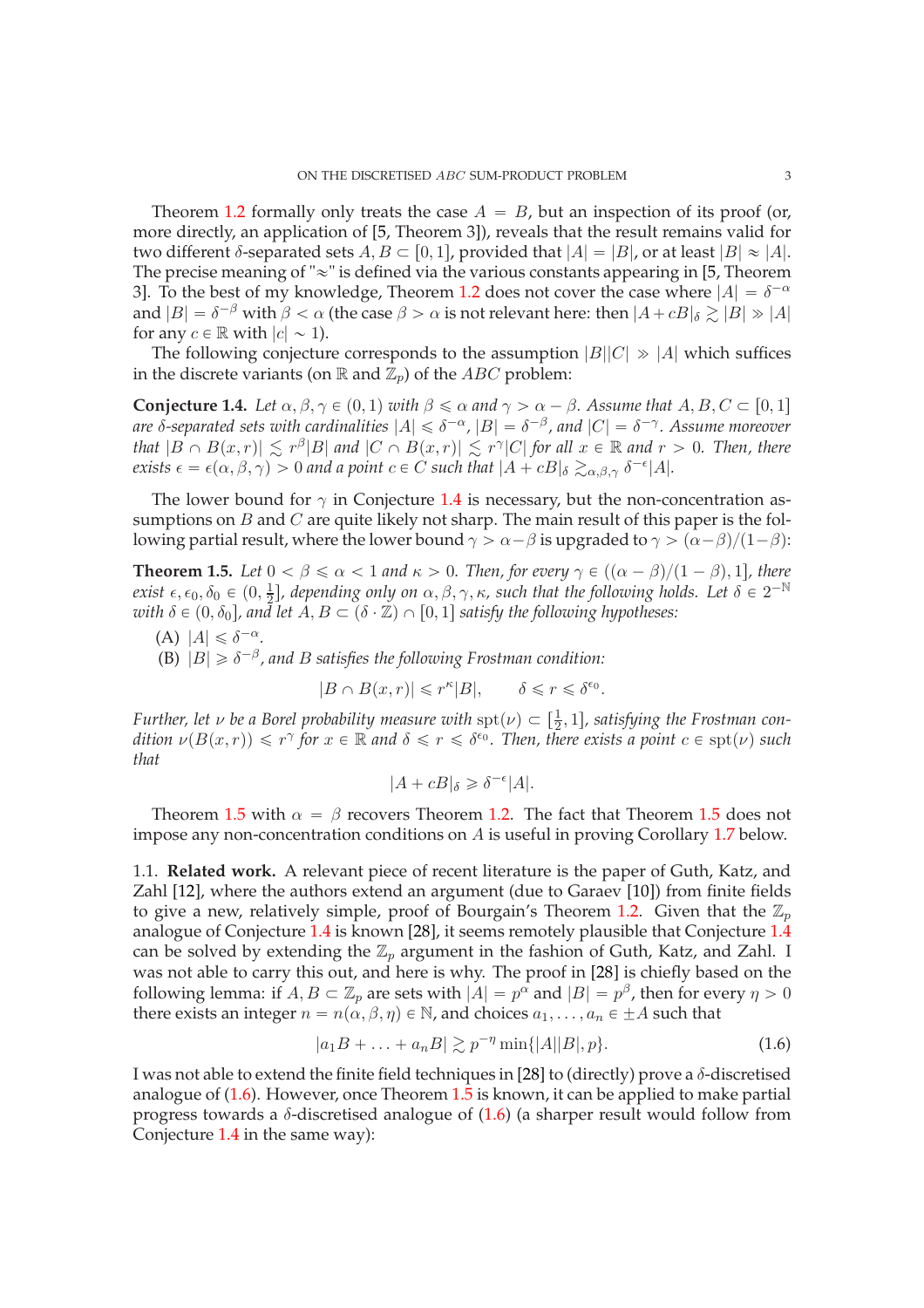<span id="page-3-0"></span>**Corollary 1.7.** *Let*  $\beta, \gamma \in (0, 1)$  *and*  $0 < \eta < \gamma(1 - \beta)$ *. Then, there exists*  $\epsilon_0, \delta_0 > 0$  *and*  $n \in \mathbb{N}$ *, depending on*  $\beta$ ,  $\gamma$ ,  $\eta$ , such that the following holds for all  $\delta \in (0, \delta_0]$ . Let  $B, C \subset (\delta \cdot \mathbb{Z}) \cap [0, 1]$ *be non-empty sets satisfying*

<span id="page-3-1"></span>
$$
|B \cap B(x,r)| \leq r^{\beta}|B| \quad \text{and} \quad |C \cap B(x,r)| \leq r^{\gamma}|C| \tag{1.8}
$$

*for*  $x \in \mathbb{R}$  and  $\delta \leq r \leq \delta^{\epsilon_0}$ . Then, there exist points  $c_1, \ldots, c_n \in C$  such that

$$
|c_1B + \ldots + c_nB|_{\delta} \geq \delta^{-\gamma - \beta(1-\gamma)+\eta} = \delta^{-\beta - \gamma(1-\beta)+\eta}.
$$

*Remark* 1.9*.* A classical projection theorem of Kaufman [\[19\]](#page-34-6) would imply the existence of  $c \in C$  such that  $|B + cB|_{\delta} \gtrapprox \max\{\delta^{-\beta}, \delta^{-\gamma}\}\$ . For  $\gamma > \beta$ , a recent sharpening of Kaufman's theorem by the author and Shmerkin [\[27\]](#page-34-7) would even yield  $|B + cB|_{\delta} \ge \delta^{-\gamma - \eta}$  for some  $\eta = \eta(\beta, \gamma) > 0$ , and for  $\delta > 0$  small enough. In comparison, Corollary [1.7](#page-3-0) gives a more quantitative improvement, but at the cost of adding the number of summands. I give the proof straight away: it is simple, and good preparation for Section [3.3,](#page-13-0) which contains a slightly more complicated version of the same argument.

*Proof of Corollary [1.7.](#page-3-0)* Start by applying Theorem [1.5](#page-2-2) with

$$
\alpha := \beta + \gamma(1 - \beta) - \eta \in (\beta, 1), \quad \beta, \quad \kappa := \beta, \quad \text{and} \quad \gamma.
$$

Note that  $\gamma > (\alpha - \beta)/(1 - \beta)$ , so the parameters are admissible. Let  $\epsilon, \epsilon_0, \delta_0 \in (0, \frac{1}{2})$  $\frac{1}{2}$  be the constants given by Theorem [1.5](#page-2-2) with  $\alpha, \beta, \gamma, \kappa$ . Let  $\nu := |C|^{-1} \cdot \mathcal{H}^0|_C$  be the normalised counting measure on C, which satisfies the Frostman condition  $\nu(B(x,r)) \leq r^{\gamma}$  for all  $x \in \mathbb{R}$  and  $\delta \leq r \leq \delta^{\epsilon_0}$  by [\(1.8\)](#page-3-1). We also note that  $|B| \geq \delta^{-\beta}$  by (1.8) applied with  $r = \delta$ , and B satisfies the  $\kappa = \beta$ -dimensional Frostman condition required in Theorem [1.5.](#page-2-2)

We construct a sequence of sets  $H_n \subset \delta \cdot \mathbb{Z}$ ,  $n \in \mathbb{N}$ , with the following greedy algorithm. We first define  $H_1 := (c_1B)_{\delta}$  arbitrarily, where  $A_{\delta} := (\delta \cdot \mathbb{Z}) \cap A(\delta)$ . Then, we assume that  $H_n$  has already been defined for some  $n \geq 1$ , and we let

$$
H_{n+1} := (H_n + c_{n+1}B)_{\delta} \subset \delta \cdot \mathbb{Z},
$$

where  $c_{n+1} \in C = spt(\nu)$  maximises  $|H_n + cB|_{\delta}$  among all choices  $c \in C$ . We observe (by induction) that  $H_n \subset (\delta \cdot \mathbb{Z}) \cap [0, n]$ , so  $|H_n| \leq n\delta^{-1}$ . For arbitrary  $N \in \mathbb{N}$  with  $N \geq 2$ , it follows from the pigeonhole principle that there exists  $n \in \{1, \ldots, N - 1\}$  such that

$$
|H_{n+1}| \le (N\delta^{-1})^{1/(N-1)}|H_n| \le 2\delta^{-1/(N-1)}|H_n|.
$$

By definition of  $H_{n+1}$ , this means that

<span id="page-3-2"></span>
$$
|H_n + cB|_{\delta} \lesssim |H_{n+1}| \le 2\delta^{-1/(N-1)}|H_n|, \qquad c \in C. \tag{1.10}
$$

,

We now choose  $N \in \mathbb{N}$  so large that  $2\delta^{-1/(N-1)} \leq \delta^{-\epsilon/2}$ , where  $\epsilon = \epsilon(\alpha, \beta, \gamma) > 0$  was one of the constants produced by Theorem [1.5.](#page-2-2) Since  $B$  and  $\nu$  satisfy the hypotheses of Theorem [1.5,](#page-2-2) we see from [\(1.10\)](#page-3-2) that  $A := H_n$  must fail the hypotheses. However, the only hypotheses on  $A$  in Theorem [1.5](#page-2-2) are

$$
A\subset (\delta\cdot \mathbb{Z})\cap [0,1] \quad \text{and} \quad |A|\leqslant \delta^{-\alpha}.
$$

Of course  $H_n \n\in [0, 1]$ , but this is not really relevant: we may find  $k \in \{0, \ldots, n - 1\}$  such that  $|H_n \cap [k, k + 1]| \ge \frac{1}{N}|H_n|$ . Now, defining instead  $A := (H_n \cap [k, k + 1]) - \{k\}$ , we have  $A \subset (\delta \cdot \mathbb{Z}) \cap [0, 1]$ , and  $|A + cB|_{\delta} \leq \delta^{-\epsilon/2} |H_n| \leq \delta^{-\epsilon} |A|$  by [\(1.10\)](#page-3-2), for  $\delta > 0$  so small that  $\delta^{-\epsilon/2} \geq N$ . This violates violate Theorem [1.5,](#page-2-2) unless

$$
|H_n| \geq |A| > \delta^{-\alpha} = \delta^{-\beta - \gamma(1-\beta) + \eta}
$$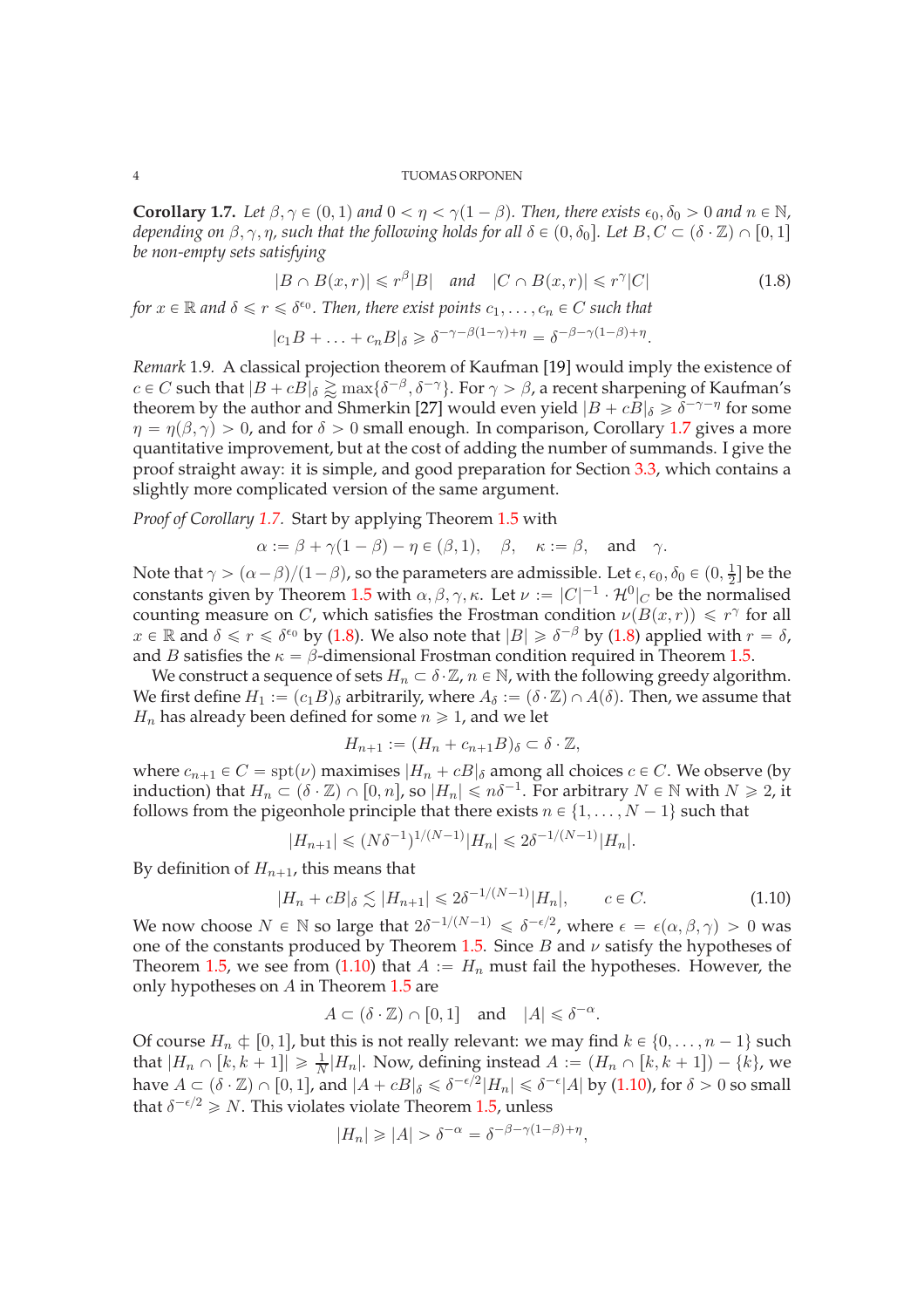and this is what the corollary claimed.

The *ABC* problem is closely related to the highly active area of sum-product theory. The main open question is the Erdős-Szemerédi sum-product conjecture [\[8\]](#page-34-8): if  $A \subset \mathbb{R}$  or  $A \subset \mathbb{Z}_p$  is a finite set ( $p \in \mathbb{N}$  is prime), the E-S conjecture asks to prove that

$$
\max\{|A+A|, |A\cdot A|\} \gtrsim_{\epsilon} |A|^{2-\epsilon}, \qquad \epsilon > 0.
$$

The research around this problem is too active to survey here: I only mention the papers [\[30\]](#page-34-9) of Rudnev-Stevens and [\[23\]](#page-34-10) of Mohammadi-Stevens for some current world records, and further references. For results on the the  $\delta$ -discretised variant of the Erdős-Szemerédi problem, see [\[12\]](#page-34-5) by Guth-Katz-Zahl, and [\[7\]](#page-33-4) by Dabrowski, the author, and Villa.

Bourgain's  $\delta$ -discretised sum-product estimate, Theorem [1.2,](#page-1-3) has been extended in various ways beyond the real line. For example, He [\[16\]](#page-34-11) found a version of the theorem in  $\mathbb{R}^n$ . Closely related are also the works [\[3,](#page-33-5) [6\]](#page-33-6) by Bourgain-Gamburd, [\[15\]](#page-34-12) by He, [\[17\]](#page-34-13) by He-de Saxcé, [\[1\]](#page-33-7) by Benoist-de Saxcé, and [\[20\]](#page-34-14) by Li. These papers contain  $\delta$ -discretised sum-product or product theorems in various Lie groups. Viewing the δ-discretised ABC sum-product problem as a special case of a δ-discretised incidence problem between points and  $\delta$ -tubes in  $\mathbb{R}^2$ , the papers [\[7,](#page-33-4) [9,](#page-34-15) [13\]](#page-34-16) are also relevant.

Theorems [1.2](#page-1-3) and [1.5](#page-2-2) can be viewed as statements concerning linear projections of planar sets (see the next subsection). Starting with this interpretation, one may ask if analogous statements hold for non-linear projections. Examples of particular interest are the *pinned distance projections*  $\Delta_x(y) = |x - y|$  and the *radial projections*  $\pi_x(y) = (x - y)$  $y$ / $|x-y|$ . Again, the literature is too broad for a survey, but see the recent papers [\[34\]](#page-34-17) by Shmerkin and [\[29\]](#page-34-18) by Raz-Zahl for recent exciting developments and more references.

Finally, Conjecture [1.4](#page-2-1) was recently solved by the author [\[25\]](#page-34-19) for Ahlfors-regular sets  $A, B \subset [0, 1]$ . In fact, a much stronger result can be obtained for such sets. Let  $\alpha, \beta \in$ (0, 1). Assume that  $A, B \subset \mathbb{R}$  are closed sets, A is  $\alpha$ -Ahlfors-regular and B is  $\beta$ -Ahlforsregular. Then

$$
\dim_{\mathrm{H}}\{c \in \mathbb{R} : \dim(A + cB) < \alpha + \eta\} = 0
$$

for  $\eta := \beta(1 - \alpha)/(2 - \alpha) > 0$ . (The paper [\[25\]](#page-34-19) also contains a δ-discretised version.)

<span id="page-4-0"></span>1.2. **Proof sketch.** For this exposition, I make the following additional assumptions on A and B. Both sets have a "tree" (or "Cantor set") structure: for a suitable parameter  $m \in \mathbb{N}$ , each dyadic interval  $I \in \mathcal{D}_{ms}$  intersecting A contains exactly  $R_A(s)$  sub-intervals in  $\mathcal{D}_{m(s+1)}$  which intersect A. The same is assumed of B. The numbers  $R_A(s)$  and  $R_B(s)$ are known as the *branching numbers* of A and B, respectively. Assume that the scale parameter  $\delta > 0$  has the special form  $\delta = 2^{-mN}$  for some  $N \in \mathbb{N}$  (thus  $R_A(s) = 1 = R_B(s)$ for  $s \ge N$ , since A, B were assumed to be  $\delta$ -separated). We make even more assumptions:

(P1) For every  $s \in \mathbb{N}$ , either  $R_B(s) = 1$  or  $R_A(s) = 2^m$ .

(P2)  $|B| = \delta^{-\beta}$ , and for every  $s \in \mathbb{N}$ , either  $R_B(s) = 1$  or  $R_B(s) = 2^m$ .

The proof of Theorem [1.5](#page-2-2) will begin by several reductions, which allow us to make (approximate versions of) all the assumptions listed above. Now, the key question turns out to be: given a scale  $s \in \mathbb{N}$  with  $R_B(s) = 1$ , what **upper** bound can we guarantee for  $R_A(s)$ ? It turns out that we can easily use (P1)-(P2) to deduce an answer.

Assume that  $R_A(s) \ge 2^{\Gamma m}$  for all  $s \in \{0, ..., N-1\} =: [N]$  with  $R_B(s) = 1$ . Write  $\mathcal{N} := \{s \in [N]: R_B(s) = 1\}$ , and note that  $R_A(s) = 2^m$  for all  $s \in [N] \setminus \mathcal{N}$  by assumption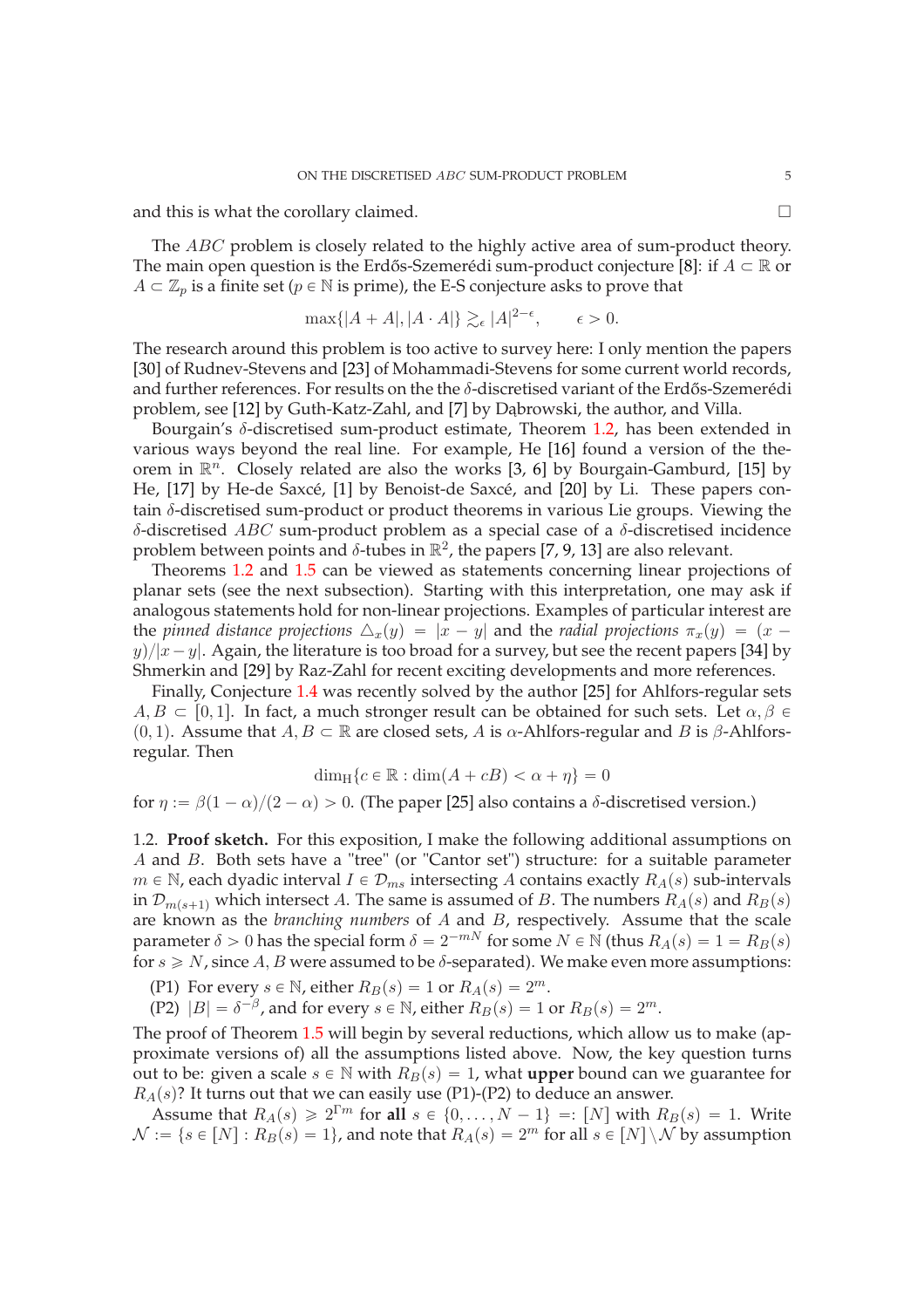(P1). Now, we may calculate a lower bound on the cardinality of  $A$  as follows:

<span id="page-5-3"></span>
$$
2^{\alpha m N} \geqslant |A| = \prod_{s \in [N]} R_A(s) = \prod_{s \in [N] \setminus \mathcal{N}} R_A(s) \cdot \prod_{s \in \mathcal{N}} R_A(s) \geqslant 2^{m(N - |\mathcal{N}|)} \cdot 2^{\Gamma m |\mathcal{N}|}. \tag{1.11}
$$

On the other hand, by assumption (P2), we have

<span id="page-5-5"></span>
$$
2^{\beta mN} = |B| = \prod_{s \in [N] \setminus \mathcal{N}} 2^m = 2^{m(N - |\mathcal{N}|)},\tag{1.12}
$$

so may solve  $N - |N| = \beta N$  and  $|N| = (1 - \beta)N$ . Plugging this information into [\(1.11\)](#page-5-3) yields  $\Gamma \leq (\alpha - \beta)/(1 - \beta)$ . This is where the numerology in Theorem [1.5](#page-2-2) comes from. Namely, the argument above shows that if  $\Gamma > (\alpha - \beta)/(\overline{1} - \beta)$ , then there exists at least one scale  $s \in [N]$  such that  $R_A(s) \leq 2^{\Gamma m}$ . In fact, the same must be true for a positive fraction of the scales, say  $G \subset [N]$ , where  $|G|/N$  only depends on  $\Gamma - (\alpha - \beta)/(1 - \beta)$ .

After this observation, we focus attention separately on pieces of  $A \times B$  of the form  $(A \cap I) \times (B \cap J)$ , where  $I, J \in \mathcal{D}_{ms}$  are intervals intersecting A, B, respectively, and  $s \in \mathcal{G}$ . By definition,  $|A \cap I|_{m(s+1)} = R_A(s) \leq 2^{\Gamma m}$  for some  $\Gamma$  slightly larger than  $(\alpha - \beta)/(1 - \beta)$ . To be precise, we choose  $(\alpha - \beta)/(1 - \beta) < \Gamma < \gamma$ , where  $\gamma$  is the Frostman exponent of the measure  $\nu$  in Theorem [1.5.](#page-2-2) If we **additionally** knew that  $|B \cap J|_{2^{-m(s+1)}} = R_B(s) \ge 2^{\epsilon m}$ for some  $\epsilon > 0$ , and the points in  $B \cap J$  are well enough separated, we could at this point use an elementary argument (essentially the "potential theoretic method" due to Kaufman [\[19\]](#page-34-6)) to deduce that

<span id="page-5-4"></span>
$$
|(A \cap I) + c(B \cap J)|_{2^{-m(s+1)}} \geq 2^{\epsilon m} |A \cap I|_{2^{-m(s+1)}} \tag{1.13}
$$

for a generic choice  $c \in C = \text{spt}(\nu)$ . This argument is crucially based on  $\gamma > \Gamma$ , see Lemma [4.43](#page-28-1) for the details. After this, summing up the increments [\(1.13\)](#page-5-4) for all  $s \in \mathcal{G}$ would complete the proof of Theorem [1.5.](#page-2-2)

An major problem is that, as a matter of fact,  $|B \cap J|_{2^{-m(s+1)}} = R_B(s) = 1$  for all  $s \in \mathcal{G}$ . This follows from our assumption (P1), since  $R_A(s) \leq 2^{\Gamma m} < 2^m$  for all  $s \in \mathcal{G}$ . To solve the problem, we follow Bourgain's proof of Theorem [1.2](#page-1-3) faithfully: instead of considering individual scales  $s \in [N]$ , we recombine consecutive elements of  $[N]$  into longer intervals  $\mathcal{I} \subset [N]$  where the branching of B is small but non-trivial, say  $R_B(\mathcal{I}) = 2^{\epsilon m |\mathcal{I}|}$ . Then, we carry out calculations similar to the ones we saw at  $(1.11)-(1.12)$  $(1.11)-(1.12)$  to make sure that also  $R_A(\mathcal{I}) \leq 2^{\Gamma m |\mathcal{I}|}$  for a subset of these intervals  $\mathcal I$  with substantial total length. At the end of the day, the intervals  $\mathcal I$  with  $R_B(\mathcal I)=2^{\epsilon m|\mathcal I|}$  and  $R_A(\mathcal I)\leqslant 2^{\Gamma m|\mathcal I|}$ , will actually play the role we had written for the scales  $G$  in the discussion above.

There are numerous places in the arguments below where I either follow Bourgain's argument for the case  $A = B$ , or at least draw heavy inspiration from such an argument. Bourgain's influence on this paper will be treated as an absolute constant, and not spelled out every time separately.

<span id="page-5-1"></span><span id="page-5-0"></span>1.3. **Acknowledgements.** I would like to thank Pablo Shmerkin for clarifying a point about applying his inverse theorem [\[32,](#page-34-20) Theorem 2.1], see Remark [4.7.](#page-18-0)

# 2. NOTATION AND PRELIMINARIES

<span id="page-5-2"></span>2.1. Dyadic cubes and covering numbers. Let  $\mathcal{D}_n$  be the family of dyadic cubes in  $\mathbb{R}^d$ with side-length  $2^{-n}$ . We will only use this notation for  $n \geq 0$ . For  $Q = x + [0, 2^{-n})^d \in \mathcal{D}_n$ , we associate the affine map  $T_Q(y) := 2^n(y - x)$ , which rescales  $Q$  to  $[0, 1)^d$ .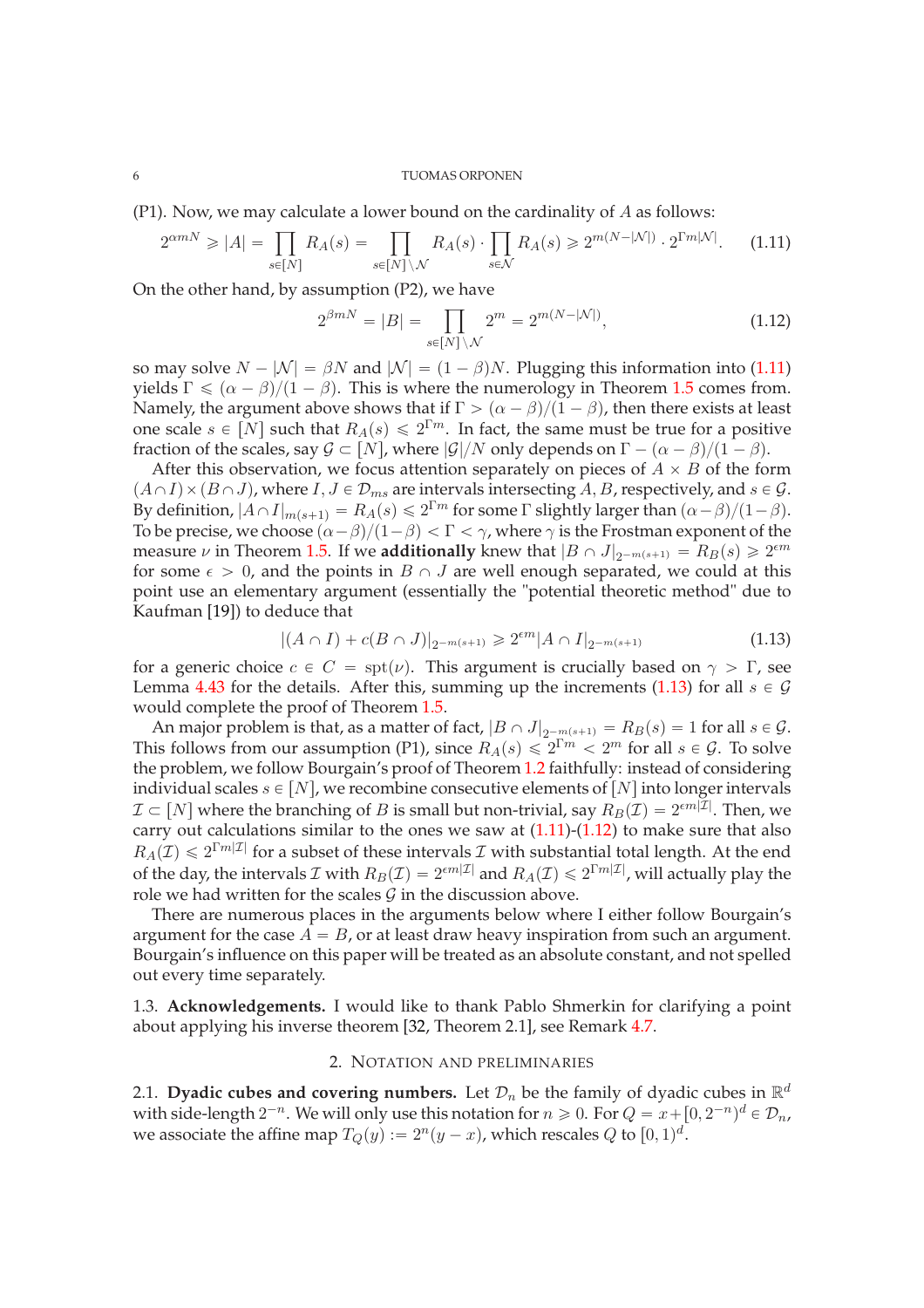If  $\mu$  is a Borel measure on  $\mathbb{R}^d$ , and  $E \subset \mathbb{R}^d$  is a Borel set with  $\mu(E) > 0$ , we write  $\mu_E := \mu(E)^{-1} \mu|_E$  for the *renormalised restriction of*  $\mu$  *to*  $E$ . This notation is most commonly used in the case  $E = Q \in \mathcal{D}_n$ . In this special case, we additionally define the notation

$$
\mu^Q := T_Q \mu_Q.
$$

Here  $f\nu(H) := \nu(f^{-1}H)$  refers, in general, to the push-forward of a measure  $\nu$  under a map f. For a dyadic rational  $r = 2^{-n}$ , and a bounded set  $A \subset \mathbb{R}^d$ , we write  $|A|_r$  for the least number of cubes in  $\mathcal{D}_n$  required to cover A (in the introduction, we used the same notation for the r-covering number, which is comparable up to a multiplicative constant). We will also write  $A(r)$  for the open r-neighbourhood of A, and (only with  $r = \delta$ ),

$$
A_r = (r \cdot \mathbb{Z}) \cap A(r).
$$

Finally, for  $n \in \mathbb{N}$ , we abbreviate  $[n] := \{0, \ldots, n - 1\}.$ 

<span id="page-6-0"></span>2.2. **Entropy.** If  $(\Omega, \mu)$  is a probability space, and F is a countable  $\mu$ -measurable partition of  $\Omega$ , we denote the *F*-entropy of  $\mu$  by

$$
H(\mu, \mathcal{F}) := \sum_{F \in \mathcal{F}} \mu(F) \log \frac{1}{\mu(F)},
$$

with the convention  $0 \cdot \log 0 = 0$ . If  $\mathcal{E}, \mathcal{F}$  are two countable partitions, we denote the *conditional*  $F$ -entropy of  $\mu$  relative to  $\mathcal E$  by

$$
H(\mu, \mathcal{F} \mid \mathcal{E}) := \sum_{E \in \mathcal{E}} \mu(E) H(\mu_E, \mathcal{F}).
$$
\n(2.1)

If F *refines*  $\mathcal E$  (each element of  $\mathcal E$  can be written as a disjoint union of elements of  $\mathcal F$ ), the conditional entropy can be alternatively written as

<span id="page-6-1"></span>
$$
H(\mu, \mathcal{F} \mid \mathcal{E}) = H(\mu, \mathcal{F}) - H(\mu, \mathcal{E}). \tag{2.2}
$$

For a proof, see [\[26,](#page-34-21) Proposition 3.3]. In practice, we will only be concerned with  $\mathcal{D}_n$ entropies of compactly supported Borel probability measures on  $\mathbb{R}^d$ , where  $\mathcal{D}_n$  is the partition of  $\mathbb{R}^d$  into dyadic cubes of side-length  $2^{-n}$ . In this special case  $\mathcal{D}_{n+1}$  always refines  $\mathcal{D}_n$ , so the formula [\(2.2\)](#page-6-1) is available. We record the following simple lemma, whose proof is a combination of [\[26,](#page-34-21) Lemma 3.5] and [\[26,](#page-34-21) Remark 3.6]:

<span id="page-6-2"></span>**Lemma 2.3.** Let  $\mu$  be a Borel probability measure on  $\mathbb{R}^d$ , and let  $\pi \colon \mathbb{R}^d \to \mathbb{R}^D$  be linear. Let  $n \in \mathbb{N}$ , and let  $0 = n_0 < n_1 < \ldots < n_h = n$  be an arbitrary partition of  $\{0, \ldots, n\}$ . Then,

$$
H(\pi\mu, \mathcal{D}_n) \geq \sum_{j=0}^{h-1} \sum_{Q \in \mathcal{D}_{n_j}} \mu(Q) \cdot H(\pi\mu^Q, \mathcal{D}_{n_{j+1}-n_j} | \mathcal{D}_0).
$$

*The inner summation only runs over those*  $Q \in \mathcal{D}_{n_i}$  *with*  $\mu(Q) > 0$ *.* 

A basic fact about entropy (which follows from Jensen's inequality) is that

$$
|\{F \in \mathcal{F} : \mu(F) > 0\}| \le N \implies H(\mu, \mathcal{F}) \le \log N.
$$

In particular, if  $\pi \colon \mathbb{R}^d \to \mathbb{R}^D$  is *L*-Lipschitz in Lemma [2.3,](#page-6-2) then

$$
H(\pi \mu^{Q}, \mathcal{D}_{n_{j+1}-n_j} | \mathcal{D}_0) = H(\pi \mu^{Q}, \mathcal{D}_{n_{j+1}-n_j}) - H(\pi \mu^{Q}, \mathcal{D}_0) \ge H(\pi \mu^{Q}, \mathcal{D}_{n_{j+1}-n_j}) - CL,
$$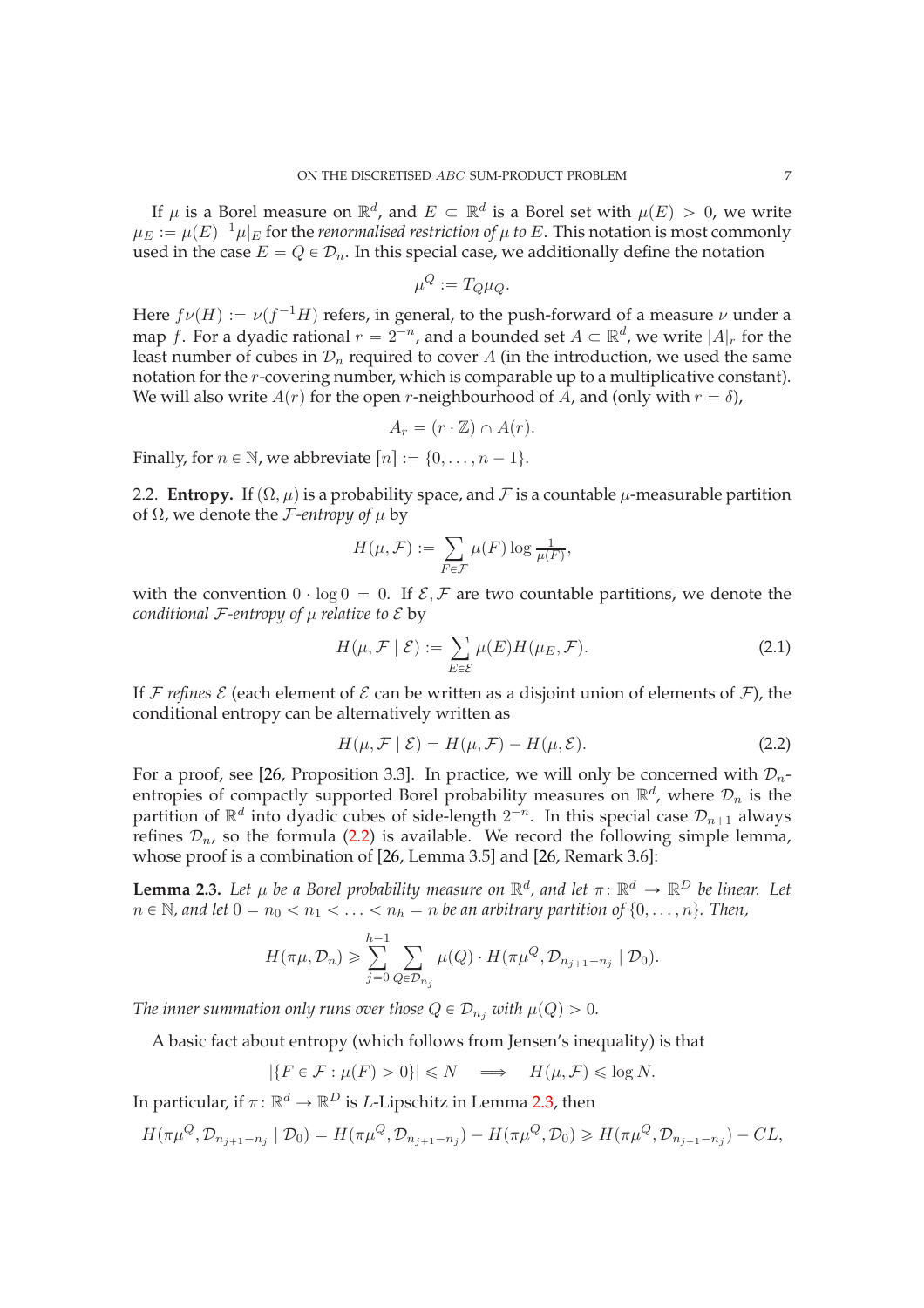where  $C \geq 1$  only depends on d, D. Therefore, the lower bound of Lemma [2.3](#page-6-2) can be upgraded to

<span id="page-7-4"></span>
$$
H(\pi\mu, \mathcal{D}_n) \geqslant \left(\sum_{j=0}^{h-1} \sum_{Q \in \mathcal{D}_{n_j}} \mu(Q) \cdot H(\pi \mu^Q, \mathcal{D}_{n_{j+1}-n_j})\right) - h \cdot CL.
$$
 (2.4)

We mention two further useful fact about entropy: first, if  $\mathcal{E}, \mathcal{F}$  are two countable  $\mu$ measurable partitions such that

$$
|\{F \in \mathcal{F} : F \cap E_0\}| \leq N
$$
 and  $|\{E \in \mathcal{E} : E \cap F_0\}| \leq N$ 

for all  $E_0 \in \mathcal{E}$  and  $F_0 \in \mathcal{F}$ , then  $|H(\mu, \mathcal{E}) - H(\mu, \mathcal{F})| \leq \log N$ . Second, entropy (and also conditional entropy) is concave. We will use the convexity of entropy in the following form: if  $\mu$ ,  $\nu$  are two Borel probability measures on  $\mathbb{R}^d$ , then

<span id="page-7-2"></span>
$$
H(\mu * \nu, \mathcal{D}_n) \ge \int H(\mu_x, \mathcal{D}_n) d\nu(x), \tag{2.5}
$$

where  $\mu_x$  is the probability measure defined by  $\mu_x(H) = \mu(H - x)$ . Since  $(\mu * \nu)(H) =$  $\int \mu_x(H) d\nu(x)$  for all Borel sets  $H \subset \mathbb{R}^d$ , one may view  $\mu * \nu$  as a convex combination of the measures  $\mu_x$ . Formally, [\(2.5\)](#page-7-2) is deduced by applying Jensen's inequality to the concave function  $f(r) = r \log(1/r)$  on [0, 1], and the random variable  $X : x \mapsto \mu_x(Q)$  in the probability space  $(\mathbb{R}^d, \nu)$  (for fixed  $Q \in \mathcal{D}_n$ ).

# 3. THREE INITIAL REDUCTIONS

<span id="page-7-0"></span>This section contains a reduction of Theorem [1.5](#page-2-2) to a special case, where we additionally assume that  $|B + B| \le \delta^{-\epsilon_B} |B|$ , and  $\nu(B(x, r)) \le 40 \cdot r^\gamma$  for all  $x \in \mathbb{R}$  and  $r \ge \delta$  (see Theorem [3.25\)](#page-13-1). It seems difficult to do achieve this reduction in a "single pass": instead, we add the extra assumptions in two separate steps (Sections [3.1](#page-7-1) and [3.2\)](#page-10-0). After these steps, we arrive at Theorem [3.12,](#page-10-1) where the assumptions are present, but unfortunately the conclusion is also a little stronger. Then, the final reduction to Theorem [3.25](#page-13-1) "restores" the weaker conclusion, but maintains the additional assumptions. This is the version of Theorem [1.5](#page-2-2) we will eventually be able to prove directly.

<span id="page-7-1"></span>3.1. **Reduction to the case where** B **has small doubling.** The purpose of this section is to reduce the proof of Theorem [1.5](#page-2-2) to the following version, where the hypothesis  $|B + B| \le \delta^{-\epsilon_B}$  has been added. This does not come for free: the price to pay is that the conclusion of Theorem [3.1](#page-7-3) is also a little stronger (that is, more difficult to prove).

<span id="page-7-3"></span>**Theorem 3.1.** *Let*  $0 < \beta \le \alpha < 1$  *and*  $\kappa > 0$ *. Then, for every*  $\gamma \in ((\alpha - \beta)/(1 - \beta), 1]$ *, there exist*  $\epsilon_0, \epsilon, \epsilon_B, \delta_0, \rho \in (0, \frac{1}{2})$  $\frac{1}{2}$ ], depending only on  $\alpha, \beta, \gamma, \kappa$ , such that the following holds. Let  $\delta \in 2^{-\mathbb{N}}$  with  $\delta \in (0, \delta_0]$ , and let  $A, B \subset (\delta \cdot \mathbb{Z}) \cap [0, 1]$  satisfy the following hypotheses:

$$
(A) |A| \leq \delta^{-\alpha}.
$$

(B)  $|B| \geq \delta^{-\beta}$ , and *B* satisfies the following Frostman condition:

$$
|B \cap B(x,r)| \leq r^{\kappa} |B|, \qquad \delta \leq r \leq \delta^{\epsilon_0}.
$$

Assume moreover that  $|B + B| \leq \delta^{-\epsilon_B} |B|$ .

*Further, let*  $\nu$  *be a Borel probability measure with*  $spt(\nu) \subset [0, 1]$ *, and satisfying the Frostman condition*  $\nu(B(x,r)) \leq r^{\gamma}$  for  $x \in \mathbb{R}$  and  $\delta \leq r \leq \delta^{\epsilon_0}$ . Then, there exists a point  $c \in \text{spt}(\nu)$  such *that*  $|A' + cB|_{\delta} \geq \delta^{-\epsilon} |A|$  *for all*  $A' \subset A$  *with*  $|A'| \geq (1 - \rho)|A|$ *.*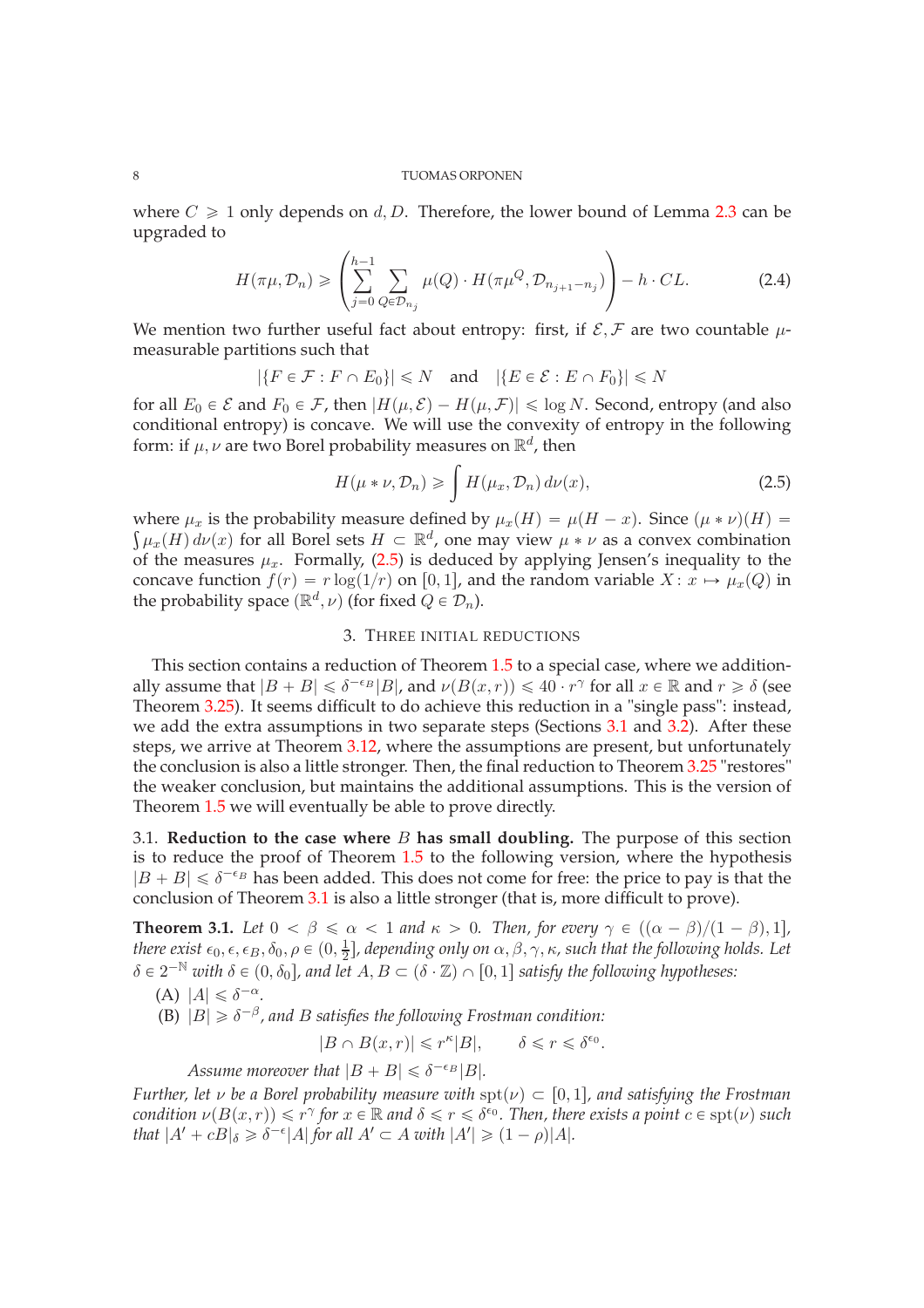The proof will use the following version of the Plünnecke-Ruzsa inequality:

<span id="page-8-0"></span>**Lemma 3.2** (Plünnecke-Ruzsa inequality). Let  $\delta \in 2^{-\mathbb{N}}$ , let  $A, B_1, \ldots, B_n \subset \mathbb{R}$  be arbitrary sets, and assume that  $|A + B_i|_{\delta} \leqslant K_i |A|_{\delta}$  for all  $1 \leqslant i \leqslant n$ , and for some constants  $K_i \geqslant 1$ . *Then, for every*  $\epsilon > 0$ , there exists a subset  $A' \subset A$  with  $|A'|_{\delta} \geq (1 - \epsilon)|A|_{\delta}$  such that

$$
|A' + B_1 + \ldots + B_n|_{\delta} \lesssim_{\epsilon,n} K_1 \cdots K_n |A'|_{\delta}.
$$

This form of the inequality is due to Ruzsa [\[31\]](#page-34-22). For a more general result, see [\[14,](#page-34-23) Theorem 1.5], by Gyarmati-Matolcsi-Ruzsa. To be accurate, these statements are not formulated in terms of δ-covering numbers, but one may consult [\[12,](#page-34-5) Corollary 3.4] by Guth-Katz-Zahl to see how to handle the reduction.

*Proof of Theorem [1.5](#page-2-2) assuming Theorem [3.1.](#page-7-3)* Let α, β, γ, κ be the constants given in Theorem [1.5.](#page-2-2) Our task is to find  $\epsilon, \epsilon_0, \delta_0$  depending on  $\alpha, \beta, \gamma, \kappa$ , such that the claims of Theorem [3.1](#page-7-3) are satisfied. To do this, we fix some  $\bar{\beta} < \beta$  slightly smaller than  $\beta$  so that still

$$
\gamma > (\alpha - \bar{\beta})/(1 - \bar{\beta}).
$$

Then, we apply Theorem [3.1](#page-7-3) with the parameters  $\alpha$ ,  $\bar{\beta}$ ,  $\gamma$ ,  $\kappa/4$ , and first extract the constants  $\bar{\epsilon}$ ,  $\bar{\epsilon}_0$ ,  $\bar{\bar{\epsilon}}_B$ ,  $\bar{\delta}_0$ ,  $\bar{\rho} > 0$ , depending only on  $\alpha$ ,  $\bar{\beta}$ ,  $\gamma$ ,  $\kappa/4$ . Now, we claim that Theorem [1.5](#page-2-2) holds with constants

<span id="page-8-1"></span>
$$
\epsilon_0 := \frac{2}{\kappa n} \quad \text{and} \quad \epsilon := 2^{-n-1}\bar{\epsilon}, \tag{3.3}
$$

where

<span id="page-8-3"></span>
$$
n := \max\{[2/(\kappa \bar{\epsilon}_0)], [2/\bar{\epsilon}_B]\}\tag{3.4}
$$

and any  $\delta_0 \in (0, \bar{\delta}_0]$  with the additional requirements

<span id="page-8-6"></span>
$$
2^{n+1} \leq \delta_0^{-\bar{\epsilon}_B/2} \quad \text{and} \quad \delta_0^{\bar{\beta}-\beta} \geq 2^n. \tag{3.5}
$$

At the very end of the proof, there will be an additional requirement for  $\delta_0 > 0$ , which only depends on  $n, \bar{\rho}$  (hence eventually)  $\alpha, \beta, \gamma, \kappa$ ; I will not spell this out explicitly, since the bounds depend on the implicit constants in Lemma [3.2.](#page-8-0)

To prove Theorem [1.5,](#page-2-2) fix  $\delta \in (0, \delta_0]$ , and assume that  $A, B \subset (\delta \cdot \mathbb{Z}) \cap [0, 1]$  and  $\nu$  satisfy the assumptions of Theorem [1.5](#page-2-2) with parameters  $\alpha$ ,  $\beta$ ,  $\gamma$ ,  $\kappa$ ,  $\epsilon_0$ , as specified in and below [\(3.3\)](#page-8-1). Thus  $|A| \le \delta^{-\alpha}$ , and  $|B| \ge \delta^{-\beta}$ , and  $|B \cap B(x,r)| \le r^{\gamma}$  for all  $x \in \mathbb{R}$  and  $\delta \le r \le \delta^{\epsilon_0}$ . We claim that there exists  $c \in \text{spt}(\nu)$  such that  $|A + cB|_{\delta} \geq \delta^{-\epsilon} |A|$ .

Write kB for the k-fold sum  $B + \ldots + B$ . Clearly  $kB \subset (\delta \cdot \mathbb{Z}) \cap [0, k]$ , so

<span id="page-8-2"></span>
$$
|kB| \le k \cdot \delta^{-1}, \qquad k \ge 1. \tag{3.6}
$$

We claim that for any  $n \ge 1$ , there exists  $1 \le k \le n$  such that

<span id="page-8-4"></span>
$$
|2^{k}B + 2^{k}B| = |2^{k+1}B| \le 2\delta^{-1/n}|2^{k}B|.
$$
 (3.7)

Indeed, if this were not the case, then

$$
2^{n} \delta^{-1} \stackrel{(3.6)}{\geq} |2^{n} B| > 2 \delta^{-1/n} |2^{n-1} B| > 4 \delta^{-2/n} |2^{n-2} B| > \ldots > 2^{n} \delta^{-n/n} |B| \geq 2^{n} \delta^{-1},
$$

a contradiction. We then apply this observation with  $n \in \mathbb{N}$  as in [\(3.4\)](#page-8-3), and we pick  $1 \leq k \leq n$  such that [\(3.7\)](#page-8-4) holds. Write  $\bar{B} := 2^k B$  for this choice of "k", so

<span id="page-8-5"></span>
$$
|\bar{B} + \bar{B}| \leq 2\delta^{-1/n} |\bar{B}|.
$$
\n(3.8)

Recalling that  $1/n \le \bar{\epsilon}_B/2$ , this looks promising for the purpose of applying Theorem [3.1](#page-7-3) to the pair of sets A and  $\bar{B}$ . But does  $\bar{B}$  satisfy a Frostman condition? It turns out that it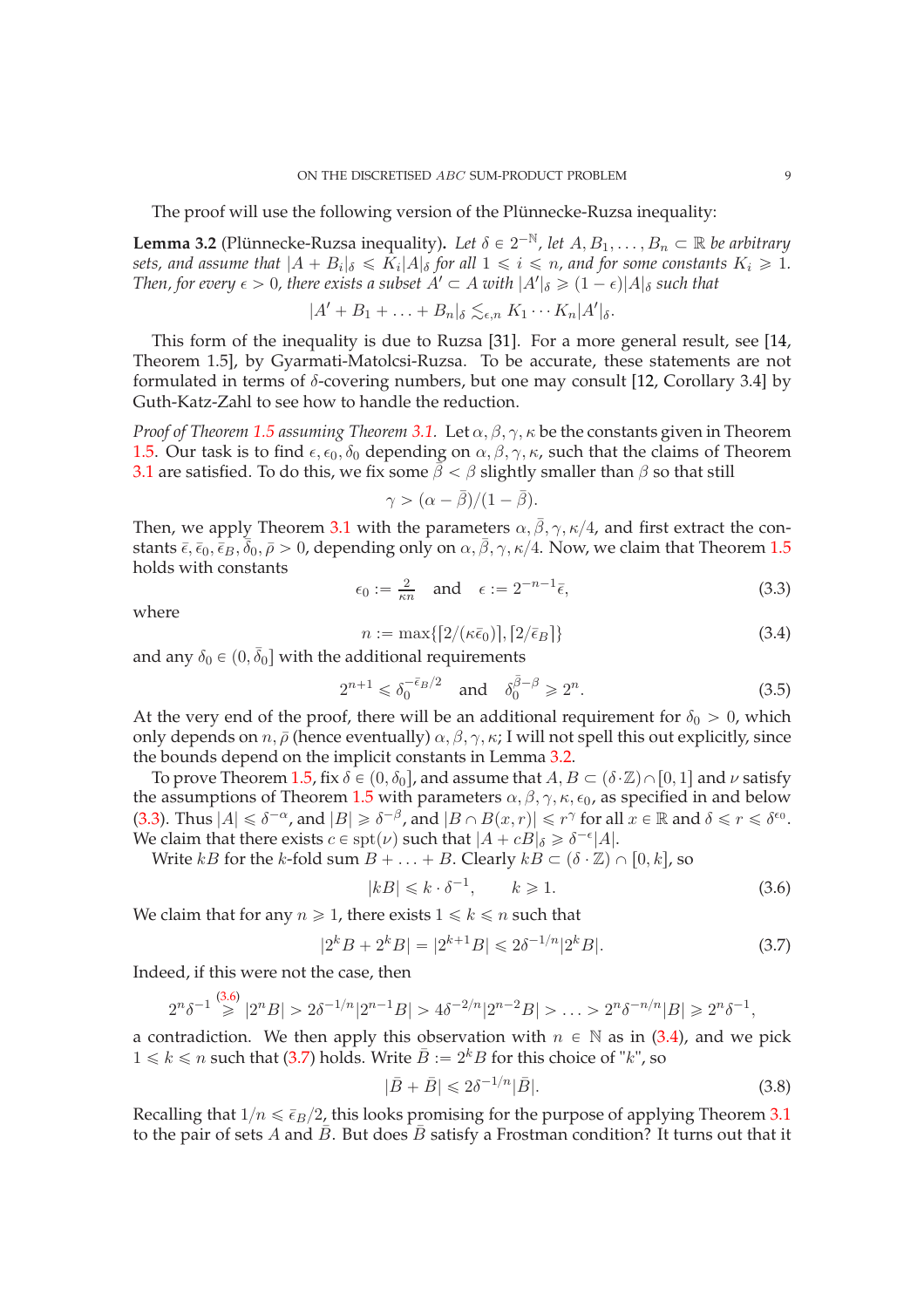does, with constants " $\kappa/4$ " and " $\bar{\epsilon}_0$ ". The following argument is copied from [\[5,](#page-33-2) Section 8.2]. Assume, to reach a contradiction, that there exists some dyadic scale

$$
r \in \left[\delta, \delta^{\bar{\epsilon}_0}\right] \stackrel{(3.4)}{\subset} \left[\delta, \delta^{2/(\kappa n)}\right] \stackrel{(3.3)}{=} \left[0, \delta^{\epsilon_0}\right],\tag{3.9}
$$

and a point  $a \in \mathbb{R}$ , such that  $|\bar{B} \cap B(a, r)|_{\delta} \geq C_0 r^{\kappa/2} |\bar{B}|$  for a suitable absolute constant  $C_0 \geq 1$ . Now, since  $r \leq \delta^{\epsilon_0}$ , we know by hypothesis that B satisfies  $|B \cap B(x,r)| \leq r^{\kappa}$  for all  $x \in \mathbb{R}$ . Consequently  $|\bar{B}|_r \geq |B|_r \geq r^{-\kappa}$ , and

$$
|\bar{B} + \bar{B}|_{\delta} \gtrsim |\bar{B}|_{r} \cdot |\bar{B} \cap B(a, r)|_{\delta}
$$
  
\n
$$
\geq C_{0}|B|_{r} \cdot r^{\kappa/2}|\bar{B}|
$$
  
\n
$$
\geq C_{0}r^{-\kappa} \cdot r^{\kappa/2}|\bar{B}|
$$
  
\n
$$
\geq C_{0}\delta^{-1/n}|\bar{B}|,
$$

using  $r \leq \delta^{\bar{\epsilon}_0} \leq \delta^{2/(\kappa n)}$  in the final inequality. If  $C_0 \geq 1$  was chosen large enough, this lower bound contradicts the small doubling property [\(3.8\)](#page-8-5). We conclude that

<span id="page-9-0"></span>
$$
|\bar{B} \cap B(x,r)| \leq C_0 r^{\kappa/2} |\bar{B}|, \qquad \delta \leq r \leq \delta^{\bar{\epsilon}_0}.
$$
 (3.10)

There are also a few smaller issues before we can apply Theorem  $3.1$  to  $B$ : evidently  $|\bar{B}| \geq |B| \geq \delta^{-\beta}$ , but unfortunately  $\bar{B} \subset [0, 2^n]$  instead of  $\bar{B} \subset [0, 1]$ . Regardless, there exists some an interval  $I_0 = [m, m + 1] \subset [0, 2^n]$  such that  $|\bar{B} \cap I_0| \geq |\bar{B}|/2^n$ . We define

$$
\bar{B}_m := (\bar{B} \cap I_0) - \{m\} \subset (\delta \cdot \mathbb{Z}) \cap [0,1],
$$

so  $|\bar{B}_m| \geqslant |\bar{B}|/2^n$ . Then,

$$
|\bar{B}_m+\bar{B}_m| \stackrel{(3.8)}{\leq} 2\delta^{1/n}|\bar{B}| \stackrel{(3.4)-(3.5)}{\leq} \delta^{-\bar{\epsilon}_B}|\bar{B}_m| \quad \text{and} \quad |\bar{B}_m| \geq 2^{-n}\delta^{-\beta} \stackrel{(3.5)}{\geq} \delta^{-\bar{\beta}}.
$$

Finally,

$$
|\bar{B}_m \cap B(x,r)| \stackrel{(3.10)}{\leq} C_0 2^n r^{\kappa/2} |\bar{B}_m| \stackrel{(3.5)}{\leq} r^{\kappa/4} |\bar{B}_m|, \quad r \in [\delta, \delta^{\bar{\epsilon}_0}].
$$

Now we have shown that the triple  $A, \bar{B}_m, \nu$  satisfies all the hypotheses of Theorem [3.1](#page-7-3) with parameters  $\alpha$ ,  $\bar{\beta}$ ,  $\gamma$ ,  $\kappa/4$ , and  $\bar{\epsilon}_0$ ,  $\bar{\epsilon}_B$ ,  $\bar{\delta}_0$ . It follows that there exists  $c \in \text{spt}(\nu)$  with the property that if  $A' \subset A$  is any subset with  $|A'| \geq (1 - \bar{\rho})|A|$ , then

<span id="page-9-1"></span>
$$
|A' + c\bar{B}_m|_{\delta} \ge \delta^{-\bar{\epsilon}}|A|.\tag{3.11}
$$

We now claim that  $|A + cB| \ge \delta^{-\epsilon} |A|$  for this specific  $c \in \text{spt}(\nu)$ , which will complete the proof of Theorem [1.5.](#page-2-2) If this fails, then by the Plünnecke-Ruzsa inequality, Lemma [3.2,](#page-8-0) we find a subset  $A' \subset A$  of cardinality  $|A'| \geq (1 - \bar{\rho})|A|$  such that

$$
|A' + c\bar{B}_m|_{\delta} \lesssim |A' + c(2^k B)|_{\delta} \lesssim_{n,\bar{\rho}} \delta^{-2^n \epsilon} |A| \stackrel{(3.3)}{=} \delta^{-\bar{\epsilon}/2} |A|.
$$

This contradicts [\(3.11\)](#page-9-1) for  $\delta > 0$  small enough, depending on  $n, \bar{\rho}$ . This contradiction completes the proof of Theorem 1.5 completes the proof of Theorem [1.5.](#page-2-2)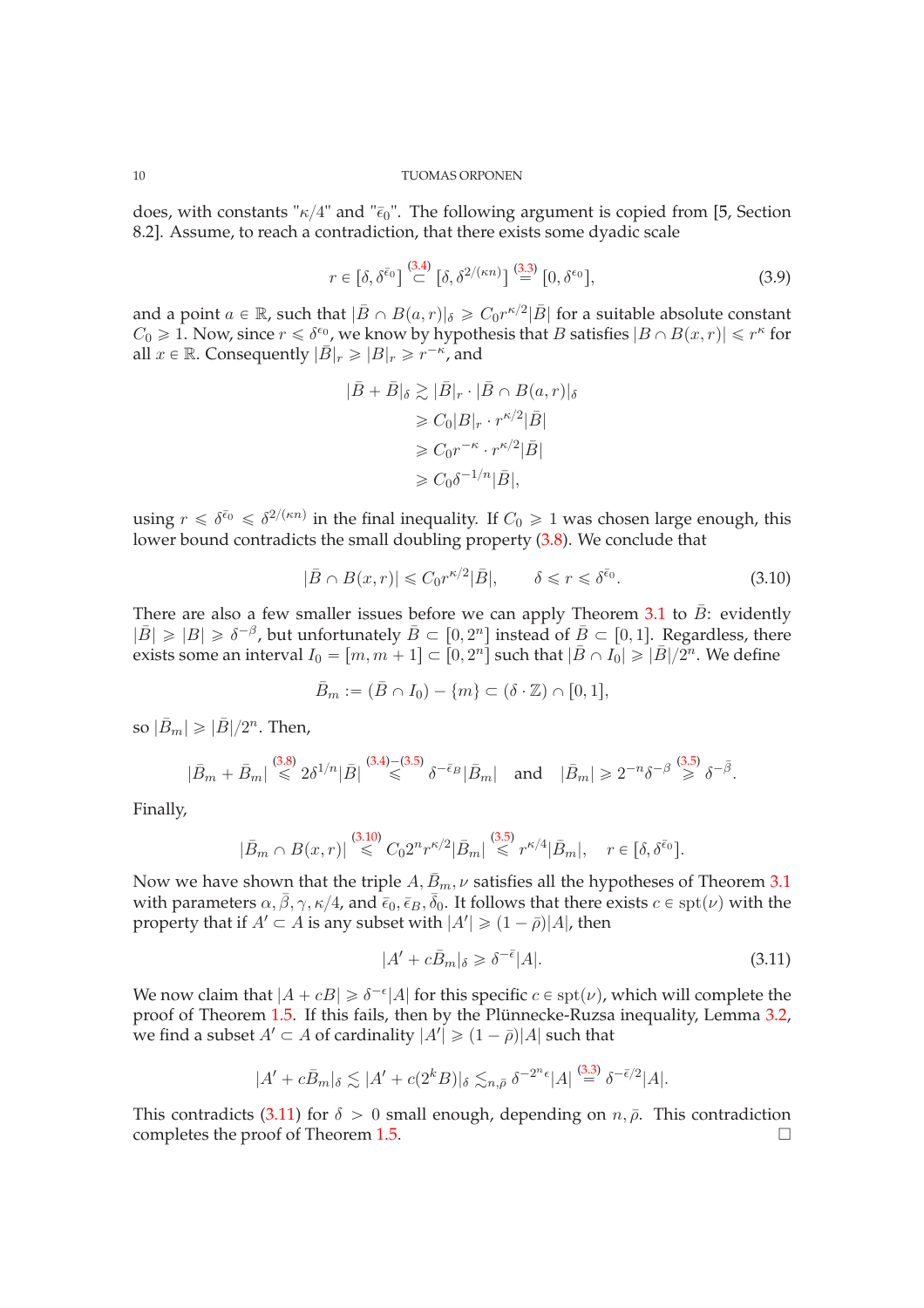<span id="page-10-0"></span>3.2. **Reducing the Frostman constant of**  $\nu$ . Let  $\nu$  be the measure appearing in the state-ment of Theorem [1.5](#page-2-2) or [3.1.](#page-7-3) We assumed that  $\nu(B(x,r)) \le r^{\gamma}$  for all scales  $r \le \delta^{\epsilon_0}$ . We will need, in fact, is that  $\nu$  satisfies the Frostman condition  $\nu(B(x,r)) \leq Cr^{\gamma}$  for all  $r \geq \delta$ , and with an absolute constant  $C \geq 1$ . It turns out that this can be achieved, eventually with  $C = 40$ . In this section, we reduce the proof of Theorem [3.1](#page-7-3) to the following:

<span id="page-10-1"></span>**Theorem 3.12.** *Let*  $0 < \beta \le \alpha < 1$  *and*  $\kappa > 0$ *. Then, for every*  $\gamma \in ((\alpha - \beta)/(1 - \beta), 1]$ *, there exist*  $\epsilon, \epsilon_0, \epsilon_B, \delta_0, \rho \in (0, \frac{1}{2})$  $\frac{1}{2}$ ], depending only on  $\alpha, \beta, \gamma, \kappa$ , such that the following holds. Let  $\delta \in 2^{-\mathbb{N}}$  *with*  $\delta \in (0, \delta_0]$ , and let  $A, B \subset (\delta \cdot \mathbb{Z}) \cap [0, 1]$  *satisfy the following hypotheses:* 

- (A)  $|A| \leq \delta^{-\alpha}$ .
- (B)  $|B| \geq \delta^{-\beta}$ , and *B* satisfies the following Frostman condition:

$$
|B\cap B(x,r)|\leqslant r^{\kappa}|B|,\qquad \delta\leqslant r\leqslant \delta^{\epsilon_0}.
$$

Assume moreover that  $|B + B| \leq \delta^{-\epsilon_B} |B|$ .

*Further, let*  $\nu$  *be a Borel probability measure with*  $spt(\nu) \subset [-1, 1]$ *, and*  $\nu$  *satisfies the Frostman condition*  $\nu(B(x,r)) \leq 20r^{\gamma}$  for  $x \in \mathbb{R}$  and  $r \geq \delta$ . Then, there exists a point  $c \in \text{spt}(\nu)$  such that

$$
|A' + cB|_{\delta} \geq \delta^{-\epsilon} |A'|
$$

*for all subsets*  $A' \subset A$  *with*  $|A'| \geq (1 - \rho)|A|$ *.* 

The proof will require the Plünnecke-Ruzsa inequality, that is Lemma [3.2](#page-8-0) in the previous section, and also the following [\[37,](#page-34-24) Exercise 6.5.12] in the book of Tao and Vu:

<span id="page-10-3"></span>**Lemma 3.13.** Let  $A, B \subset \delta \cdot \mathbb{Z}$ , and assume that  $|A + B| \le K|A|$  for some  $K \ge 1$ . Then, for *every*  $N \geq 1$  *and*  $\rho > 0$ , there exists a subset  $A' \subset A$  with  $|A'| \geq (1 - \rho)|A|$  with the property  $|A' - B| \lesssim_{\rho,n} K^{2^N/N} |A|^{1+1/N}.$ 

The exercise is only stated with constant  $\rho = \frac{1}{2}$  $\frac{1}{2}$ , but if one reads the subsequent hint about how to solve the exercise, it is clear (based on [\[37,](#page-34-24) Exercise 6.5.1]) that any  $\rho > 0$ will work, at the cost of making the implicit constant larger. We are then prepared to reduce Theorem [3.1](#page-7-3) to Theorem [3.12.](#page-10-1)

*Proof of Theorem [3.1](#page-7-3) assuming Theorem [3.12.](#page-10-1)* The argument roughly follows [\[5,](#page-33-2) Section 5] in Bourgain's paper. Recall the meaning of the constants  $\alpha, \beta, \gamma, \kappa$  from the statement of Theorem [3.1.](#page-7-3) Our task is to find the constants  $\epsilon_0$ ,  $\epsilon$ ,  $\epsilon_B$ ,  $\delta_0$ ,  $\rho \in (0, \frac{1}{2})$  $\frac{1}{2}$ , depending only on  $\alpha, \beta, \gamma, \kappa$ . This will eventually be accomplished by applying Theorem [3.12](#page-10-1) with constants  $\alpha, \beta, \gamma, \kappa/2$ . Recall from the statement of Theorem [3.12](#page-10-1) that there exist constants  $\bar{\epsilon}_0$ ,  $\bar{\epsilon}$ ,  $\bar{\epsilon}_B$ ,  $\bar{\delta}_0$ ,  $\bar{\rho} > 0$ , which only depend on the constants  $\alpha$ ,  $\beta$ ,  $\gamma$ ,  $\kappa/2$ . We begin by choosing  $\epsilon > 0$  so small that

<span id="page-10-5"></span>
$$
\frac{C}{\log_2(1/\epsilon)} \leq \bar{\epsilon} \quad \Longleftrightarrow \quad \epsilon \leq 2^{-C/\bar{\epsilon}} \tag{3.14}
$$

for a suitable absolute constant  $C > 0$  to be determined later. We now pick the other constants  $\epsilon_0, \epsilon_B \in (0, \frac{1}{2})$  $\frac{1}{2}$  so that

<span id="page-10-2"></span>
$$
\epsilon_0 + \epsilon_B := \min\{\kappa \bar{\epsilon}_0/8, \bar{\epsilon}_B/2\}.
$$
\n(3.15)

We choose  $\delta_0 \leq \bar{\delta}_0$ , and additionally  $\delta_0$  needs to satisfy a few other restrictions, which we explain on the spot. We finally choose  $\rho > 0$  so small that

<span id="page-10-4"></span>
$$
(1 - \rho)(1 - \rho - \sqrt{\rho}) \ge (1 - \bar{\rho}).
$$
\n(3.16)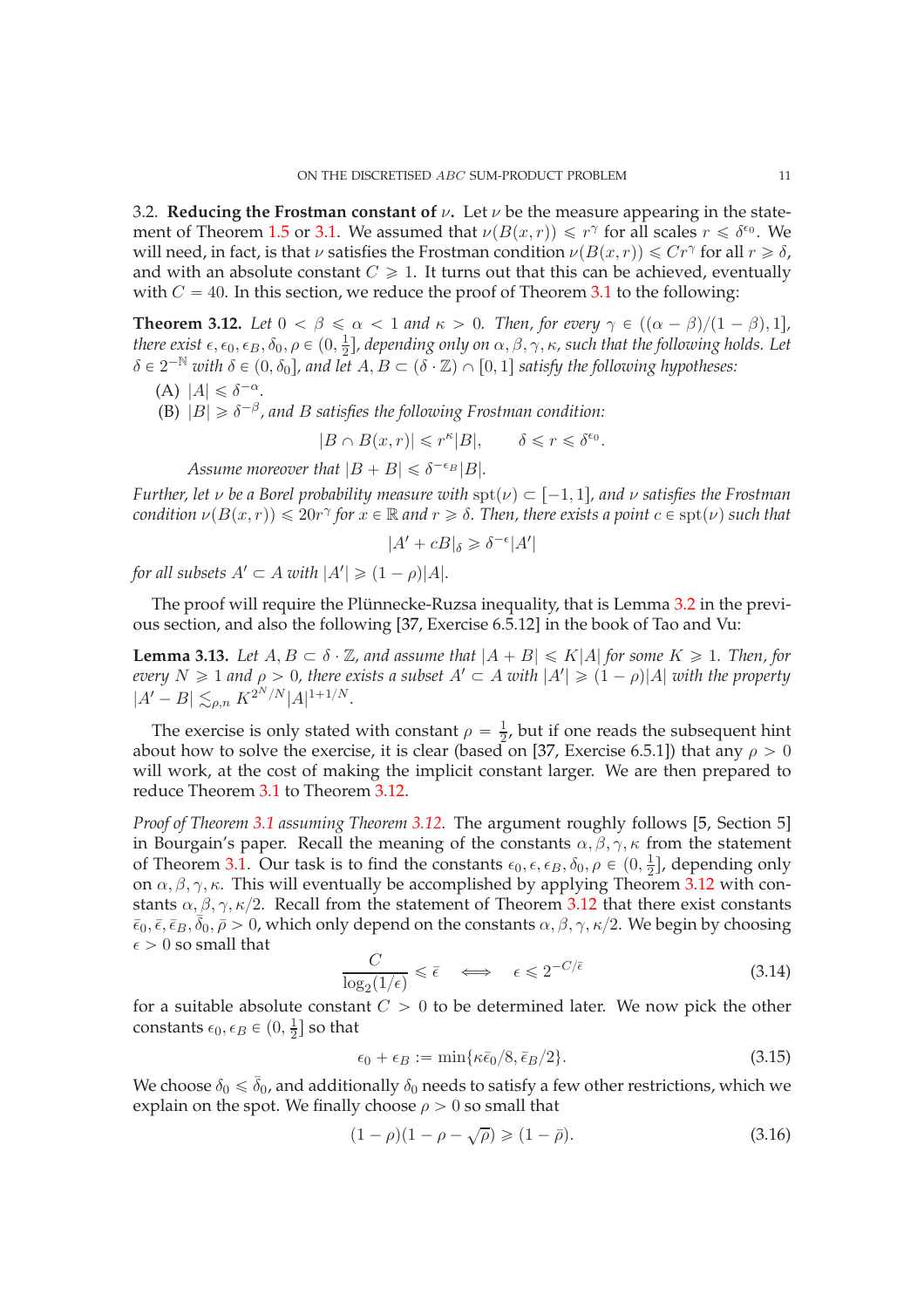With these choices of constants, fix  $\delta \in (0, \delta_0]$ , and let  $A, B \subset (\delta \cdot \mathbb{Z}) \cap [0, 1]$  be sets, and let  $\nu$  be a Borel probability measure on [0, 1], satisfying the hypotheses in Theorem [3.1.](#page-7-3) To land in a situation where Theorem [3.12](#page-10-1) becomes applicable, we consider, instead, the measure  $\bar{\nu} := \nu * (-\nu)$ , where  $-\nu(A) := \nu(-A)$ . Evidently spt  $\bar{\nu} \subset [-1, 1]$ . As Bourgain shows in [\[5,](#page-33-2) (5.5)], the measure  $\bar{\nu}$  has the property

<span id="page-11-1"></span>
$$
\bar{\nu}(B(x,r)) \leq 4 \cdot \bar{\nu}(B(0,r)) \leq 4 \cdot \sup_{y \in \mathbb{R}} \nu(B(y,r)), \qquad x \in \mathbb{R}, r > 0.
$$
 (3.17)

Now, let  $c_0 \geq 0$  be the infimum of the numbers such that

<span id="page-11-0"></span>
$$
\bar{\nu}(B(0,c_0)) > 5 \cdot c_0^{\gamma},\tag{3.18}
$$

if any such numbers exist. Evidently  $c_0 \in [0, 1]$ , since  $\bar{\nu}$  is a probability measure on  $B(0, 1)$ . If no  $c_0$  as in [\(3.18\)](#page-11-0) exists, then let  $c_0 := \max\{|r| : r \in \text{spt } \bar{\nu}\}\)$ , and note that

<span id="page-11-2"></span>
$$
5 \cdot c_0^{\gamma} \ge \bar{\nu}(B(0, c_0)) \ge \bar{\nu}(B(0, 1)) = 1 \quad \Longrightarrow \quad c_0 \ge 5^{-1/\gamma} \ge \delta^{\epsilon_0},\tag{3.19}
$$

assuming here that  $\delta_0 \geq \delta$  is sufficiently small in terms of  $\gamma$ ,  $\epsilon_0$ . Assume then that  $c_0$ , as in [\(3.18\)](#page-11-0), exists. Since  $\sup_{y\in\mathbb{R}} \nu(B(y,r)) \leq r^{\gamma}$  for all  $0 < r \leq \delta^{\epsilon_0}$  by assumption, [\(3.17\)](#page-11-1) implies that  $c_0 \ge \delta^{\epsilon_0}$ . In both cases,  $c_0 \ge \delta^{\epsilon_0}$ . Moreover, we note that  $\text{spt}(\nu) \cap \{c_0, -c_0\} \ne$  $\emptyset$  in both cases (in the non-trivial case, otherwise some smaller value of  $c_0$  would also satisfy [\(3.18\)](#page-11-0)).

We then consider the re-normalised measure  $\bar{\nu}^{c_0}$  defined by

$$
\bar{\nu}^{c_0}(H) := \frac{1}{\bar{\nu}(B(0,c_0))} \cdot \bar{\nu}|_{B(0,c_0)}(c_0 \cdot H), \qquad H \subset \mathbb{R},
$$

which satisfies  $\text{spt}(\bar{\nu}^{c_0}) = c_0^{-1} \cdot (\text{spt } \bar{\nu} \cap \bar{B}(0, c_0)) \subset [-1, 1]$ . Clearly  $\bar{\nu}^{c_0}$  is a Borel probability measure. Moreover, if  $x \in \mathbb{R}$  and  $r \in [\delta, 1]$ , then, assuming that  $c_0 \in [0, 1]$  was defined via [\(3.18\)](#page-11-0), we have

$$
\bar\nu^{c_0}(B(x,r))\leqslant \dfrac{\bar\nu(B(c_0x,c_0r))}{\bar\nu(B(0,c_0))}\stackrel{(3.17)}{\leqslant} 4\cdot\dfrac{\bar\nu(B(0,c_0r))}{5\cdot c_0^\gamma}\leqslant 4\cdot\dfrac{5\cdot (c_0r)^\gamma}{5\cdot c_0^\gamma}=4\cdot r^\gamma.
$$

If  $c_0$  was, instead, defined as  $c_0 = \max\{|r| : r \in \text{spt } \bar{\nu}\}\$ , then  $\bar{\nu}(B(0, c_0)) = 1$ , so

$$
\bar{\nu}^{c_0}(B(x,r)) \leq \frac{\bar{\nu}(B(c_0x,c_0r))}{\bar{\nu}(B(0,c_0))} \stackrel{(3.17)}{\leq} 4 \cdot \bar{\nu}(B(0,c_0r)) \leq 20 \cdot (c_0r)^{\gamma} \leq 20 \cdot r^{\gamma}.
$$

The same estimates are also true for  $r > 1$ , since  $\|\bar{\nu}^{c_0}\| = 1$ . Therefore, in any case  $\bar{\nu}^{c_0}$ satisfies the hypotheses of Theorem [3.12](#page-10-1) with Frostman constant 20.

We will not apply Theorem [3.12](#page-10-1) directly to the sets A, B, but rather to  $A,(c_0B)_{\delta}$ , where

$$
(c_0B)_{\delta} = (\delta \cdot \mathbb{Z}) \cap (c_0B)_{\delta} \subset (\delta \cdot \mathbb{Z}) \cap [0,1].
$$

Evidently  $|(c_0B)_\delta| \gtrsim c_0|B| \geq \delta^{\epsilon_0}|B|$  by [\(3.19\)](#page-11-2). It follows that

$$
|(c_0B)_{\delta}+(c_0B)_{\delta}|\lesssim |B+B|\leqslant \delta^{-\epsilon_B}|B|\lesssim \delta^{-\epsilon_0-\epsilon_B}|(c_0B)_{\delta}|.
$$

Since  $\epsilon_0 + \epsilon_B \le \bar{\epsilon}_B/2$  by [\(3.15\)](#page-10-2), and if  $\delta > 0$  is sufficiently small, we conclude that  $(c_0B)_{\delta}$ satisfies the small doubling assumption in Theorem [3.12](#page-10-1) with constant  $\bar{\epsilon}_B$ . We moreover claim that  $(c_0B)_{\delta}$  satisfies the Frostman condition  $|(c_0B)_{\delta} \cap B(x, r)| \leq r^{\kappa/2}|(c_0B)_{\delta}|$  for all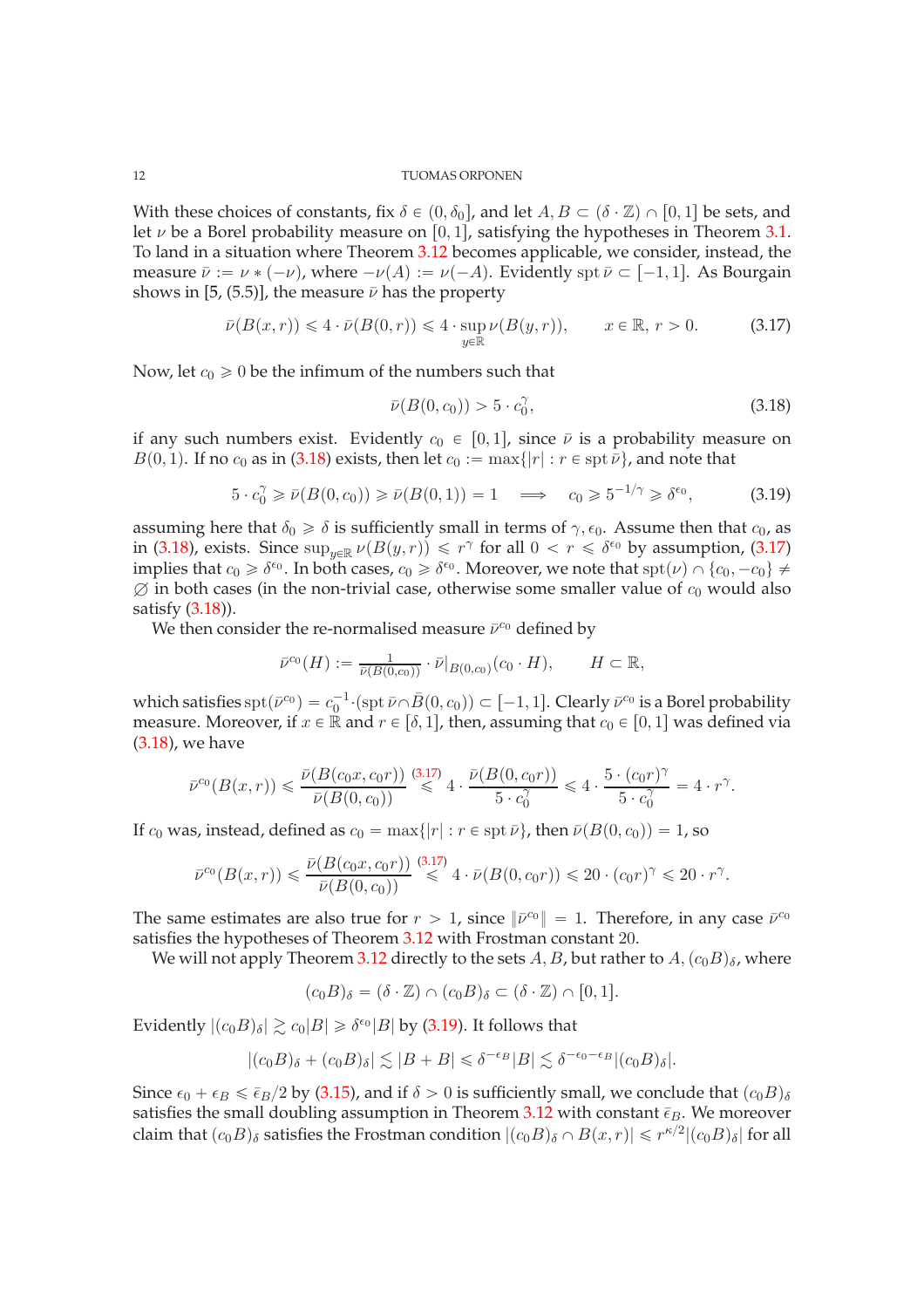$\delta \leq r \leq \delta^{\bar{\epsilon}_0}$ . To see this, fix  $\delta \leq r \leq \delta^{\bar{\epsilon}_0} \leq \delta^{2\epsilon_0} \leq c_0 \delta^{\epsilon_0}$  (by [\(3.15\)](#page-10-2) and [\(3.19\)](#page-11-2)), and note that  $|(c_0B)_{\delta} \cap B(x,r)| \lesssim |B \cap B(x, c_0^{-1}r)|$  $\leqslant (c_0^{-1}r)^{\kappa} \cdot |B|$  $\lesssim c_0^{-2} \cdot r^{\kappa} \cdot |(c_0 B)_{\delta}|$  $\leq \delta^{-2\epsilon_0} \cdot r^{\kappa/2} \cdot r^{\kappa/2} \cdot |(c_0B)_{\delta}|$  $\stackrel{(3.15)}{\leq} \delta^{2\epsilon_0} \cdot r^{\kappa/2} \cdot |(c_0B)_{\delta}|.$  $\stackrel{(3.15)}{\leq} \delta^{2\epsilon_0} \cdot r^{\kappa/2} \cdot |(c_0B)_{\delta}|.$  $\stackrel{(3.15)}{\leq} \delta^{2\epsilon_0} \cdot r^{\kappa/2} \cdot |(c_0B)_{\delta}|.$ 

This implies  $|(c_0B)_{\delta} \cap B(x,r)| \leq r^{\kappa/2}|(c_0B)_{\delta}|$ , provided that  $\delta_0 \geq \delta$  is sufficiently small. We have now shown that Theorem [3.12](#page-10-1) is applicable with the parameters  $\alpha$ ,  $\beta$ ,  $\gamma$ ,  $\kappa/2$ , and  $C = 20$  to the the sets  $A, (c_0B)_{\delta}$ , and the measure  $\bar{\nu}^{c_0}$ .

Since  $\delta \le \delta_0 \le \bar{\delta}_0$ , Theorem [3.12](#page-10-1) implies the existence of a point  $c \in \text{spt}(\bar{\nu}^{c_0}) \subset [-1, 1] \cap$  $c_0^{-1} \cdot (\operatorname{spt} \nu - \operatorname{spt} \nu)$  such that

<span id="page-12-0"></span>
$$
|A' + c(c_0 B)_{\delta}| \geq \delta^{-\bar{\epsilon}} |A| \tag{3.20}
$$

for all subsets  $A' \subset A$  with  $|A'| \geq (1 - \bar{\rho})|A|$ . Note that the point  $c \in \text{spt}(\bar{\nu}^{c_0})$  in [\(3.20\)](#page-12-0) can be written as  $c = c_0^{-1} \cdot (c_1 - c_2)$  for certain points  $c_1, c_2 \in \text{spr}(\nu)$ . Therefore

<span id="page-12-4"></span>
$$
|A' + (c_1 - c_2)B|_{\delta} = |A' + \frac{c_1 - c_2}{c_0} \cdot c_0B|_{\delta} \gtrsim |A' + c(c_0B)_{\delta}|_{\delta} \geq \delta^{-\bar{\epsilon}}|A| \tag{3.21}
$$

for all  $A' \subset A$  with  $|A'| \geq (1 - \bar{\rho})|A|$ . We now claim that there exists  $\bar{c} \in \{c_1, c_2\}$  such that

<span id="page-12-1"></span>
$$
|A' + \bar{c}B|_{\delta} \ge \delta^{-\epsilon}|A|, \qquad A' \subset A, \, |A'| \ge (1 - \rho)|A|,\tag{3.22}
$$

assuming that  $\delta_0 \geq \delta$  is small enough, depending on  $\epsilon$ ,  $\rho$ . This will prove Theorem [3.1.](#page-7-3)

Assume that [\(3.22\)](#page-12-1) fails for both  $\bar{c} \in \{c_1, c_2\}$ , and let  $A'_1, A'_2 \subset A$  be subsets of cardinalities  $|A'_j| \geqslant (1-\rho),$   $j \in \{1, 2\}$ , such that

<span id="page-12-2"></span>
$$
|A'_1 + c_1 B| < \delta^{-\epsilon} |A| \quad \text{and} \quad |A'_2 + c_2 B| < \delta^{-\epsilon} |A|.
$$
\n(3.23)

We first observe from the second inequality in [\(3.23\)](#page-12-2) that

$$
|A_2' + c_2 B|_{\delta} \le \delta^{-\epsilon} |A| \le 2\delta^{-\epsilon} |A_2'|.
$$

By Lemma [3.13,](#page-10-3) for  $N \geq 1$  there exists a subset  $A''_2 \subset A'_2$  of cardinality  $|A''_2| \geq (1 - \rho)|A'_2|$ such that

<span id="page-12-3"></span>
$$
|A_2'' - c_2 B|_{\delta} \lesssim_{\rho, N} (\delta^{-\epsilon})^{2^N} |A_2'|^{1+1/N} \lesssim \delta^{-\epsilon \cdot 2^{N+2} - 1/N} |A_2''|.
$$
 (3.24)

We apply this with  $N \sim \log_2(1/\epsilon)$  satisfying  $\epsilon \cdot 2^{N+2} \sim \sqrt{\epsilon}$ . Since with this choice  $\epsilon \cdot 2^{N+2} \sim \sqrt{\epsilon}$  (1/0  $\epsilon \cdot 1/\log_2(1/\epsilon) \approx 1/N$ ) we have  $\epsilon \cdot 2^{N+1} + 1/N \le 2/N \approx 1/\log_2(1/\epsilon)$  and we deduce  $\overline{\epsilon} \ll 1/\log_2(1/\epsilon) \sim 1/N$ , we have  $\epsilon \cdot 2^{N+1} + 1/N \leq 2/N \sim 1/\log_2(1/\epsilon)$ , and we deduce from [\(3.24\)](#page-12-3) that

$$
|A_2'' - c_2B|_{\delta} \lesssim_{\epsilon,\rho} \delta^{-C_0/\log_2(1/\epsilon)} |A_2''|
$$

for some absolute constant  $C_0 > 0$ .

Now, recall that  $|A'_1| \geq (1-\rho)|A|$  and  $|A''_2| \geq (1-\rho)|A'_2| \geq (1-\sqrt{\rho})|A|$ . Consequently, the intersection  $A' := A'_1 \cap A''_2$  satisfies  $|A'| \geq (1 - \rho - \sqrt{\rho})|A|$ . Evidently,

$$
|A' + c_1B| \le \delta^{-\epsilon}|A| \lesssim \delta^{-C_0/\log_2(1/\epsilon)}|A'| \quad \text{and} \quad |A' - c_2B| \lesssim_{\rho,\epsilon} \delta^{-C_0/\log_2(1/\epsilon)}|A'|.
$$

By Lemma [3.2,](#page-8-0) there exists a further subset  $A'' \subset A'$  with

$$
|A''| \geq (1 - \rho)|A'| \geq (1 - \rho)(1 - \rho - \sqrt{\rho})|A| \stackrel{(3.16)}{\geq} (1 - \bar{\rho})|A|
$$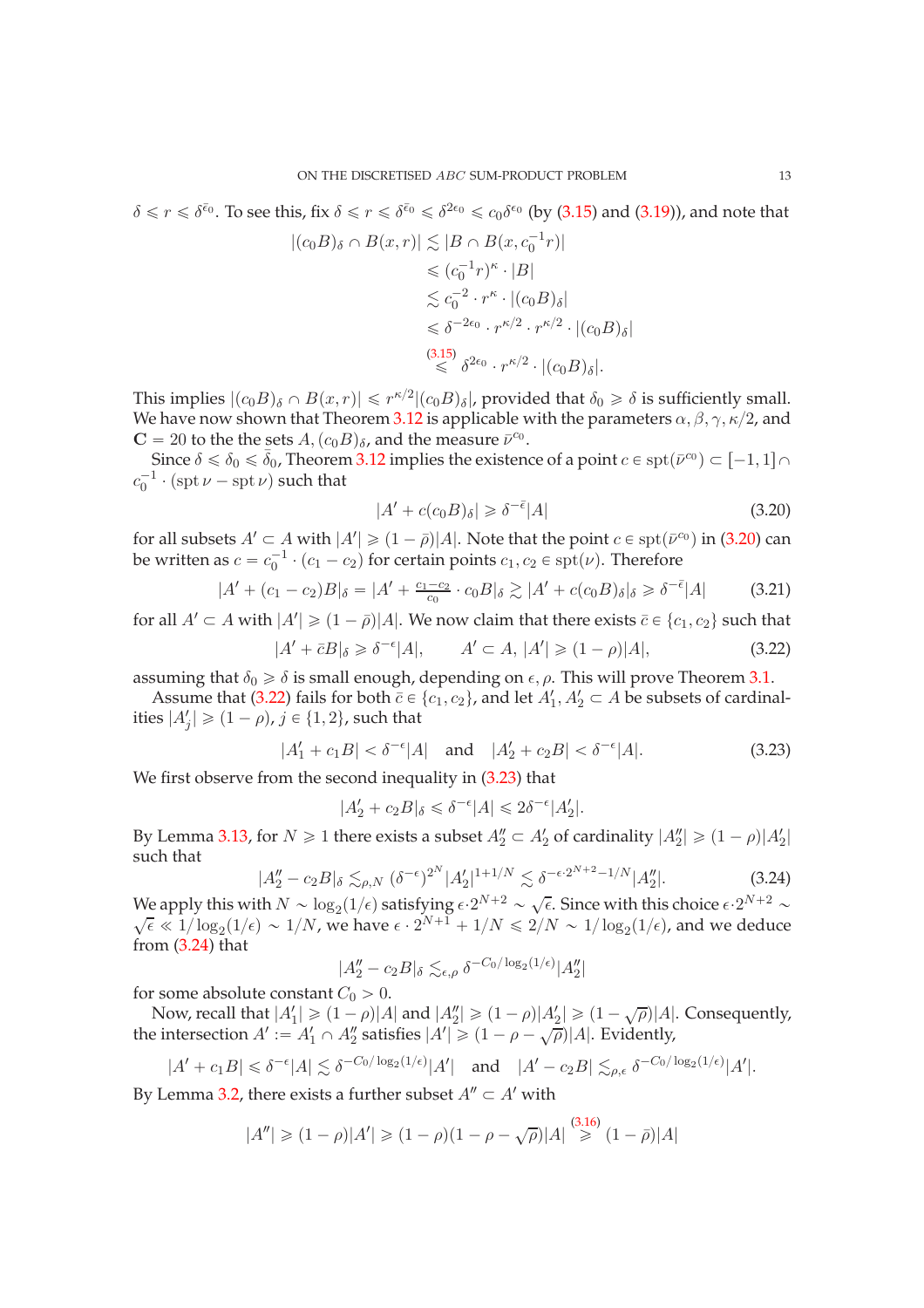such that

$$
|A'' + c_1B - c_2B|_{\delta} \lesssim_{\epsilon,\rho} \delta^{-2C_0/\log_2(1/\epsilon)} |A''| \stackrel{(3.14)}{\leq} \delta^{-\bar{\epsilon}/2} |A|.
$$

This contradicts [\(3.21\)](#page-12-4) for  $\delta > 0$  small enough, depending on  $\epsilon$ ,  $\rho$ , and proves [\(3.22\)](#page-12-1). The proof of Theorem 3.1 is complete proof of Theorem [3.1](#page-7-3) is complete.

<span id="page-13-0"></span>3.3. **Removing reference to subsets.** In the previous reductions, we have upgraded the assumptions of Theorem  $1.5$  in two ways: we have arranged the set  $B$  to have small doubling, and we have arranged the Frostman constant of  $\nu$  to be absolute. However, there has been a price: whereas Theorem [1.5](#page-2-2) only claims that  $|A + cB|_{\delta} \ge \delta^{-\epsilon}|A|$  for some  $c \in \text{spt}(\nu)$ , Theorem [3.12](#page-10-1) claims the existence of  $c \in \text{spt}(\nu)$  such that  $|A + cB|_{\delta} \geq \delta^{-\epsilon}|A|$ for all  $A' \subset A$  with  $|A'| \geq (1 - \rho)|A|$ . It turns out that this innocent-looking difference makes Theorem [3.12](#page-10-1) difficult (impossible for the author) to prove with a direct assault. Therefore, we need a final reduction to the following statement:

<span id="page-13-1"></span>**Theorem 3.25.** *Let*  $0 < \beta \le \alpha < 1$  *and*  $\kappa > 0$ *. Then, for every*  $\gamma \in ((\alpha - \beta)/(1 - \beta), 1]$ *, there exist*  $\epsilon, \epsilon_0, \epsilon_B, \delta_0 \in (0, \frac{1}{2})$  $\frac{1}{2}$ ], depending only on  $\alpha, \beta, \gamma, \kappa$ , such that the following holds. Let  $\delta \in 2^{-\mathbb{N}}$  with  $\delta \in (0, \delta_0]$ , and let  $A, B \subset (\delta \cdot \mathbb{Z}) \cap [0, 1]$  satisfy the following hypotheses:

$$
(A) |A| \leq \delta^{-\alpha}.
$$

(B)  $|B| \geq \delta^{-\beta}$ , and *B* satisfies the following Frostman condition:

 $|B \cap B(x,r)| \leqslant r^{\kappa} |B|, \qquad \delta \leqslant r \leqslant \delta^{\epsilon_0}.$ 

Assume moreover that  $|B + B| \leq \delta^{-\epsilon_B} |B|$ .

*Further, let*  $\nu$  *be a Borel probability measure with*  $spt(\nu) \subset [-1, 1]$  *satisfying the Frostman condition*  $\nu(B(x,r)) \leq 40 \cdot r^{\gamma}$  for  $x \in \mathbb{R}$  and  $r \geq \delta$ . Then, there exists a point  $c \in \text{spt}(\nu)$  such *that*  $|A + cB|_{\delta} \geq \delta^{-\epsilon} |A|$ *.* 

Theorem [3.25](#page-13-1) only differs from Theorem [3.12](#page-10-1) in its (superficially) weaker conclusion, and in that the Frostman constant of  $\nu$  has increased from 20 to 40.

*Proof of Theorem* [3.12](#page-10-1) *assuming Theorem* [3.25.](#page-13-1) Fix the parameters  $0 < \beta \le \alpha < 1$ ,  $\kappa$ , and  $\gamma > (\alpha - \beta)/(1 - \beta)$  from Theorem [3.12.](#page-10-1) As usual, our task is to find the parameters  $\epsilon, \epsilon_0, \epsilon_B, \delta_0, \rho$  such that Theorem [3.12](#page-10-1) is satisfied. In doing so, we apply Theorem [3.25](#page-13-1) to the parameters  $0 < \beta \le \bar{\alpha} < 1$  and  $\kappa$ , where  $\bar{\alpha} \in (\alpha, 1)$  is arbitrary such that the key inequality  $\gamma > (\bar{\alpha} - \beta)/(1 - \beta)$  still holds. Then, we let

$$
\bar{\epsilon}, \bar{\epsilon}_0, \bar{\epsilon}_B, \bar{\delta}_0 > 0 \tag{3.26}
$$

be the constants given by Theorem [3.25](#page-13-1) with parameters  $\bar{\alpha}$ ,  $\beta$ ,  $\kappa$ ,  $\gamma$ . We now begin defining the parameters  $\epsilon, \epsilon_0, \epsilon_B, \delta_0, \rho$ . We set

$$
\epsilon_0 := \bar{\epsilon}_0 \quad \text{and} \quad \epsilon_B = \bar{\epsilon}_B. \tag{3.27}
$$

We will need that  $\delta_0 \leq \bar{\delta}_0$ , and there will be an additional (simple) dependences on the allowed parameters, which will be explained when they arise. To define the parameters  $\epsilon$ ,  $\rho$ , fix a natural number  $N \sim 1/\bar{\epsilon}$ , so that the following holds:

<span id="page-13-2"></span>
$$
(N-1)^{-1} < \bar{\epsilon}/2. \tag{3.28}
$$

Then, let

<span id="page-13-3"></span>
$$
\epsilon := \frac{\bar{\alpha} - \alpha}{2^{N+1}}.\tag{3.29}
$$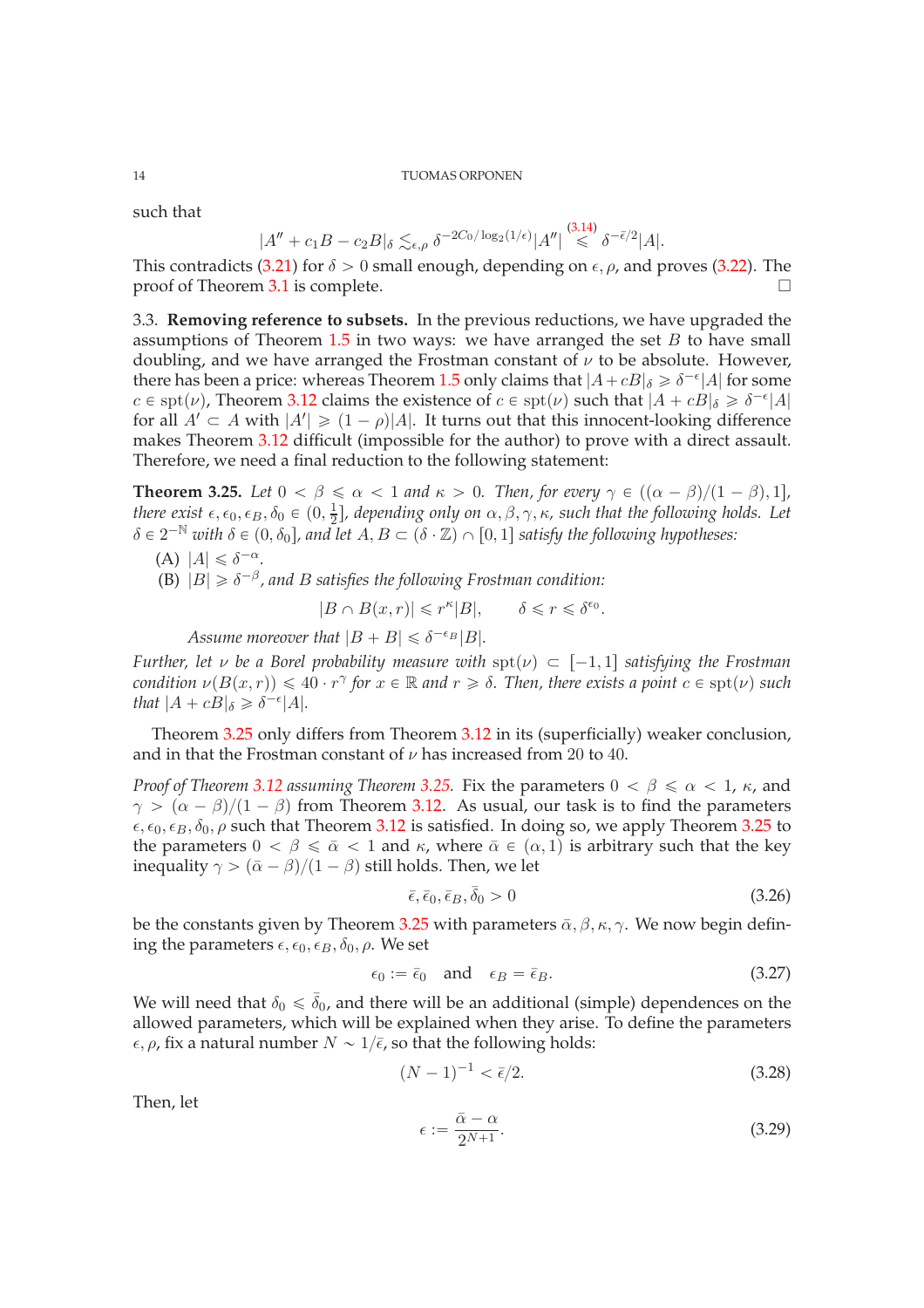Finally, define  $\rho > 0$ , depending only on  $\bar{\epsilon}$ , so small that

<span id="page-14-4"></span>
$$
(2(1 - (1 - \rho)^N))^{1/2^N} \leq \frac{1}{2}.
$$
\n(3.30)

This is possible, since the inequality is clearly true for  $\rho = 0$ .

We will now make the counter assumption that Theorem [3.12](#page-10-1) fails for certain sets  $A, B \subset (\delta \cdot \mathbb{Z}) \cap [0, 1]$ , and a probability measure  $\nu$  on  $[-1, 1]$ , satisfying the hypotheses of Theorem [3.12](#page-10-1) with parameters  $\alpha$ ,  $\beta$ ,  $\kappa$ ,  $\gamma$ , and the constants  $\epsilon_0$ ,  $\epsilon$ ,  $\delta_0$  described above. This means that for every  $c \in C = spt(\nu)$ , there exists a subset  $A_c \subset A$  with the properties

<span id="page-14-6"></span>
$$
|A_c| \ge (1 - \rho)|A| \quad \text{and} \quad |A_c + cB|_{\delta} \le \delta^{-\epsilon}|A|.
$$
 (3.31)

The plan is to use this information to construct a new set  $A \subset (\delta \cdot \mathbb{Z}) \cap [0, 1]$ , and a new probability measure  $\bar{\nu}$  on  $[-1, 1]$ , such that the triple  $\bar{A}, B, \bar{\nu}$  satisfies the hypotheses of Theorem [3.25](#page-13-1) with parameters  $\bar{\alpha}, \beta, \kappa, \gamma$  and constants  $\bar{\epsilon}_0, \bar{\epsilon}_B$ , but nevertheless  $|\bar{A} + cB|$  <  $\delta^{-\bar{\epsilon}}|\bar{A}|$  for all  $c \in \text{spt}(\bar{\nu})$ . This contradiction will complete the proof of Theorem [3.12.](#page-10-1)

Given such a set  $A_c \subset A$  for every  $c \in C$ , we observe that

<span id="page-14-0"></span>
$$
\int \dots \int |A_{c_1} \cap \dots \cap A_{c_N}| \, d\nu(c_1) \cdots d\nu(c_N) \geq (1 - \rho)^N |A| \tag{3.32}
$$

by Hölder's inequality. Consider the set

$$
\Omega := \{ (c_1, \ldots, c_N) \in C^N : |A_{c_1} \cap \ldots \cap A_{c_N}| \geq \frac{1}{2}|A| \},\
$$

If "I" temporarily stands for the integral in [\(3.32\)](#page-14-0), we have

$$
(1 - \rho)^N |A| \leq I \leq \nu^N(\Omega^c) \cdot \frac{1}{2}|A| + (1 - \nu^N(\Omega^c)) \cdot |A|,
$$

which can be rearranged to  $\nu^N(\Omega^c) \leq 2(1 - (1 - \rho)^N)$ . Consequently

<span id="page-14-5"></span>
$$
\nu^N(\Omega) \geq 1 - 2(1 - (1 - \rho)^N) = 1 - \theta_0.
$$
\n(3.33)

For  $c_1, \ldots, c_n \in C$  fixed, we define

$$
\Omega_{c_1\cdots c_n} := \{ (c_{n+1}, \ldots, c_N) \in C^{N-n} : (c_1, \ldots, c_N) \in \Omega \}.
$$

It follows from Fubini's theorem that

<span id="page-14-1"></span>
$$
\nu^{N-n}(\Omega_{c_1\cdots c_n}) = \int \nu^{N-n-1}(\Omega_{c_1\cdots c_n c}) d\nu(c)
$$
\n(3.34)

for all  $c_1, \ldots, c_n \in C$ , and  $0 \le n \le N - 2$ . The same remains true for  $n = 0$ , if the left hand side is interpreted as  $\nu^N(\Omega)$ . Equation [\(3.34\)](#page-14-1) also remains valid for  $n = N - 1$  if we define the notation  $\nu^{N-n-1} = \nu^0$  as follows:

<span id="page-14-3"></span>
$$
\nu^{0}(\Omega_{c_{1}\cdots c_{N-1}c}):=1_{\Omega}(c_{1},\ldots,c_{N-1},c).
$$
\n(3.35)

We will use this notation in the sequel.

For  $(c_1, \ldots, c_N) \in \Omega$  fixed, we write

<span id="page-14-7"></span>
$$
A_{c_1\cdots c_N} := A_{c_1} \cap \ldots \cap A_{c_N} \quad \Longrightarrow \quad |A_{c_1\cdots c_N}| \geq \frac{1}{2}|A|.
$$
 (3.36)

We now construct a sequence of sets  $H_n \subset \delta \cdot \mathbb{Z}$ ,  $1 \leq n \leq N$ . At the same time, we will construct subsets  $C_1, \ldots, C_N \subset C$ , and points  $c_n \in C_n$ ,  $1 \leq n \leq N$ , with the properties

<span id="page-14-2"></span>
$$
\nu^{N-n}(\Omega_{c_1\cdots c_n}) \geq 1 - \theta_n \quad \text{and} \quad \nu(C_n) \geq 1 - \theta_n, \quad 1 \leq n \leq N,\tag{3.37}
$$

where we define inductively

$$
\theta_n := \sqrt{\theta_{n-1}} \geqslant \theta_{n-1}.
$$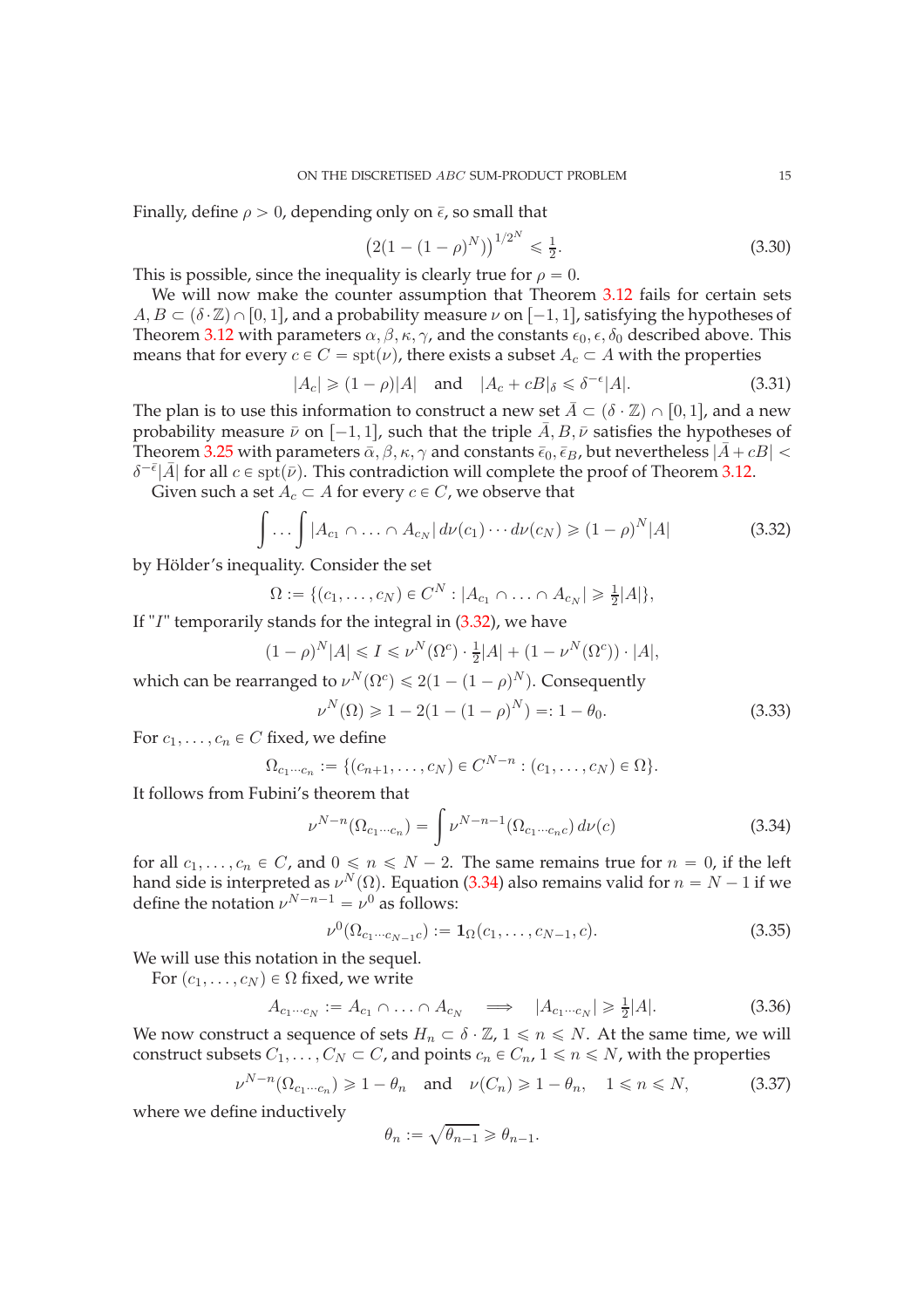In particular, the first part of [\(3.37\)](#page-14-2) with  $n = N$  shows that  $(c_1, \ldots, c_N) \in \Omega$ , recall the notation [\(3.35\)](#page-14-3). As a second remark, recalling the definition of  $\theta_0 = 2(1 - (1 - \rho)^N)$ , and combining this with the definition of  $\rho$  in [\(3.30\)](#page-14-4), one sees that  $\theta_n \leq \frac{1}{2}$  $\frac{1}{2}$  for all  $1 \leq n \leq N$ . To begin with, we define

$$
C_1 := \{ c \in C : \nu^{N-1}(\Omega_c) \geq 1 - \theta_1 \},\
$$

and we choose an arbitrary element  $c_1 \in C_1$ . Since

$$
1 - \theta_0 \leq \nu^N(\Omega) = \int \nu^{N-1}(\Omega_c) d\nu(c) \leq \nu(C_1^c) \cdot (1 - \theta_1) + (1 - \nu(C_1^c)) = -\theta_1 \cdot \nu(C_1^c) + 1
$$

by [\(3.33\)](#page-14-5), we observe that  $\nu(C_1^c) \le \theta_0/\theta_1 = \theta_1$ , and consequently  $\nu(C_1) \ge 1 - \theta_1$ . In particular  $C_1 \neq \emptyset$ . We then define

$$
H_1:=c_1B.
$$

Assume inductively that  $H_1, \ldots, H_n$  and  $C_1, \ldots, C_n \subset C$ , and  $c_j \in C_j$ ,  $1 \leq j \leq n$ , have already been constructed, and satisfy [\(3.37\)](#page-14-2). We pick an element  $c_{n+1} \in C_{n+1}$ , where

$$
C_{n+1} := \{ c \in C : \nu^{N-n-1}(\Omega_{c_1 \cdots c_n c}) \geq 1 - \theta_{n+1} \}, \quad 1 \leq n \leq N - 1.
$$

For  $n = N - 1$ , the notation  $\nu^{N-n-1}(\Omega_{c_1 \cdots c_n c})$  should be interpreted as in [\(3.35\)](#page-14-3), so

$$
C_N = \{c \in C : \mathbf{1}_{\Omega}(c_1, \ldots, c_{N-1}, c) \geq 1 - \theta_N\} = \{c \in C : (c_1, \ldots, c_{N-1}, c) \in \Omega\}.
$$

For an arbitrary choice  $c_{n+1} \in C_{n+1}$ , we note that the first part of [\(3.37\)](#page-14-2) is satisfied with index " $n + 1$ ", by the definition of  $C_{n+1}$ .

The set  $C_{n+1}$  also satisfies the second part of [\(3.37\)](#page-14-2) with index " $n + 1$ ", since

$$
1 - \theta_n \stackrel{(3.37)}{\leq} \nu^{N-n} (\Omega_{c_1 \cdots c_n}) \stackrel{(3.34)}{=} \int \nu^{N-n-1} (\Omega_{c_1 \cdots c_n c}) d\nu(c) \leq -\theta_{n+1} \cdot \nu(C_{n+1}^c) + 1,
$$

and consequently  $\nu(C_{n+1}^c) \leq \theta_n/\theta_{n+1} = \theta_{n+1}$ , and  $\nu(C_{n+1}) \geq 1 - \theta_{n+1}$ .

Whereas  $c_1 \in C_1$  was chosen arbitrarily, the element  $c_{n+1} \in C_{n+1}$  is chosen in such a way that the quantity  $|H_n + c_{n+1}B|_{\delta}$  is maximised, among all possible choices  $c_{n+1} \in$  $C_{n+1}$ . We then define

$$
H_{n+1} := (H_n + c_{n+1}B)_{\delta}.
$$

Continuing in this manner produces a distinguished sequence  $(c_1, \ldots, c_N) \in \Omega$ , which we fix for the remainder of the argument, and the sequence of sets  $H_1, \ldots, H_N$ .

Note that  $H_n \subset (\delta \cdot \mathbb{Z}) \cap [0, N]$  for all  $1 \leq n \leq N$  by a straightforward induction, so  $|H_n| \le N\delta^{-1}$ . Therefore, by the pigeonhole principle, there exists an index  $n \in \{1, \ldots, N - 1\}$  such that

$$
|H_{n+1}| \le (N\delta^{-1})^{1/(N-1)}|H_n| \le 2\delta^{-1/(N-1)}|H_n|.
$$
\n(3.38)

For this particular index  $n \in \{1, ..., N - 1\}$ , we then have  $|H_n + cB|_{\delta} \leq |H_{n+1}| \leq$  $2\delta^{-1/(N-1)}|H_n|$  for all  $c \in C_{n+1}$  by the definition of  $H_{n+1}$ , and therefore

<span id="page-15-0"></span>
$$
|H_n + cB|_{\delta} \leq \delta^{-\bar{\epsilon}/2} |H_n|, \qquad c \in C_{n+1}, \tag{3.39}
$$

recalling [\(3.28\)](#page-13-2), and assuming that  $\delta > 0$  is small enough.

We now claim that [\(3.39\)](#page-15-0) violates Theorem [3.25](#page-13-1) with parameters  $\bar{\alpha}$ ,  $\beta$ ,  $\kappa$ ,  $\gamma$ , and with the objects

<span id="page-15-1"></span>
$$
\bar{A} := H_n, \quad B, \quad \text{and} \quad \bar{\nu} := \nu (C_{n+1})^{-1} \cdot \nu |_{C_{n+1}}.
$$
 (3.40)

We need to check the following items to contradict Theorem [1.5:](#page-2-2)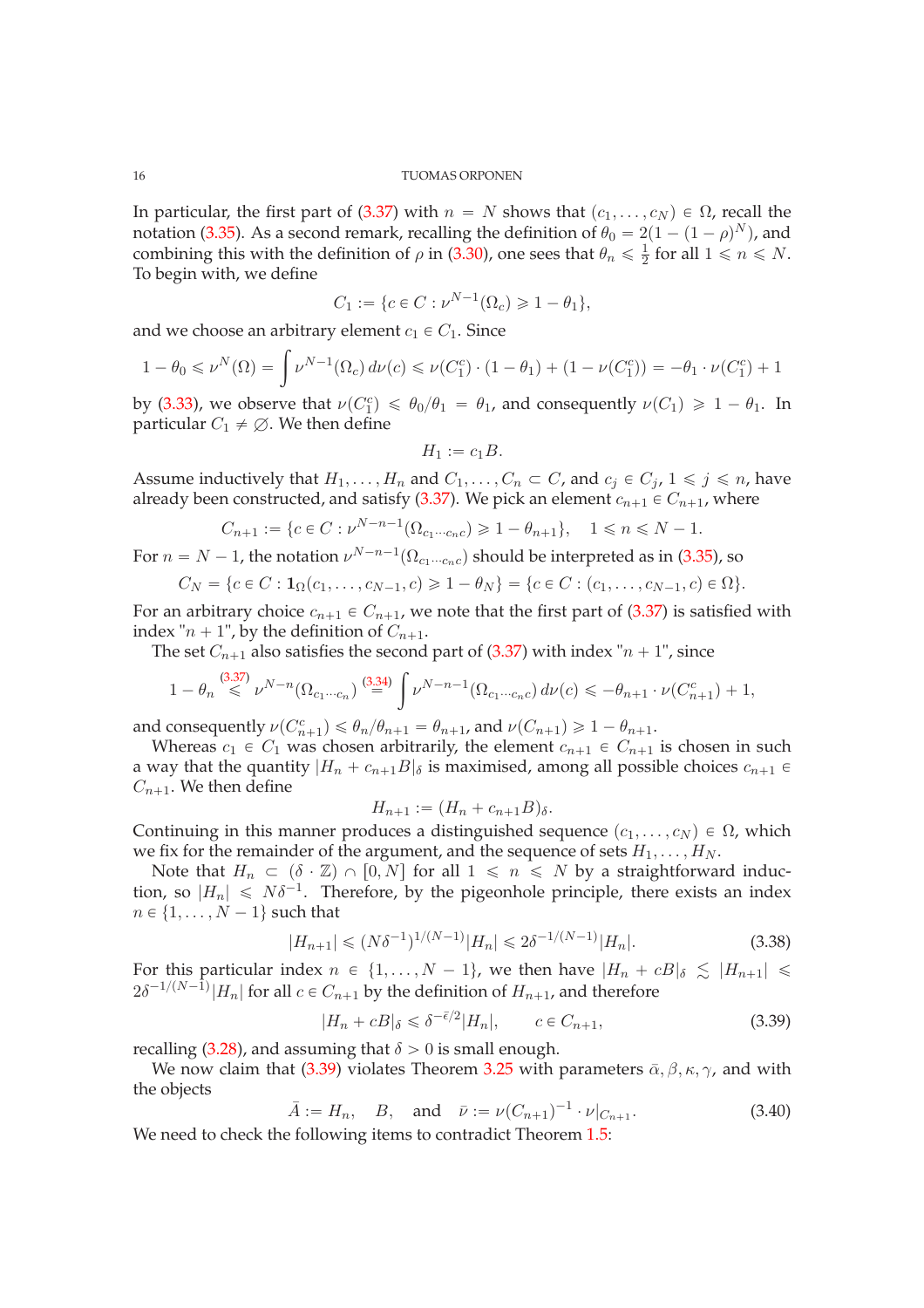- (a)  $|\bar{A}| \leq \delta^{-\bar{\alpha}}$ ,
- (b)  $|B| \ge \delta^{-\beta}$  and  $|B + B| \le \delta^{-\bar{\epsilon}_B}|B|$ , and B satisfies a Frostman condition with exponents  $\kappa$  and  $\bar{\epsilon}_0$ ,
- (c)  $\bar{\nu}$  satisfies a Frostman condition with exponent  $\gamma$  and constant 40.

Point (b) is true by assumption (and since we chose  $\epsilon_B = \bar{\epsilon}_B$  and  $\epsilon_0 = \bar{\epsilon}_0$ ), so only (a) and (c) need to be verified. We first use the Plünnecke-Ruzsa inequality to establish (a), assuming that  $\delta > 0$  is sufficiently small in terms of N,  $\bar{\alpha}$ . Clearly  $\bar{A}$  can be written as a sum of  $n \leq N$  sets of the form  $c_m B$ , for some  $1 \leq m \leq n$ , where  $c_m$  is an index in the (fixed) sequence  $(c_1, \ldots, c_N) \in \Omega$ . Noting that  $A_{c_1 \cdots c_N} \subset A_{c_m} \subset A$ , each of these sets individually satisfies

$$
|A_{c_1\cdots c_N} + c_m B|_{\delta} \leqslant |A_{c_m} + c_m B|_{\delta} \stackrel{(3.31)}{\leqslant} \delta^{-\epsilon} |A| \stackrel{(3.36)}{\leqslant} 2\delta^{-\epsilon} |A_{c_1\cdots c_N}|.
$$

We may therefore infer that

$$
|\bar{A}| \lesssim_{N,\rho} \delta^{-2^N \epsilon} |A| \leq \delta^{-2^N \epsilon - \alpha}.
$$

from the Plünnecke-Ruzsa inequality, Lemma [3.2.](#page-8-0) This inequality implies  $|\bar{A}| \leq \delta^{-\bar{\alpha}}$  for small enough  $\delta > 0$ , recalling our choice of  $\epsilon$  at [\(3.29\)](#page-13-3).

We move to (c). Recalling [\(3.40\)](#page-15-1), and from [\(3.37\)](#page-14-2) that  $\nu(C_{n+1}) \geq 1 - \theta_N \geq \frac{1}{2}$  $\frac{1}{2}$ , we have

$$
\bar{\nu}(B(x,r)) \leq 2 \cdot \nu(B(x,r)) \leq 40 \cdot r^{\gamma}, \qquad x \in \mathbb{R}, r \geq \delta.
$$

We have now reached a situation which violates Theorem [3.25](#page-13-1) for the choice of parameters  $\bar{\alpha}, \beta, \kappa, \gamma$ : the objects  $\bar{A}, B, \bar{\nu}$  satisfy all the hypotheses (by (a)-(c)), but nevertheless we have  $|\bar{A} + cB|_{\delta} \le \delta^{-\bar{\epsilon}} |\bar{A}|$  for all  $c \in \text{spt}(\bar{\nu}) \subset \overline{C}_{n+1}$  (we know this for  $c \in C_{n+1}$  by [\(3.39\)](#page-15-0), but this implies the same for  $c \in \overline{C}_{n+1}$ , up to a constant factor). This violates The-orem [3.25,](#page-13-1) since  $\bar{\epsilon} > 0$  was the constant associated to  $\bar{\alpha}, \beta, \kappa, \gamma$ . Therefore the counter assumption [\(3.31\)](#page-14-6) is false, and the proof of Theorem [3.12](#page-10-1) is complete.

To be precise, we have ignored that  $\bar{A} \subset [0, N]$  instead of  $\bar{A} \subset [0, 1]$ . This can be dealt ith as in the proof of Corollary 1.7, or below (3.10). We leave this to the reader. with as in the proof of Corollary [1.7,](#page-3-0) or below [\(3.10\)](#page-9-0). We leave this to the reader.

<span id="page-16-0"></span>3.4. **Bonus reduction.** We have now reduced the proof of Theorem [1.5](#page-2-2) to the proof of Theorem [3.25.](#page-13-1) For notational convenience in the future, we mention one final reduction: we may assume that  $1 \in \text{spt}(\nu)$ . Indeed, assume that Theorem [3.25](#page-13-1) is known under this extra assumption. Then, let  $A, B, \nu$  be a general triple as in Theorem [3.25.](#page-13-1) Since  $\nu$  is a probability measure,  $spt(\nu) \subset [-1, 1]$  and  $\nu(B(x, r)) \leq 40 \cdot r^{\gamma}$ , the point  $c_0 \in$  $spt(\nu) \cap [-1, 1]$  with maximal absolute value satisfies

$$
|c_0| \geq 40^{-1/\gamma}.
$$

Consider the measure  $\bar{\nu}(A) := \nu(c_0A)$ . Observe that  $\bar{\nu}(B(x,r)) \leq 40 \cdot r^{\gamma}$  and  $\text{spt}(\bar{\nu}) =$  $c_0^{-1}$  spt $(\nu)$ . Therefore  $1 \in \text{spt}(\bar{\nu}) \subset [-1, 1]$ , so  $\bar{\nu}$  satisfies the extra assumption. We then apply the (assumedly known) version of Theorem [3.25](#page-13-1) to  $A,(c_0B)_\delta, \bar{\nu}$ . The set  $(c_0B)_\delta$  will have slightly worse constants than  $B$ , in a manner depending on  $\gamma$  only, so the theorem needs to be applied with appropriately modified parameters. Once this has been done, we find a point  $c = c_0^{-1} c_1 \in \operatorname{spt}(\bar{\nu})$ , where  $c_1 \in \operatorname{spt}(\bar{\nu})$ , such that

$$
|A + cB|_{\delta} \gtrsim |A + (c_1/c_0) \cdot (c_0 B)_{\delta}|_{\delta} = |A + c(c_0 B)_{\delta}|_{\delta} \ge \delta^{-\epsilon}|A|,
$$

and the proof of Theorem [3.25](#page-13-1) (without the extra assumption) is complete.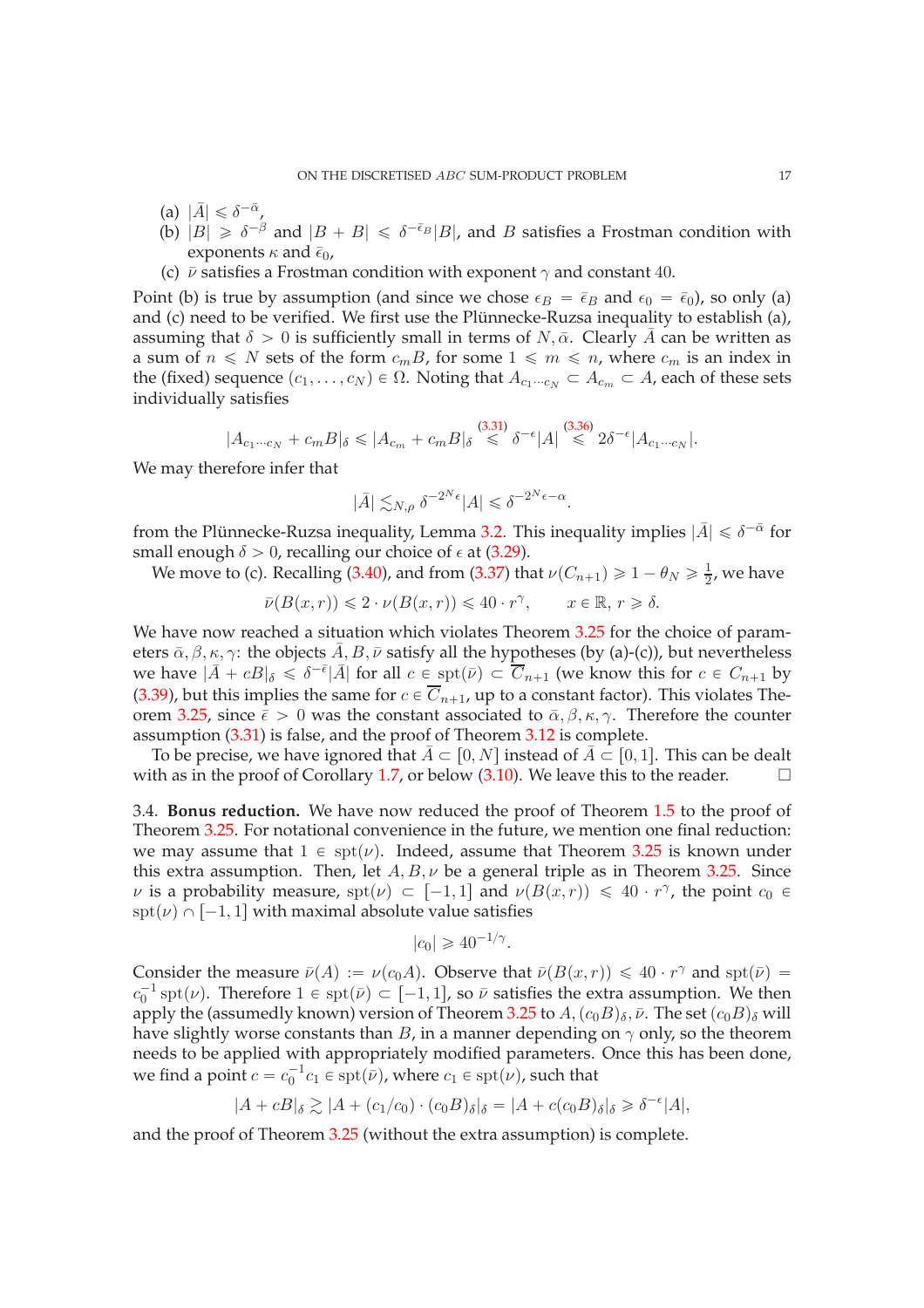# 4. PROOF OF THEOREM [3.25](#page-13-1)

<span id="page-17-1"></span><span id="page-17-0"></span>4.1. **Preliminaries.** We have now reduced the proof of Theorem [1.5](#page-2-2) to the proof of The-orem [3.25.](#page-13-1) We fix the parameters  $\alpha, \beta, \gamma, \kappa$ , with  $0 < \beta \le \alpha < 1$  and  $(\alpha - \beta)/(1 - \beta) < \beta$  $\gamma \leq 1$ . We also fix sets  $A, B \subset (\delta \cdot \mathbb{Z}) \cap [0, 1]$  and a Borel probability measure  $\nu$  with spt( $\nu$ )  $\subset$  [-1, 1], satisfying all the hypotheses of Theorem [3.25](#page-13-1) with sufficiently small constants  $\epsilon_0$ ,  $\epsilon_B > 0$  to be determined later. For future reference, we write

<span id="page-17-4"></span>
$$
|A| =: \delta^{-\bar{\alpha}}, \qquad 0 \leq \bar{\alpha} \leq \alpha. \tag{4.1}
$$

We make a counter assumption:  $|A + cB|_{\delta} < \delta^{-\epsilon} |A|$  for all  $c \in \text{spt}(\nu)$ . Since we may assume that  $1 \in \text{spt}(\nu)$  by Section [3.4,](#page-16-0) we have the assumptions

<span id="page-17-3"></span>
$$
|A + B| \leq \delta^{-\epsilon} |A| \quad \text{and} \quad |B + B| \leq \delta^{-\epsilon_B} |B|.
$$
 (4.2)

If  $\epsilon, \epsilon_B > 0$  in [\(4.2\)](#page-17-3) are small enough, depending only on  $\alpha, \beta, \kappa, \gamma$ , we will be able to find a point  $c \in \text{spt}(\nu)$  such that  $|A + cB|_{\delta} \geq \delta^{-\epsilon} |A|$ . This will violate the counter as-sumption, and prove Theorem [3.25.](#page-13-1) The necessary values of  $\epsilon = \epsilon(\alpha, \beta, \gamma, \kappa) > 0$  and  $\epsilon_B = \epsilon_B(\alpha, \beta, \gamma, \kappa) > 0$  in [\(4.2\)](#page-17-3) will be fixed during the proof of Proposition [4.12.](#page-19-1)

<span id="page-17-2"></span>4.2. **Shmerkin's inverse theorem.** In the case  $A = B$ , Bourgain [\[5\]](#page-33-2) used an assumption of the form [\(4.2\)](#page-17-3) to obtain, up to passing to a subset, a special multi-scale structure inside A: informally speaking, when passing from one scale to the next, either A has *full branching*, or then *no branching*. Similar statements have, after Bourgain's work, been proved by Hochman [\[18\]](#page-34-25) and Shmerkin [\[32\]](#page-34-20) in the case where  $A \neq B$ , and indeed A and B may have very different sizes. This is our situation, and we will apply Shmerkin's theorem, which we state in Theorem [4.6.](#page-18-1)

**Definition 4.3** ( $\delta$ -sets and measures,  $L^2$ -norms). Let  $\delta \in 2^{-N}$  be a dyadic rational. A subset of  $(\delta \cdot \mathbb{Z}) \cap [0, 1)$  is called a  $\delta$ -set. A probability measure supported on a  $\delta$ -set is called a  $\delta$ -*measure*. The  $L^2$ -norm of a  $\delta$ -measure  $\mu$  is defined by

$$
\|\mu\|_{L^2} := \left(\sum_{z \in \delta \cdot \mathbb{Z}} \mu(\{z\})^2\right)^{1/2}.
$$

We will only be concerned with  $\delta$ -measures of the form  $\mu = |A|^{-1} \mathcal{H}^0|_A$ , where  $A \subset$ [0, 1) is a  $\delta$ -set. Then  $\|\mu\|_{L^2} = |A|^{-1/2}$ .

**Definition 4.4** (Uniform sets). Let  $m, N \in \mathbb{N}$ , and set  $\delta := 2^{-mN} \in 2^{-\mathbb{N}}$ . For  $A \subset [0, 1)$  and  $s \in \{0, ..., N - 1\}$ , write  $\mathcal{I}_{ms}(A) := \{I \in \mathcal{D}_{ms} : A \cap I \neq \emptyset\}$  for the collection of dyadic intervals of side-length  $2^{-ms}$  (these are denoted  $\mathcal{D}_{ms}$ ) with non-empty intersection with A. We say that A is  $(m, N)$ -uniform if

$$
R_A(s) := |I \cap A|_{2^{-m(s+1)}}, \qquad I \in \mathcal{I}_{ms}(A),
$$

is independent of the choice of  $I \in \mathcal{I}_{ms}(A)$ . We may also write that A is  $(m, N, R_A)$ *uniform* if the *branching numbers*  $R_A$  need emphasising.

As in [\[32\]](#page-34-20), we will only consider uniform sets which are also  $\delta$ -sets. It was observed by Bourgain [\[5\]](#page-33-2) that every  $\delta$ -set contains a uniform subsets of "comparable" cardinality. Thus, the possibility of finding uniform subsets has nothing to do with an assumption like [\(4.2\)](#page-17-3). To explain what [\(4.2\)](#page-17-3) implies, we introduce the following terminology: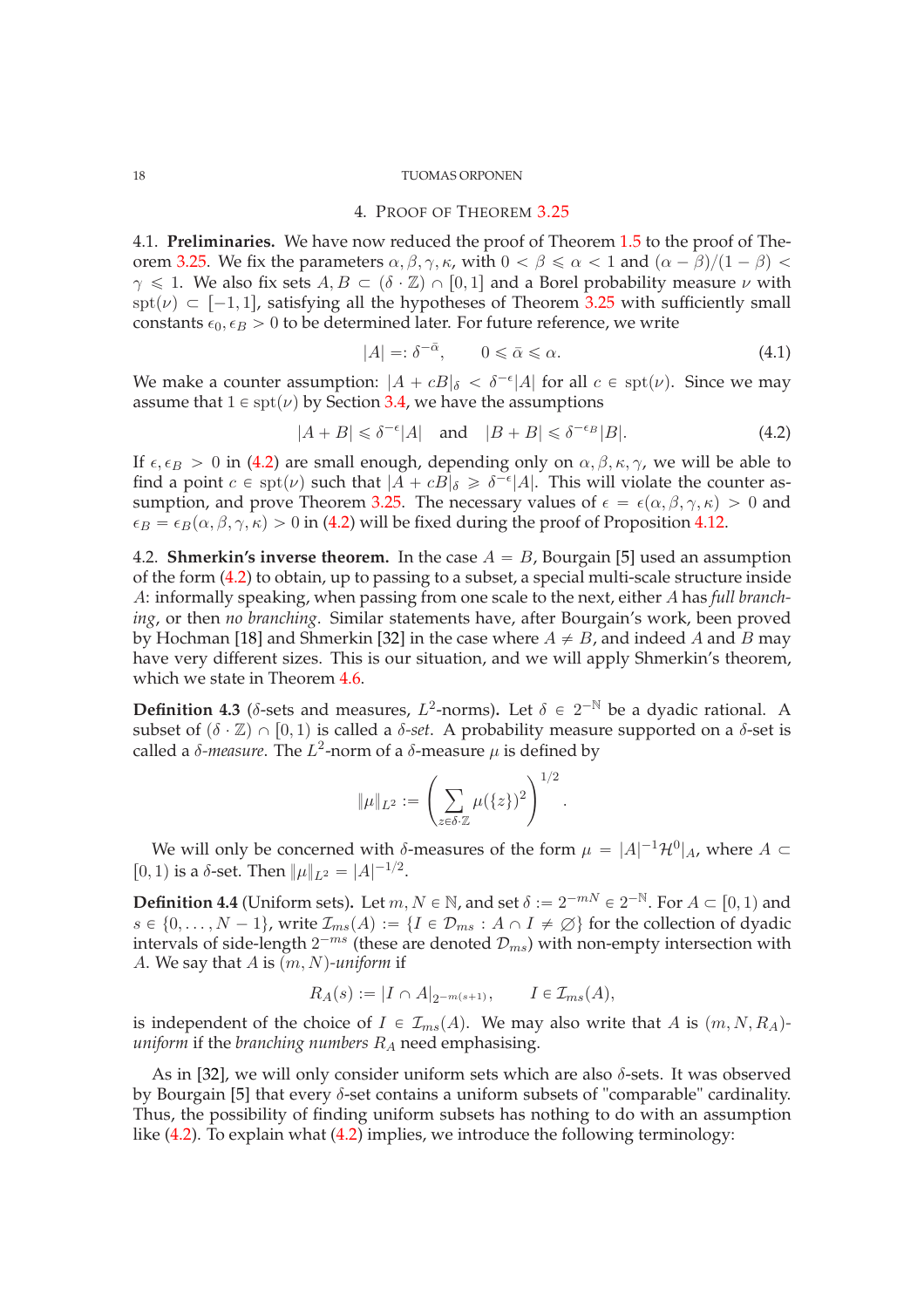**Definition 4.5** (*η*-polarised pair). Let  $m, N \in \mathbb{N}$ ,  $\delta = 2^{-mN}$ , and  $\eta > 0$ . A pair of  $(m, N)$ uniform sets  $(A, B)$  is  $(\eta, m, N)$ -polarised, if

$$
R_B(s) > 1 \implies R_A(s) \geq 2^{(1-\eta)m}, \quad s \in \{0, \ldots, N-1\}.
$$

If  $A = B$ , we say that A (instead of  $(A, A)$ ) is  $(\eta, m, N)$ -polarised.

Note that  $R_A(s) \leq 2^m$  for all  $s \in \{0, \ldots, N-1\}$ , so  $R_A(s) \geq 2^{(1-\eta)m}$  means that  $R_A(s)$  is nearly maximal. Bourgain [\[5\]](#page-33-2) proved that if A is a  $\delta$ -set with  $|A + A| \leq \delta^{-\epsilon} |A|$ , then A contains a uniform subset A' such that  $|A'| \geq \delta^{\eta}|A|$ , and A' is  $\eta$ -polarised, where  $\eta = o_{\epsilon}(1)$ . This means that either  $R_{A}(s) = 1$  or  $R_{A}(s) \geq 2^{(1-\eta)m}$  for all scales "s".

Versions of Bourgain's "polarisation theorem", explained above, for two different sets were found by Hochman [\[18\]](#page-34-25) and Shmerkin [\[32\]](#page-34-20). Hochman first showed that if  $\mu$ ,  $\nu$  are probability measures on [0, 1), then the entropy inequality  $H(\mu * \nu) \le H(\mu) + \epsilon$  implies a measure-theoretic version of the polarisation phenomenon for  $\mu$ ,  $\nu$ . The set version, below, was established by Shmerkin [\[32\]](#page-34-20) (with a proof very different from [\[18\]](#page-34-25)):

<span id="page-18-1"></span>**Theorem 4.6** (Shmerkin). Let  $\eta > 0$ , and let  $m(\eta) \in \mathbb{N}$  be sufficiently large, depending on  $\eta$ . *Then, for all*  $m \ge m(\eta)$  *there exists*  $\epsilon = \epsilon(\eta, m) > 0$  *such that the following holds for all large enough*  $N \in \mathbb{N}$ *. Let*  $\delta = (2^{-m})^N$ *, and let*  $A, B \subset [0, 1]$  *be*  $\delta$ -sets such that

$$
|A + B| \leq \delta^{-\epsilon} |A|.
$$

*Then, there exist*  $(m, N)$ -uniform sets  $A' \subset A$  and  $B' \subset B$  such that  $|A'| \geq \delta^{\eta} |A|$ ,  $|B'| \geq \delta^{\eta} |B|$ , and  $(A', B')$  is  $(\eta, m, N)$ -polarised.

<span id="page-18-0"></span>*Remark* 4.7*.* To be accurate, Theorem [4.6](#page-18-1) is a slight refinement of Shmerkin's theorem: [\[32,](#page-34-20) Theorem 2.1] literally contains the following statement: *if*  $\eta > 0$  *and*  $m_0 \in \mathbb{N}$ *, then there exists*  $m = m(\eta, m_0) \ge m_0$  *and*  $\epsilon = \epsilon(\eta, m_0) > 0$  *as in Theorem* [4.6.](#page-18-1) However, if one inspects the proof of [\[32,](#page-34-20) Theorem 2.1], one observes that the only dependence of  $m = m(\eta, m_0)$ on  $m_0$  is " $m \ge m_0$ ", and any choice of  $m \ge m_0$  works, provided that m is also sufficiently large in terms of  $\eta$ . This is precisely what Theorem [4.6](#page-18-1) says.

As another remark, Shmerkin's theorem actually concerns a pair of  $\delta$ -measures  $\mu_1, \mu_2$ instead of  $\delta$ -sets: the measures of interest for our application are simply  $\mu_1 = |A|^{-1} \mathcal{H}^0|_A$ and  $\mu_2 = |B|^{-1} \mathcal{H}^0|_B$ , and with such choices [\[32,](#page-34-20) Theorem 2.1] implies Theorem [4.6.](#page-18-1)

*Remark* 4.8. We will be applying Theorem [4.6](#page-18-1) to dyadic scales of the form  $\delta = 2^{-\ell m N}$ , where  $\ell, m, N \in \mathbb{N}$ . Since  $\delta = (2^{-m})^{\ell N} = (2^{-\ell m})^N$ , a  $\delta$ -set  $A \subset [0, 1)$  may be  $(m, \ell N)$ uniform,  $(\ell m, N)$ -uniform, or both. The former condition means that the branching numbers  $R_A^m(s) = |A \cap I|_{2^{-m(s+1)}}$  are well-defined for  $m \in [\ell N]$ , whereas the latter means that the branching numbers  $R_A^{\ell m}(\sigma) = |A \cap I|_{2^{-\ell m(\sigma+1)}}$  are well-defined for  $\sigma \in [N]$ . It is clear that every  $(m, \ell N)$ -uniform  $2^{-\ell m N}$ -set is  $(\ell m, N)$ -uniform, and indeed

$$
R_A^{\ell m}(\sigma) = \prod_{s=\ell\sigma}^{\ell(\sigma+1)-1} R_A^m(s), \qquad \sigma \in [N].
$$

The converse is generally not true, so  $(m, \ell N)$ -uniformity is a strictly stronger property than  $(\ell m, N)$ -uniformity. We will also be interested in pairs  $(A, B)$  which are sometimes  $(n, m, \ell N)$ -polarised, and sometimes  $(n, \ell m, N)$ -polarised. In contrast to uniformity, there is no simple implication between these two properties.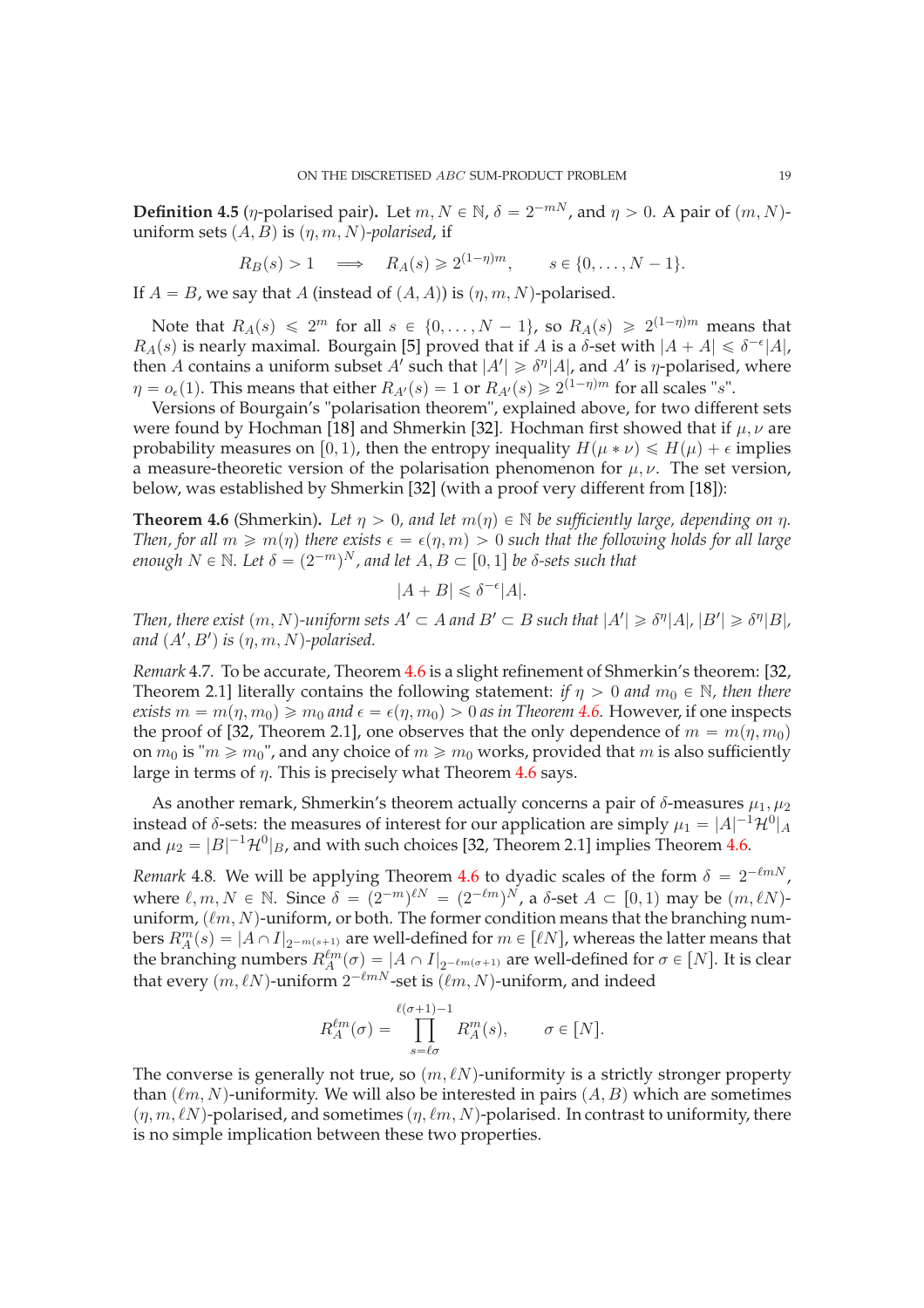In addition to Shmerkin's theorem, we will also need a lemma from its proof:

<span id="page-19-3"></span>**Lemma 4.9.** Let  $m, \ell, N \in \mathbb{N}$ ,  $\delta = 2^{-\ell m N}$ , and let  $A \subset [0, 1)$  be an  $(m, \ell N)$ -uniform  $\delta$ set. Then A is also  $(\ell m, N, R_A^{\ell m})$ -uniform for some  $R_A \colon [N] \to \{1, \ldots, 2^{\ell m}\}$ . If  $S \subset [N]$  is arbitrary, there exists  $A'\subset A$  which is  $(m,\ell N)$ -uniform, and also  $(\ell m, N, R_{A'}^{\ell m})$ -uniform with

$$
|A'| \geq |A| \cdot \prod_{\sigma \in \mathcal{S}} R_A^{\ell m}(\sigma)^{-1}, \quad \text{and} \quad R_{A'}^{\ell m}(\sigma) = \begin{cases} 1, & \sigma \in \mathcal{S}, \\ R_A^{\ell m}(\sigma), & \sigma \notin \mathcal{S}. \end{cases}
$$

*A* similar statement holds true if  $\mathcal{S} \subset [\ell N]$ , with the only difference that " $R_A^{\ell m}(\sigma)$ " and " $R_{A'}^{\ell m}(\sigma)$ " *should be replaced by "* $R_A^m(s)$ " *and "* $R_{A'}^m(s)$ " *for*  $s \in \lfloor \ell N \rfloor$ *.* 

The lemma above is [\[32,](#page-34-20) Lemma 3.7]. To be accurate, the statement about  $A'$  remaining  $(m, \ell N)$ -uniform is not part of the statement of [\[32,](#page-34-20) Lemma 3.7], but the 3.8-line proof quickly reveals that  $(m, \ell N)$ -uniformity is not violated when passing between A and A'; the only point is to "collapse" all the branching of A for levels corresponding to  $\sigma \in \mathcal{S}$ , or equivalently for  $s \in \{l\sigma, l(\sigma + 1) - 1\}$  for all  $\sigma \in S$ .

# <span id="page-19-0"></span>4.3. **Applying the inverse theorem.** We start by fixing the following parameters:

<span id="page-19-2"></span>
$$
\begin{cases}\n\ell = \ell(\alpha, \beta, \gamma, \kappa) \in \mathbb{N}, \\
\eta = \eta(\alpha, \beta, \gamma, \kappa) \in (0, 1), \\
m_0 \in \mathbb{N} \text{ with } m_0 \ge (40 + C_0) / \eta.\n\end{cases}
$$
\n(4.10)

Here  $C_0 > 0$  is an absolute constant to be specified later. The values of all these constants will be specified later, but as indicated above, all of them only depend on  $\alpha, \beta, \gamma, \kappa$ . For the reader interested in seeing specific choices, we refer to [\(4.23\)](#page-23-0) and the discussion afterwards. Recall that the set B satisfies the Frostman condition  $|B \cap B(x, r)| \leq r^{\kappa} |B|$  for all  $r \leq \delta^{\epsilon_0}$ , where we may freely choose  $\epsilon_0 = \epsilon_0(\alpha, \beta, \kappa, \gamma)$ . We choose

<span id="page-19-4"></span>
$$
\epsilon_0 := \eta. \tag{4.11}
$$

We will assume that  $\eta, \epsilon, \epsilon_B < 1/1000$  in the sequel (but these upper bounds will generally not suffice). This section is devoted to the proof of the following proposition, whose proof will also finalise the choice of the parameters  $\epsilon, \epsilon_B > 0$ , relative to  $\eta$ :

<span id="page-19-1"></span>**Proposition 4.12.** *There exist*  $\epsilon, \epsilon_B > 0$  *and*  $m \ge m_0$ , depending on  $\alpha, \beta, \gamma, \kappa$ , such that the *following holds for all*  $\delta \in 2^{-\mathbb{N}}$  *of the form*  $\delta = 2^{-\ell mN}$ ,  $N \in \mathbb{N}$ . Assume that  $A, B \subset [0, 1]$ *are*  $\delta$ -sets satisfying the small doubling assumptions [\(4.2\)](#page-17-3). Then there exist subsets  $A' \subset A$  and  $B' \subset B$  with the following properties:

- (1)  $A'$  and  $B'$  are  $(m, \ell N)$ -uniform with  $|A'| \geq \delta^{\eta} |A|$  and  $|B'| \geq \delta^{\eta/2} |B|$ *.*
- (2) *The pair*  $(A', B')$  *is*  $(\eta, m, \ell N)$ -polarised.
- (3) *The set B' is*  $(\eta/2, \ell m, N)$ -polarised.

*Remark* 4.13. In the sequel, we will always work with scales of the form  $\delta = 2^{-\ell m N}$  with the fixed parameters  $\ell, m$ , which depend on  $\alpha, \beta, \gamma, \kappa$ . In other words, we initially prove Theorem [3.25](#page-13-1) (and find the constants  $\epsilon, \epsilon_0, \epsilon_B$ ) for only scales of this special form. After this has been accomplished, it is easy to check that the case of general scales  $\delta \in 2^{-N}$  is a corollary, assuming that the upper bound  $\delta_0 = \delta_0(\alpha, \beta, \gamma, \kappa) > 0$  for  $\delta$  is sufficiently small. The reason is that if  $\delta \in 2^{-N}$  is arbitrary, then there exists a scale of the form  $\bar{\delta} = 2^{-\ell mN}$ with  $\delta \leq \bar{\delta} \leq_{\alpha,\beta,\gamma,\kappa} \delta$ . We leave the rest of this reduction to the reader.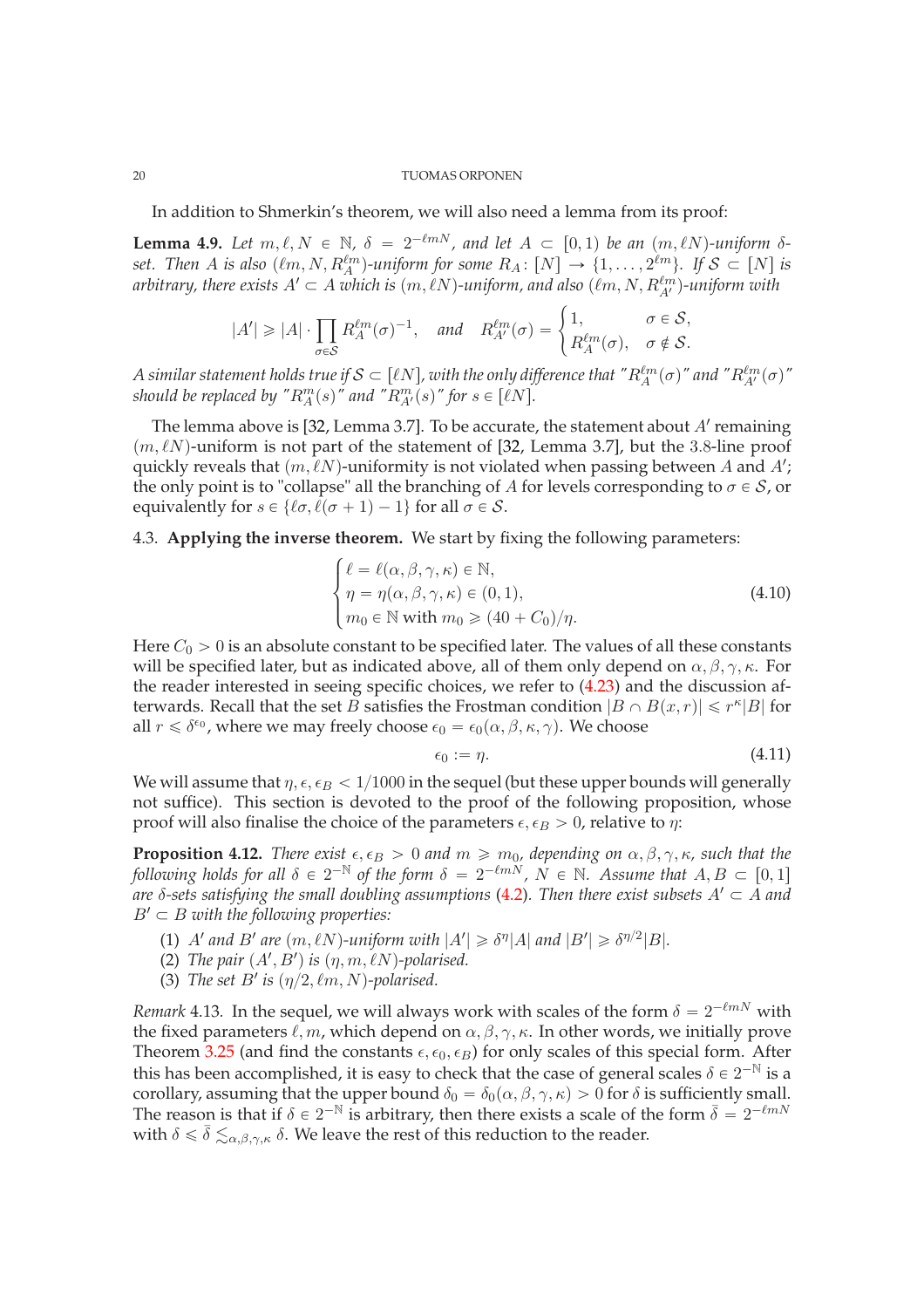As another remark, we will later in the paper need to assume that  $\epsilon = \epsilon(\alpha, \gamma) > 0$  is sufficiently small that

<span id="page-20-1"></span>
$$
\frac{\epsilon}{1 - \alpha - \epsilon} \leq \frac{\gamma}{2}.\tag{4.14}
$$

This requirement should be combined with the one coming from Proposition [4.12.](#page-19-1)

*Proof of Proposition* [4.12.](#page-19-1) We begin by applying Theorem [4.6](#page-18-1) with constant  $\eta^3 > 0$  to the pair  $(B, B)$ , for which we assumed in [\(4.2\)](#page-17-3) that  $|B + B| \le \delta^{-\epsilon_B} |B|$ . Assume that  $m \ge$  $m(\eta^3) \in \mathbb{N}$  is sufficiently large that Theorem [4.6](#page-18-1) applies. Assume additionally that  $m \geqslant$  $m_0$ , where  $m_0$  is the constant from [\(4.10\)](#page-19-2). Then, if  $\epsilon_B = \epsilon_B(\eta^3, \ell m) = \epsilon_B(\alpha, \beta, \gamma, \kappa) > 0$ and  $\delta = (2^{-\ell m})^N$  are sufficiently small, we find an  $(\ell m, N)$ -uniform subset  $B' \subset B$  such that  $|B'| \geq \delta^{\eta^3}|B|$ , and  $B'$  is  $(\eta^3, \ell m, N)$ -polarised. We have now fixed the value of the *parameter*  $\epsilon_B > 0$  *in* [\(4.10\)](#page-19-2) (and hence in Theorem [3.25\)](#page-13-1)!

Next, note that  $|A + B'| \leq |A + B| \leq \delta^{-\epsilon} |A|$ . We therefore may apply Theorem [4.6](#page-18-1) again to the pair  $(A, B')$ , again with parameter  $\eta^3 > 0$ . If  $\epsilon = \epsilon(\eta^3, m) > 0$  is sufficiently small, we find an  $(m, \ell N)$ -uniform subset  $A' \subset A$  with  $|A'| \geq \delta^{\eta^3} |A| \geq \delta^{\eta} |A|$ , and an  $(m, \ell N)$ -uniform subset  $B'' \subset B'$  such that

<span id="page-20-0"></span>
$$
|B''| \geq \delta^{\eta^3} |B'|,\tag{4.15}
$$

and  $(A', B'')$  is  $(\eta^3, m, \ell N)$ -polarised. In particular  $(A', B'')$  is  $(\eta, m, \ell N)$ -polarised. We *have now fixed the value of the parameter*  $\epsilon > 0$  *in* [\(4.2\)](#page-17-3)*!* 

Are we done with properties (1)-(3) above? Not quite: while passing from  $B'$  to  $B''$ , we might have lost the  $(\eta^3, \ell m, N)$ -polarisation of B<sup>'</sup>. The plan will be to pass to a final  $p(m, \ell N)$ -uniform subset  $B''' \subset B''$  which is  $(\eta/2, \ell m, N)$ -polarised, and such that  $|B'''| \geq 0$  $\delta^{\eta/4} |B''|$ . Then finally

$$
|B'''| \geq \delta^{\eta/4} |B''| \geq \delta^{\eta/4 + \eta^3} |B'| \geq \delta^{\eta/4 + 2\eta^3} |B| \geq \delta^{\eta/2} |B|.
$$

Also  $(A', B''')$  remains  $(\eta, m, \ell N)$ -polarised, since this property is not violated by replacing  $B''$  by an  $(m, \ell N)$ -uniform subset, for example  $B'''$ .

Write

$$
\mathcal{S}_0 := \{ \sigma \in [N] : R_{B'}^{\ell m}(\sigma) = 1 \} \quad \text{and} \quad \mathcal{S}_1 := \{ \sigma \in [N] : R_{B'}^{\ell m}(\sigma) \geq 2^{(1 - \eta^3)\ell m} \}.
$$

Since  $B'$  was constructed to be  $(\eta^3, \ell m, N)$ -polarised, we have  $[N] = \mathcal{S}_0 \cup \mathcal{S}_1$ , and

$$
|B'| = \prod_{\sigma \in S_1} R_{B'}^{\ell m}(\sigma) \geq 2^{(1 - \eta^3)\ell m |\mathcal{S}_1|}.
$$

Now, let  $\mathcal{S}_{\mathrm{bad}}:=\{\sigma\in\mathcal{S}_1:R_{B''}^{\ell m}(\sigma)<2^{(1-\eta/2)\ell m}\}$ , and  $\mathcal{S}_{\mathrm{good}}:=\mathcal{S}_1\setminus\mathcal{S}_{\mathrm{bad}}.$  (Note that the numbers  $R_{B''}^{\ell m}(\sigma)$  are well-defined, since  $B''$  is  $(m, \ell N)$ -uniform, hence  $(\ell m, N)$ -uniform.) Then, since evidently  $R_{B''}^{\ell m}(\sigma) \leq R_{B'}^{\ell m}(\sigma) = 1$  for all  $\sigma \in \mathcal{S}_0$ , we have

$$
|B''| = \prod_{\sigma \in \mathcal{S}_{\text{bad}}} R_{B''}^{\ell m}(\sigma) \cdot \prod_{\sigma \in \mathcal{S}_{\text{good}}} R_{B''}^{\ell m}(\sigma) \leq 2^{(1 - \eta/2)\ell m |\mathcal{S}_{\text{bad}}|} \cdot 2^{\ell m(|\mathcal{S}_1| - |\mathcal{S}_{\text{bad}}|)}
$$

$$
= 2^{\ell m |\mathcal{S}_1| - (\eta/2)\ell m |\mathcal{S}_{\text{bad}}|}.
$$

On the other hand, recalling that  $\delta = 2^{\ell m N}$ , we have

$$
|B''| \overset{(4.15)}{\geq} \delta^{\eta^3} |B'| = \delta^{\eta^3} \cdot \prod_{\sigma \in \mathcal{S}_1} R_{B'}^{\ell m}(\sigma) \geq 2^{-\eta^3 \ell m N + (1 - \eta^3) \ell m |\mathcal{S}_1|}.
$$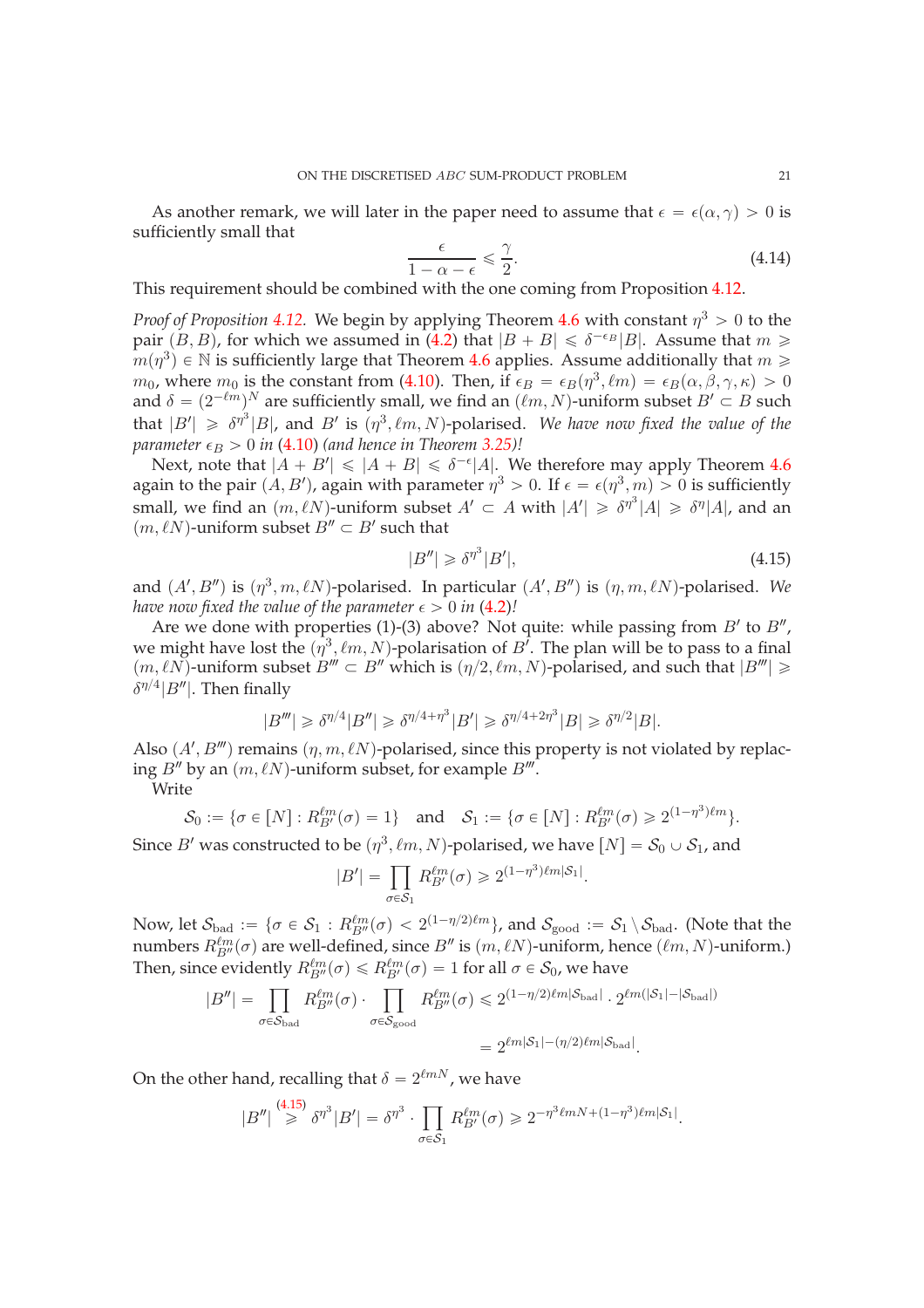Combining these inequalities and dividing both sides by  $2^{\ell m |\mathcal{S}_1|}$  yields

$$
2^{-(\eta/2)\ell m |\mathcal{S}_{bad}|} \geqslant 2^{-\eta^3 \ell m N - \eta^3 \ell m |\mathcal{S}_1|} \quad \Longrightarrow \quad |\mathcal{S}_{bad}| \leqslant 2\eta^2 N + 2\eta^2 |\mathcal{S}_1| \leqslant (\eta/4)N,
$$

noting that  $16\eta^2 \le \eta$  since  $\eta < 1/1000$ . At this point, we simply apply the "collapsing" Lemma [4.9](#page-19-3) to the the  $(m, \ell N)$ -uniform set B'', and the set of scales  $S := S_{bad}$ . The result is an  $(m, \ell N)$ -uniform subset  $B''' \subset B''$ , which is also  $(\ell m, N, R_{B'''}^{\ell m})$ -uniform, with

$$
R_{B'''}^{\ell m}(\sigma) = \begin{cases} R_{B''}^{\ell m}(\sigma), & \sigma \notin \mathcal{S}_{bad}, \\ 1, & \sigma \in \mathcal{S}_{bad}. \end{cases}
$$

and

$$
|B'''| \geqslant |B''| \cdot \prod_{\sigma \in \mathcal{S}_{\mathrm{bad}}} R_{B''}^{\ell m}(\sigma)^{-1} \geqslant |B''| \cdot 2^{-\ell m |\mathcal{S}_{\mathrm{bad}}|} \geqslant \delta^{\eta/4} \cdot |B''|.
$$

Then  $B'''$  is  $(\eta/2, \ell m, N)$ -polarised, since if  $R_{B'''}^{\ell m}(\sigma) > 1$ , then necessarily  $\sigma \in S_{\text{good}}$ , hence  $R_{B'''}^{lm}(\sigma) = R_{B''}^{lm}(\sigma) \geq 2^{(1-\eta/2)\ell m}$  by definition. Now the pair of sets  $A', B'''$  (in place of  $A^{T}, B'$ ) satisfies all the requirements (1)-(3) in Proposition [4.12.](#page-19-1)

<span id="page-21-0"></span>4.4. **Pruning**  $B'$  to improve separation I. It will be useful to reduce  $B'$  to a further subset, in order to gain a little extra separation. We prove the following proposition:

<span id="page-21-2"></span>**Proposition 4.16.** Let  $B' \subset B$  be the  $(m, \ell N)$ -uniform  $(\eta/2, \ell m, N)$ -polarised set found in *Proposition* [4.12.](#page-19-1) *Then, there exists an*  $(m, \ell N)$ -uniform  $(\eta, \ell m, N)$ -polarised subset  $B'' \subset B'$  $with |B''| \geqslant \delta^{\eta/2} |B'|$ , and which satisfies the following separation property:

<span id="page-21-1"></span>
$$
s \in [\ell N], I_1, I_2 \in \mathcal{I}_{ms}(B''), I_1 \neq I_2 \implies \text{dist}(I_1, I_2) \geq 2^{-ms}.
$$
 (4.17)

*Proof.* We perform a straightforward "top down" reduction of  $B'$ . At scale  $s = 0$ , there is only one interval  $[0, 1) \in \mathcal{I}_0(B')$ , so [\(4.17\)](#page-21-1) is clear. At scale  $s = 1$ , remove  $I \cap B'$  from B' for at most every second interval  $I \in \mathcal{I}_m(B')$ . This results in a new set  $B'_1 \subset B'$  with  $|B'_1| \ge \frac{1}{2}|B'|$  points, and

$$
R_{B_1'}^m(0) := |B_1'|_{2^{-m}} \ge \frac{1}{2} R_{B'}^m(0).
$$

Next, for  $s = 2$ , consider every (remaining) interval in  $\mathcal{I}_m(B_1')$ . For each  $I \in \mathcal{I}_m(B_1')$ , at most  $\frac{1}{2}$  of the intervals from  $\mathcal{I}_{2m}(B_1')$  contained in I need removal to ensure [\(4.17\)](#page-21-1) at level  $s = 2$ . However, the (minimal) number may vary depending on the choice of  $I \in \mathcal{I}_m(B_1')$ . Fortunately, by removing some extra  $\mathcal{I}_{2m}(B_1')$ -intervals if necessary, we may make the number independent of  $I \in \mathcal{I}_m(B_1')$ . This way, the number of remaining points in  $B_1'$ again gets reduced by at most a factor of  $\frac{1}{2}$ . For the remaining points, say  $B'_2$ , the new branching numbers  $R_{B_2'}^m(2) := |B_2' \cap I|_{2^{-2m}}$  are independent of the choice of  $I \in \mathcal{I}_m(B_2'),$ and of course  $R_{B'_2}^m(0) = R_{B'_1}^m(0)$  (in general, the removal process at level s never alters the branching numbers at levels  $\lt s - 1$ ). Hence  $B_2'$  is again  $(m, \ell N)$ -uniform.

Once the deletion process has been executed successively at all levels  $s \in \{1, \ldots, \ell N\}$ , the remaining set  $B'':=B'_N$  satisfies

$$
|B''| \geq 2^{-\ell N} |B'| = \delta^{1/m} \cdot |B'| \geq \delta^{\eta/2} \cdot |B'|,
$$

recalling that  $m \ge m_0 \ge 2/\eta \ge 1/\eta$  by Proposition [4.12](#page-19-1) and [\(4.10\)](#page-19-2). Also, B<sup>n</sup> remains  $(m, \ell N)$ -uniform, with  $R_{B''}^m(s) \ge \frac{1}{2} R_{B'}^m(s)$  for  $s \in [\ell N]$ . This implies that if  $R_{B''}^{\ell m}(\sigma) > 1$ , then

$$
R_{B''}^{\ell m}(\sigma) \geq 2^{-\ell} R_{B'}^{\ell m}(\sigma) \geq 2^{-\ell + (1 - \eta/2)\ell m} = 2^{(1 - \eta/2 - 1/m)\ell m} \geq 2^{(1 - \eta)\ell m},
$$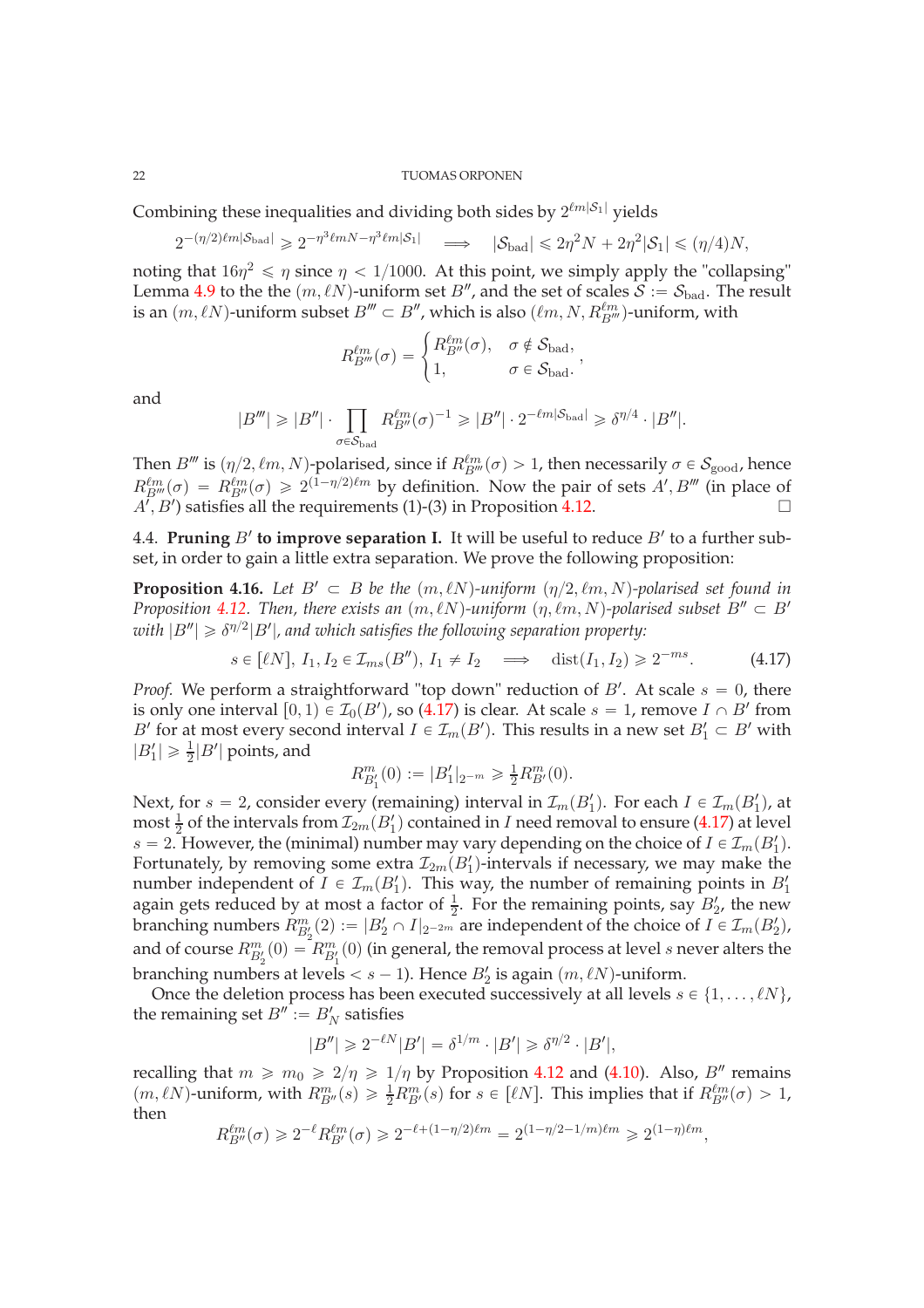by the  $(\eta/2, \ell m, N)$ -polarisation of B', and using that  $m \ge m_0 \ge 2/\eta$ , recall [\(4.10\)](#page-19-2). In other words,  $B''$  is  $(\eta, \ell m, N)$ -polarised, as claimed.

Since  $|B'| \ge \delta^{\eta/2} |B|$  by Proposition [4.16,](#page-21-2) we have  $|B''| \ge \delta^{\eta/2} |B'| \ge \delta^{\eta} |B|$ . Also, since  $(A', B')$  is  $(\eta, m, \ell N)$ -polarised, the same is true of  $(A', B'')$ . To simplify notation, we will remove one prime, that is, assume that  $B'$  already satisfies the separation property [\(4.17\)](#page-21-1) constructed for  $B''$  in the proposition above. To summarise the progress so far:

- $|A'| \ge \delta^{\eta} |A|$  and  $|B'| \ge \delta^{\eta} |B|$ ,
- $(A', B')$  is  $(\eta, m, \ell N)$ -polarised and  $B'$  is  $(\eta, \ell m, N)$ -polarised,
- $\bullet$  *B'* satisfies the separation property [\(4.17\)](#page-21-1).

<span id="page-22-0"></span>4.5. **Intervals with small but non-zero** B'-**branching.** For intervals  $\mathcal{I} \subset [\ell N]$  and  $\mathcal{J} \subset$ [*N*], and for  $D' \in \{A', B'\}$ , we define

$$
R_{D'}^{m}(\mathcal{I}) := \prod_{s \in \mathcal{I}} R_{D'}^{m}(s) \quad \text{and} \quad R_{D'}^{lm}(\mathcal{J}) := \prod_{\sigma \in \mathcal{J}} R_{D'}^{lm}(\sigma).
$$

We also define  $\mathcal{N}_{B'}$  to consist of the maximal intervals  $\mathcal{I} \subset [N]$  such that  $R_{B'}^{\ell m}(\mathcal{I}) = 1$ . Thus the intervals in  $\mathcal{N}_{B'}$  partition the set  $\{\sigma \in [N]: R_{B'}^{\ell m}(\sigma) = 1\}.$ 

<span id="page-22-1"></span>**Lemma 4.18.** *Write*  $|B| := \delta^{-\beta_1}$ , *where*  $\beta_1 \ge \beta$  *by the hypothesis of Theorem [3.25.](#page-13-1) Then the following lower bound holds for the total length of the intervals in*  $N_{B}$ *:* 

$$
\sum_{\mathcal{I}\in\mathcal{N}_{B'}}|\mathcal{I}|\geqslant(1-\tfrac{\beta_1}{1-\eta})\cdot N.
$$

*Remark* 4.19*.* We remark that  $\beta_1 \le \alpha + \epsilon < 1$  (recall [\(4.14\)](#page-20-1) for the second inequality). Otherwise  $|A + B| \geq |B| = \delta^{-\beta_1} > \delta^{-\epsilon} |A|$ , violating our counter assumption [\(4.2\)](#page-17-3). Therefore  $1 - \beta_1 > 0$ , which will be (tacitly) needed several times below.

*Proof.* Let  $N_{B'} := \cup N_{B'} \subset [N]$ . Note that if  $\sigma \in [N] \setminus N_{B'}$ , then  $R_{B'}^{lm}(\sigma) > 1$ , and consequently  $R_{B'}^{\ell m}(\sigma) \geq 2^{(1-\eta)\ell m}$ , by the  $(\eta, \ell m, N)$ -polarisation of  $B'.$  It follows that

$$
2^{\beta_1\ell m N}=\delta^{-\beta_1}\geqslant |B'|=\prod_{\sigma\in [N]\,\backslash\,N_{B'}}R_{B'}^{\ell m}(\sigma)\geqslant 2^{(1-\eta)\ell m\cdot (N-|N_{B'}|)}.
$$

Consequently  $N - |N_{B'}| \leq (\beta_1/(1 - \eta)) \cdot N$ , and finally

$$
|N_{B'}| \ge N - \frac{\beta_1}{1-\eta} \cdot N = \left(1 - \frac{\beta_1}{1-\eta}\right) \cdot N,
$$

as claimed.  $\square$ 

We would next like to extend the intervals  $\mathcal{I} \in \mathcal{N}_{B'}$  to the left in such a manner that the B'-branching numbers of the extended intervals are relatively small, but not vanishingly small; say, we keep extending left until the extension  $\overline{\mathcal{I}} \supset \mathcal{I}$  satisfies  $R_{B'}^{\ell m}(\overline{\mathcal{I}}) \sim 2^{\zeta \ell m |\overline{\mathcal{I}}|}$ for some small parameter  $\zeta > 0$ . Unfortunately, this is not always possible: consider for example a scenario where the elements in  $\mathcal{N}_{B'}$  are singletons. Then, as soon as an interval (a singleton)  $\mathcal{I} \in \mathcal{N}_{B}$  is extended to the left by a single element  $\sigma \in [N]$ , we have  $R_{B'}^{\ell m}(\sigma) \approx 2^{\ell m}$  by the polarisation of  $B'$ , and hence

$$
R_{B'}^{\ell m}(\mathcal{I} \cup {\sigma}) = R_{B'}^{\ell m}(\sigma) \approx 2^{\ell m} = 2^{\ell m |\mathcal{I} \cup {\sigma}|/2}.
$$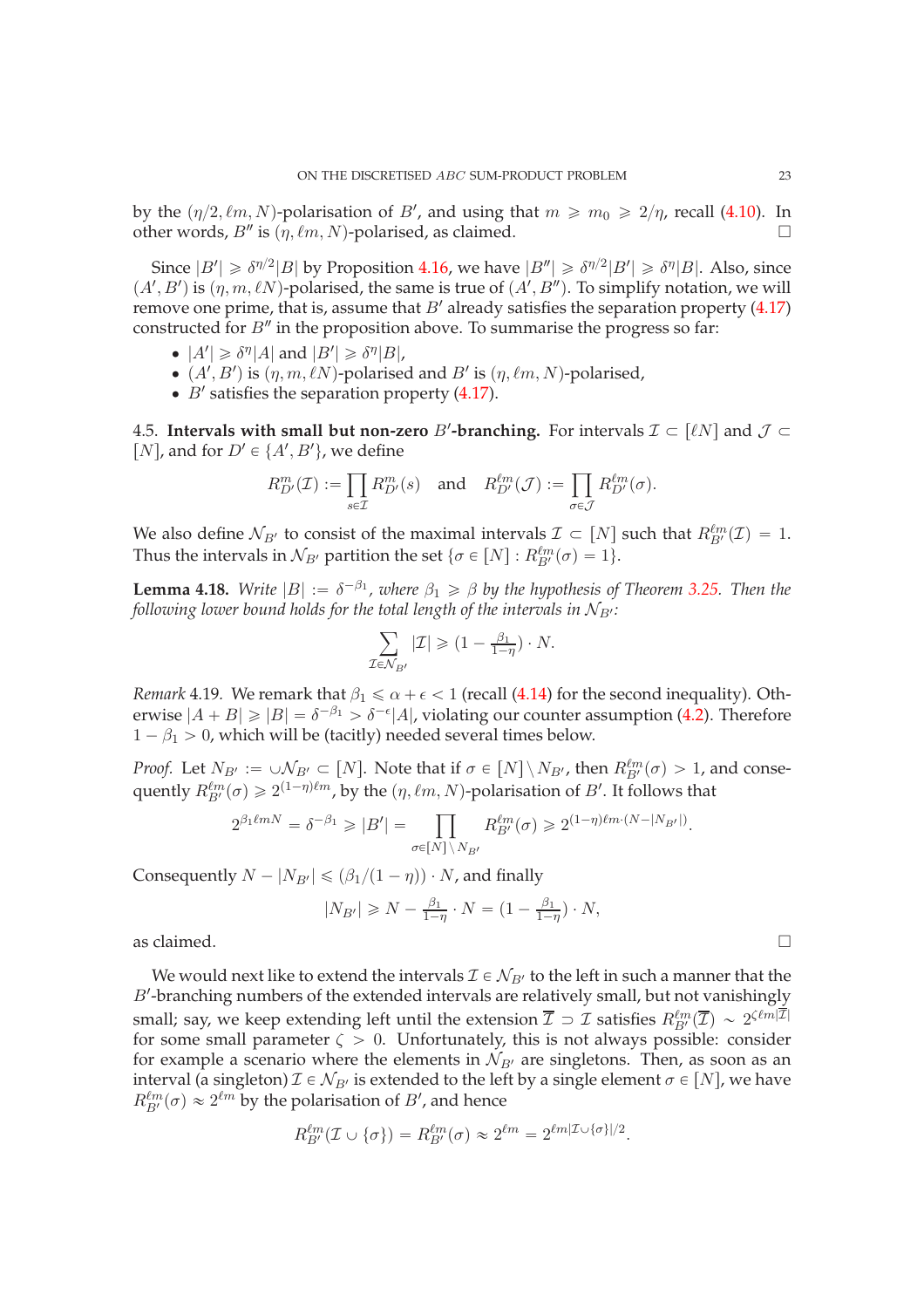The right hand side is far too large for our purposes. This issue is not possible to overcome as long as we are fixated with the single scale partition  $[N]$ , and here arises the need to play with the two different scale partitions  $[N]$  and  $[lnN]$ .

The solution is to identify every interval  $\mathcal{I} \in \mathcal{N}_{B'}$  with another,  $\ell$ -times longer, subinterval of [ $\ell N$ ]. More precisely, for every  $\mathcal{I} = \{\sigma, \ldots, \tau\} \subset [N]$ , we define the interval

$$
\ell \mathcal{I} := \{ \ell \sigma, \ell \sigma + 1, \ldots, \ell(\tau + 1) - 1 \} \subset [\ell N].
$$

Thus, for example  $\ell\{0\} = [\ell]$ , and  $\ell[N] = [\ell N]$ . It is easy to check that the branching numbers interact with this operation as follows:

$$
R_{D'}^{m}(\ell \mathcal{I}) = R_{D'}^{\ell m}(\mathcal{I}), \qquad D' \in \{A', B'\}, \mathcal{I} \subset [N].
$$

In particular:

<span id="page-23-1"></span>
$$
\mathcal{I} \in \mathcal{N}_{B'} \implies R_{B'}^{\ell m}(\mathcal{I}) = 1 \implies R_{B'}^m(\ell \mathcal{I}) = 1. \tag{4.20}
$$

Motivated by this observation, we define

$$
\ell \mathcal{N}_{B'} := \{ \ell \mathcal{I} : \mathcal{I} \in \mathcal{N}_{B'} \}.
$$

The intervals in  $\mathcal{N}_{B'}$  partition  $\{\sigma \in [N] : R_{B'}^{\ell m}(\sigma) = 1\}$  by definition. The intervals in  $\ell \mathcal{N}_{B'}$ are contained in the set  $\{s \in [\ell N] : R_{B'}^m(s) = 1\}$  by [\(4.20\)](#page-23-1), but may not cover it. However, we may infer the following lower bound for their total length form Lemma [4.18:](#page-22-1)

<span id="page-23-2"></span>**Corollary 4.21.** The following lower bound holds for the total length of the intervals in  $\mathcal{N}_{B}^{m}$ :

$$
\sum_{\mathcal{J}\in\ell\mathcal{N}_{B'}}|\mathcal{J}|\geqslant(1-\tfrac{\beta_1}{1-\eta})\cdot\ell N.
$$

*Proof.* This follows immediately from Lemma [4.18](#page-22-1) and the relation  $|\ell \mathcal{I}| = \ell |\mathcal{I}|$  (noting also that if  $\mathcal{I}_1, \mathcal{I}_2 \subset [N]$  with  $\mathcal{I}_1 \cap \mathcal{I}_2 = \emptyset$ , then  $\ell \mathcal{I}_1 \cap \ell \mathcal{I}_2 = \emptyset$ ).

Next, instead of extending the intervals in  $N_{B'}$  to the left, as we first proposed, we do this to the intervals in  $\ell \mathcal{N}_{B'}$ . More precisely, fix a small parameter

<span id="page-23-3"></span>
$$
\zeta = \zeta(\alpha, \beta, \gamma, \kappa) > 0 \quad \text{with} \quad \eta \ll_{\alpha, \beta, \gamma, \kappa} \zeta < \kappa/2. \tag{4.22}
$$

It will eventually turn out that  $\eta$ ,  $\zeta > 0$  will need to be chosen so small that

<span id="page-23-0"></span>
$$
\left(1 - \frac{\beta_1}{1 - \eta} - \frac{2\eta}{\kappa}\right) - \left(\frac{\alpha - (1 - \eta)(\beta_1 - \eta - 2\zeta)}{\Gamma}\right) \ge \frac{1}{2} \cdot \left[(1 - \beta_1) - (\alpha - \beta_1)/\Gamma\right],\tag{4.23}
$$

where  $(\alpha - \beta)/(1 - \beta) < \Gamma < \gamma$  is a constant to be fixed in [\(4.29\)](#page-25-1), which satisfies  $\Gamma \ge \gamma/2$ . It might look suspicious that the requirement in [\(4.23\)](#page-23-0) depends on  $\beta_1$ , and not just  $\alpha, \beta, \kappa, \gamma$ . To see that this is not a problem, denote the left hand side  $L(\beta_1)$  and the right hand side 1  $\frac{1}{2} \cdot R(\beta_1)$ . With this notation, one can easily check that

$$
|L(\beta_1) - R(\beta_1)| \lesssim \frac{\eta}{\kappa} + \frac{\eta + \zeta}{\gamma} \quad \text{and} \quad R(\beta_1) \ge R(\beta) \gtrsim_{\alpha,\beta,\gamma} 1.
$$

The lower bound on  $R(\beta)$  follows from  $\Gamma > (\alpha - \beta)/(1 - \beta)$ . From these estimates, one sees that if  $\eta, \zeta > 0$  are chosen small enough depending only on  $\alpha, \beta, \gamma, \kappa$ , then  $|L(\beta_1) - R(\beta_1)| \leq \frac{1}{2}R(\beta) \leq \frac{1}{2}R(\beta_1)$ , and hence  $L(\beta_1) \geq \frac{1}{2} \cdot R(\beta_1)$ , as in [\(4.23\)](#page-23-0).

In addition to the constraint in [\(4.23\)](#page-23-0), we will finally (after [\(4.59\)](#page-31-1)) need to take  $\eta$  sufficiently small in terms of  $\zeta(\gamma - \Gamma)/4$ . Of course [\(4.23\)](#page-23-0) is compatible with such a constraint.

Enumerate  $\ell \mathcal{N}_{B'} = \{ \mathcal{I}_1, \mathcal{I}_2, \ldots, \mathcal{I}_k \}$ , where  $\max \mathcal{I}_j < \min \mathcal{I}_{j+1}$ . Start with  $\mathcal{I}_k$ , and recall that  $R_{B'}^{m}(\mathcal{I}_k) = 1$  by [\(4.20\)](#page-23-1). Begin extending  $\mathcal{I}_k$  to the left, adding elements of  $[\ell N]$  one by one, until (the newly defined interval)  $\mathcal{I}_k$  satisfies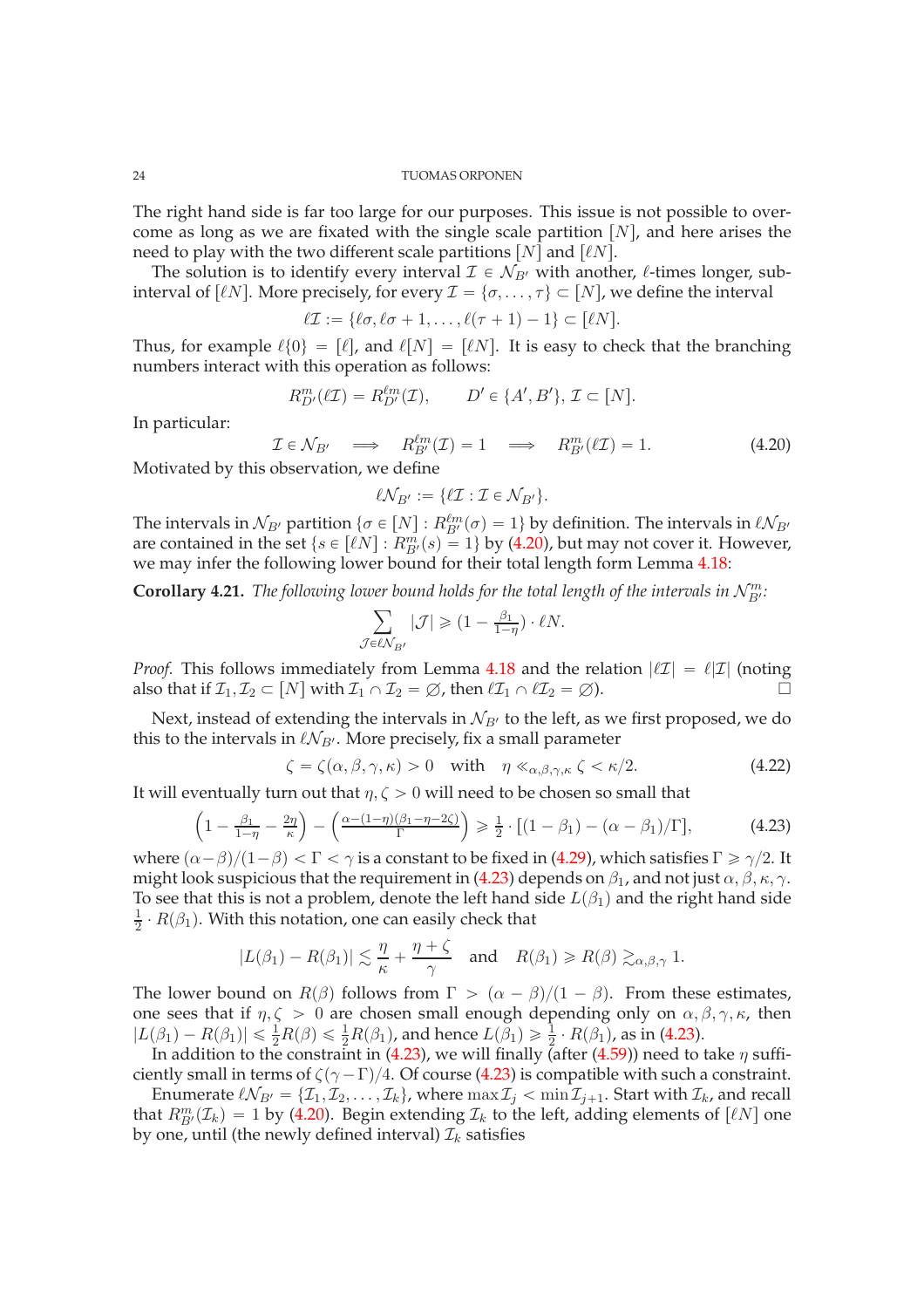- (a)  $R_{B'}^{m}(\mathcal{I}_k) \geq 2^{\zeta m |\mathcal{I}_k|}$ , or
- (b)  $0 \in \mathcal{I}_k$ , and  $R_{B'}^m(\mathcal{I}_k) < 2^{\zeta m |\mathcal{I}_k|}$ .

In both cases (a)-(b) we have the upper bound

<span id="page-24-2"></span>
$$
R_{B'}^{m}(\mathcal{I}_{k}) < 2^{\zeta m(|\mathcal{I}_{k}|-1)} \cdot 2^{m} \leq 2^{m(\zeta|\mathcal{I}_{k}|+1)} \leq 2^{m(2\zeta)|\mathcal{I}_{k}|},\tag{4.24}
$$

choosing here  $\ell = \ell(\alpha, \beta, \gamma) \geq 1$  sufficient large that

$$
\ell \geq \zeta^{-1} \quad \Longrightarrow \quad \zeta |\mathcal{I}_k| \geq \ell \zeta \geq 1.
$$

This will be legitimate, since  $\zeta$  only depends on  $\alpha, \beta, \gamma, \kappa$ . Later, in [\(4.37\)](#page-26-1), we will need to couple this requirement with  $\ell \geq \epsilon^{-1}$ , where  $\epsilon = \epsilon(\alpha, \beta, \gamma) > 0$ .

The extended interval  $\mathcal{I}_k$  may have "swallowed" a number of the previous intervals  $\mathcal{I}_j \in \ell \mathcal{N}_{B'}$ : note however that if  $\mathcal{I}_j \cap \mathcal{I}_k \neq \emptyset$  for some  $1 \leq j \leq k$ , then actually  $\mathcal{I}_j \subset \mathcal{I}_k$ , since  $R_{B'}^{m}(\mathcal{I}_j) = 1$  (in other words, there is no reason why the extension algorithm would terminate in the middle of  $\mathcal{I}_j$ ). Let  $\mathcal{I}_{k_1} \in \ell \mathcal{N}_{B'}$  be the right-most interval which does not intersect (equivalently: is not contained in) the extension  $\mathcal{I}_k$ . If no such interval remains, the algorithm terminates. Otherwise, repeat the extension procedure with  $\mathcal{I}_{k_1}$ . Continue in this manner until all the intervals in  $\ell \mathcal{N}_{B'}$  are contained in (precisely) one of the extensions. Then rename the extensions as  $\{\mathcal{J}_1, \ldots, \mathcal{J}_l\}.$ 

Since all the intervals in  $\ell \mathcal{N}_{B'}$  are contained in one of the extensions  $\mathcal{J}_i$ , we have  $\sum |\mathcal{J}_i| \geq (1 - \beta_1/(1 - \eta)) \cdot \ell N$  by Corollary [4.21.](#page-23-2) Unfortunately, the leftmost interval  $\mathcal{J}_1$  will be "useless" to us in case it was generated by case (b) (of course the intervals  $\mathcal{J}_2,\ldots,\mathcal{J}_l$ , if any exist, were generated by case (a)). We will next argue that  $\mathcal{J}_1$  is so short in this case that its removal makes virtually no difference for the sum  $\sum_i |\mathcal{J}_i|$ .

If the interval  $\mathcal{J}_1$  was indeed generated by case (b), then  $\mathcal{J}_1 = \{0, \ldots, h\}$  for some  $h \in \{0, \ldots, \ell N - 1\}$ . Writing  $r := 2^{-m(h+1)} \geq \delta$ , then

<span id="page-24-0"></span>
$$
|B'|_r \le R_{B'}^m(\mathcal{J}_1) < 2^{\zeta m|\mathcal{J}_1|} = 2^{\zeta m(h+1)} = r^{-\zeta}.\tag{4.25}
$$

If  $r \geq \delta^{\epsilon_0} = 2^{-\epsilon_0 \ell m N}$ , then

<span id="page-24-1"></span>
$$
|\mathcal{J}_1| = h + 1 \le \epsilon_0 \cdot \ell N \stackrel{\text{(4.11)}}{\le} \eta \cdot \ell N. \tag{4.26}
$$

On the other hand, if  $\delta \leq r < \delta^{\epsilon_0}$ , then the Frostman condition for B yields

$$
|B' \cap B(x,r)| \leq |B \cap B(x,r)| \leq r^{\kappa} |B| \leq r^{\kappa} \cdot \delta^{-\eta} |B'|, \quad x \in \mathbb{R},
$$

and consequently

$$
r^{-\zeta} \stackrel{(4.25)}{>} |B'|_r \geq r^{-\kappa} \cdot \delta^{\eta}.
$$

This yields  $r^{\kappa-\zeta} \geq \delta^{\eta}$ , and since  $\zeta < \kappa/2$  by [\(4.22\)](#page-23-3), we have  $r \geq \delta^{2\eta/\kappa}$ . Recalling that  $r = 2^{-m(h+1)}$  and  $\delta = 2^{-\ell m N}$ , this rearranges to

$$
|\mathcal{J}_1| = h + 1 \leq \frac{2\eta}{\kappa} \cdot \ell N.
$$

Combining this estimate with [\(4.26\)](#page-24-1), we reach the following conclusion: if  $\mathcal{N}_+$  stands for the intervals among  $\{\mathcal{J}_1, \ldots, \mathcal{J}_l\}$  which were generated by case (a), then

<span id="page-24-3"></span>
$$
\sum_{\mathcal{J}\in\mathcal{N}_+}|\mathcal{J}| \ge \sum_{i=1}^l |\mathcal{J}_i| - |\mathcal{J}_1| \ge (1 - \frac{\beta_1}{1-\eta} - \frac{2\eta}{\kappa}) \cdot \ell N. \tag{4.27}
$$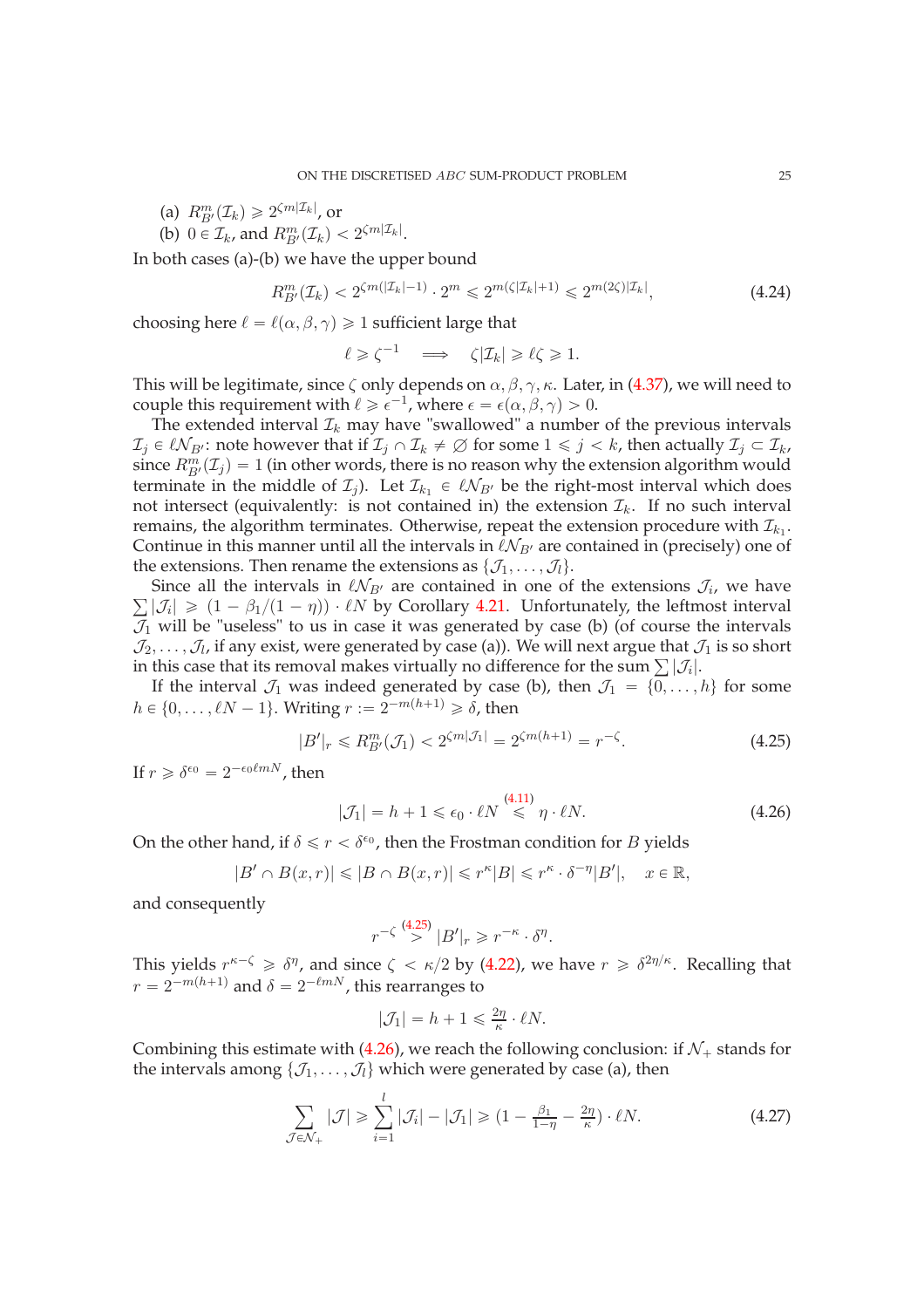To recap, the intervals in  $\mathcal{N}_+$  are subsets of  $\lbrack \ell N \rbrack$ , they are roughly compositions of a few intervals in  $\ell \mathcal{N}_{B}$ , plus a little extra, and

<span id="page-25-3"></span>
$$
2^{\zeta m|\mathcal{J}|} \leq R_{B'}^{m}(\mathcal{J}) \stackrel{(4.24)}{\leq} 2^{m(2\zeta)|\mathcal{J}|}, \qquad \mathcal{J} \in \mathcal{N}_{+}.
$$

<span id="page-25-0"></span>4.6. **Branching of** A' **on typical intervals in**  $\mathcal{N}_+$ . In this section we are concerned with upper bounding the numbers  $R_{A'}^m(\mathcal{J})$  for  $\mathcal{J} \in \mathcal{N}_+$ . We already sketched these computa-tions in Section [1.2.](#page-4-0) Recall that  $\gamma > (\alpha - \beta)/(1 - \beta)$  is one of the parameters specified in the statement of Theorem [3.25.](#page-13-1) Write

<span id="page-25-1"></span>
$$
\Gamma := \frac{1}{2} \cdot \frac{\alpha - \beta}{1 - \beta} + \frac{1}{2} \cdot \gamma \in ((\alpha - \beta)/(1 - \beta), \gamma), \tag{4.29}
$$

and decompose  $\mathcal{N}_+ = \mathcal{N}_+^{\text{low}} \cup \mathcal{N}_+^{\text{high}}$ , where

<span id="page-25-7"></span>
$$
\mathcal{N}_{+}^{\text{low}} := \{ \mathcal{J} \in \mathcal{N}_{+} : R_{A'}^{m}(\mathcal{J}) \leq 2^{\Gamma m |\mathcal{J}|} \} \text{ and } \mathcal{N}_{+}^{\text{high}} := \mathcal{N}_{+} \setminus \mathcal{N}_{+}^{\text{low}}. \tag{4.30}
$$

We remark that  $\Gamma \ge \gamma/2 > 0$ , since  $\beta \le \alpha$ .

We claim that the total length of intervals in  $\mathcal{N}_+^{\text{low}}$  must be reasonably large; in the sequel, these will be the only "useful" intervals for us. More precisely, if  $\eta, \zeta > 0$  are sufficiently small (as chosen in [\(4.23\)](#page-23-0)), then

<span id="page-25-2"></span>
$$
\sum_{\mathcal{J}\in\mathcal{N}_+^{\text{low}}}|\mathcal{J}|\geq \frac{1}{2}[(1-\beta)-(\alpha-\beta)/\Gamma]\cdot \ell N. \tag{4.31}
$$

Note that  $(1 - \beta) - (\alpha - \beta)/\Gamma > 0$ , since  $\Gamma > (\alpha - \beta)/(1 - \beta)$ . To prove [\(4.31\)](#page-25-2), set

$$
\mathfrak{N} := \cup \mathcal{N}_+ \cup \{ s \in [\ell N] : R_{B'}^m(s) = 1 \} \subset [\ell N].
$$

We start by claiming that

<span id="page-25-6"></span>
$$
|[\ell N] \setminus \mathfrak{N}| \geq (\beta_1 - \eta - 2\zeta) \cdot \ell N. \tag{4.32}
$$

To see this, start with the estimate

<span id="page-25-4"></span>
$$
\delta^{\eta-\beta_1} \leqslant |B'| \leqslant \prod_{s \in \mathfrak{N}} R_{B'}^m(s) \cdot \prod_{s \in [\ell N]} 2^m = 2^{m|[\ell N]}^{\mathfrak{N}} \cdot \prod_{s \in \mathfrak{N}} R_{B'}^m(s). \tag{4.33}
$$

The last factor can further be decomposed to those indices "s" with  $R_{B'}^m(s) = 1$  (which in total contribute "1" to the product), and then a product over the intervals  $\mathcal{J} \in \mathcal{N}_+$ :

<span id="page-25-5"></span>
$$
\prod_{s \in \mathfrak{N}} R_{B'}^{m}(s) = \prod_{\mathcal{J} \in \mathcal{N}_{+}} R_{B'}^{m}(\mathcal{J}) \stackrel{(4.28)}{\leqslant} \prod_{\mathcal{J} \in \mathcal{N}_{+}} 2^{m(2\zeta)|\mathcal{J}|} \leqslant 2^{m(2\zeta)\ell N}.
$$
 (4.34)

Recalling that  $\delta = 2^{-\ell m N}$ , and combining [\(4.33\)](#page-25-4)-[\(4.34\)](#page-25-5), leads to

$$
2^{m\left\lceil \ell N\right\rceil \setminus \mathfrak{N}} \geqslant 2^{\ell m N\left(\beta_1 - \eta - 2\zeta\right)},
$$

which is equivalent to [\(4.32\)](#page-25-6).

We continue with the proof of [\(4.31\)](#page-25-2). Note that, by the  $(\eta, m, \ell N)$ -polarisation of  $(A', B')$ , we have  $R_{A'}^m(s) \geq 2^{(1-\eta)m}$  for all  $m \in [\ell N] \setminus \mathfrak{N} \subset \{s \in [\ell N] : R_{B'}^m(s) > 1\}.$ Consequently,

<span id="page-25-8"></span>
$$
\delta^{-\alpha} \geqslant |A'| = \prod_{s \in \mathfrak{N}} R_{A'}^m(s) \cdot \prod_{s \in [\ell N]} 2^{(1-\eta)m} \geqslant 2^{(1-\eta)m|[\ell N]} \cdot \prod_{\mathcal{J} \in \mathcal{N}_+} R_{A'}^m(\mathcal{J}). \tag{4.35}
$$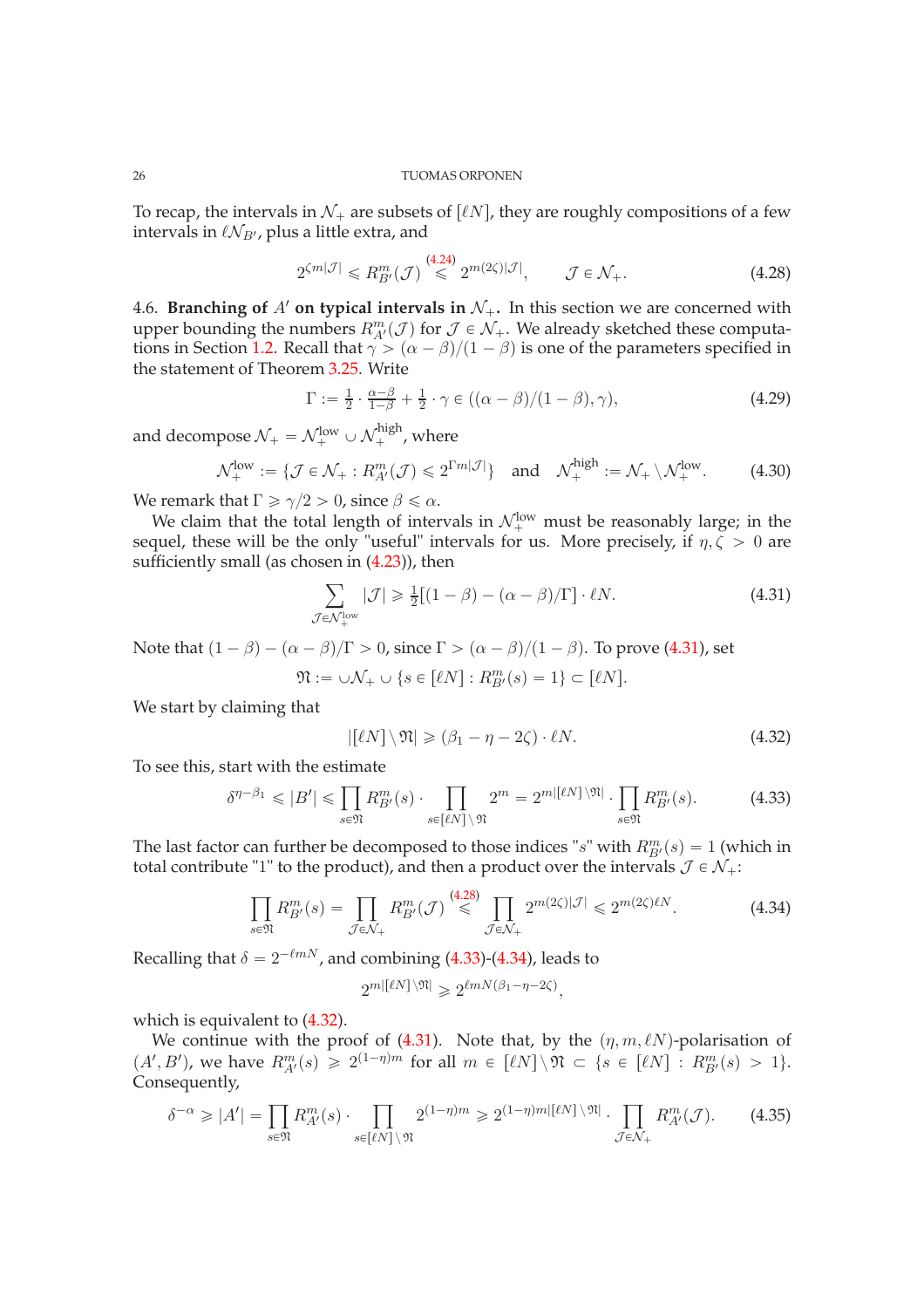For the first factor, we will derive a lower bound from [\(4.32\)](#page-25-6). Regarding the second factor, recall the high and low branching families from [\(4.30\)](#page-25-7), and write  $H := \cup \mathcal{N}_{+}^{\text{high}}$ . Then,

$$
\prod_{\mathcal{J}\in\mathcal{N}_{+}}R_{A'}^{m}(\mathcal{J})\geqslant\prod_{\mathcal{J}\in\mathcal{N}_{+}^{\mathrm{high}}}2^{\Gamma m|\mathcal{J}|}=2^{\Gamma m|H|}
$$

.

Consequently, combining [\(4.35\)](#page-25-8) with [\(4.32\)](#page-25-6) and the estimate above, we find that

$$
2^{\alpha \ell m N} \geqslant 2^{(1-\eta)(\beta_1-\eta-2\zeta)\ell m N} \cdot 2^{\Gamma m |H|},
$$

or equivalently

$$
|H| \leq \frac{\alpha - (1 - \eta)(\beta_1 - \eta - 2\zeta)}{\Gamma} \cdot \ell N.
$$

If  $\eta, \zeta = 0$ , then we would have just shown that  $|H| \leq \Gamma^{-1}(\alpha - \beta_1)\ell N$ . Since, on the other hand, the intervals in  $\mathcal{N}_+$  have total length at least  $(1 - \beta_1)\ell N$  by [\(4.27\)](#page-24-3) (still assuming  $\eta, \zeta = 0$ ), we may conclude that the intervals in  $\mathcal{N}_{+}^{\text{low}}$  have total length at least  $[(1 - \beta_1) (\alpha - \beta_1)/\Gamma$  ·  $\ell N$ . Finally, if the parameters  $\eta$ ,  $\zeta$  are chosen appropriately, more precisely as in [\(4.23\)](#page-23-0), then the slightly weaker estimate [\(4.31\)](#page-25-2) holds, namely

$$
\sum_{\mathcal{J}\in\mathcal{N}_{+}^{\text{low}}}|\mathcal{J}|\geqslant\frac{1}{2}\cdot\left[(1-\beta_{1})-(\alpha-\beta_{1})/\Gamma\right]\cdot\ell N\geqslant\frac{1}{2}\cdot\left[(1-\beta)-(\alpha-\beta)/\Gamma\right]\cdot\ell N.
$$

The final inequality only uses  $\beta \le \beta_1$  and  $\Gamma \le \gamma \le 1$ .

<span id="page-26-0"></span>4.7. **Pruning** B' to **improve separation II.** Fix an interval  $\mathcal{J} = \{t-r, t-r+1, \ldots, t\} \in \mathcal{N}_+,$ as defined above [\(4.28\)](#page-25-3). Then, [\(4.28\)](#page-25-3) means that if  $I \in \mathcal{I}_{m(t-r)}(B')$  is a fixed interval of length  $2^{-m(t-r)}$  intersecting B', we have  $2^{\zeta mr} \leq \left|\left\{J \in \mathcal{I}_{m(t+1)}(B') : J \subset I\right\}\right| \leq 2^{(2\zeta)mr}$ . How well are these intervals  $J \subset I$  separated? By [\(4.17\)](#page-21-1), we already know that any two distinct intervals in  $\mathcal{I}_{m(t+1)}(B')$  are separated by at least  $2^{-m(t+1)}$ , but this is far too weak for our purposes: for purposes to become apparent later, we would like the intervals J to be closer to  $2^{-m(t-r)}$ -separated, and the only control for "r" we have is the lower bound  $r \geq \ell$  (recalling that each interval in  $\mathcal{N}_+$  contains an interval in  $\ell \mathcal{N}_{B'}$ ).

The better separation is "morally true" for the following reason: the interval  $\mathcal J$  was created by combining levels with *almost* trivial branching, until *roughly* the first moment we saw some non-trivial branching. If the words "almost" and "roughly" could be omitted, we would be done: then each interval  $I \in \mathcal{I}_{m(t+1)}(B')$  would be a "single child" of its parent in  $\mathcal{I}_{m(t-r)}(B')$ , and since the intervals in  $\mathcal{I}_{m(t-r)}(B')$  are  $2^{-m(t-r)}$ -separated by [\(4.17\)](#page-21-1), the same would be true of the intervals in  $\mathcal{I}_{m(t+1)}(B')$ .

The words "almost" and "roughly" cannot be omitted, so we need to force the separation by trimming  $B'$  to a further  $(\eta, m, \ell N)$ -uniform subset  $B'' \subset B'$ . Write

<span id="page-26-2"></span>
$$
\xi := (\gamma - \Gamma)/4,\tag{4.36}
$$

where Γ was defined in [\(4.29\)](#page-25-1). In particular,  $\xi \gtrsim_{\alpha,\beta,\gamma} 1$ . We also impose the following additional condition on the constant  $\ell \in \mathbb{N}$  selected at [\(4.10\)](#page-19-2):

<span id="page-26-1"></span>
$$
\ell \geqslant \xi^{-1} = \frac{4}{\gamma - \Gamma}.\tag{4.37}
$$

Recall that  $\mathcal{J} = \{t - r, \ldots, t\} \in \mathcal{N}_+$  was the shortest extension (to the left) of a certain interval  $\mathcal{J}_0 \in \ell \mathcal{N}_{B'}$  with the property  $R_{B'}^m(\mathcal{J}) \geq 2^{\zeta m |\mathcal{J}|} = 2^{\zeta m (r+1)}$ . Consequently, the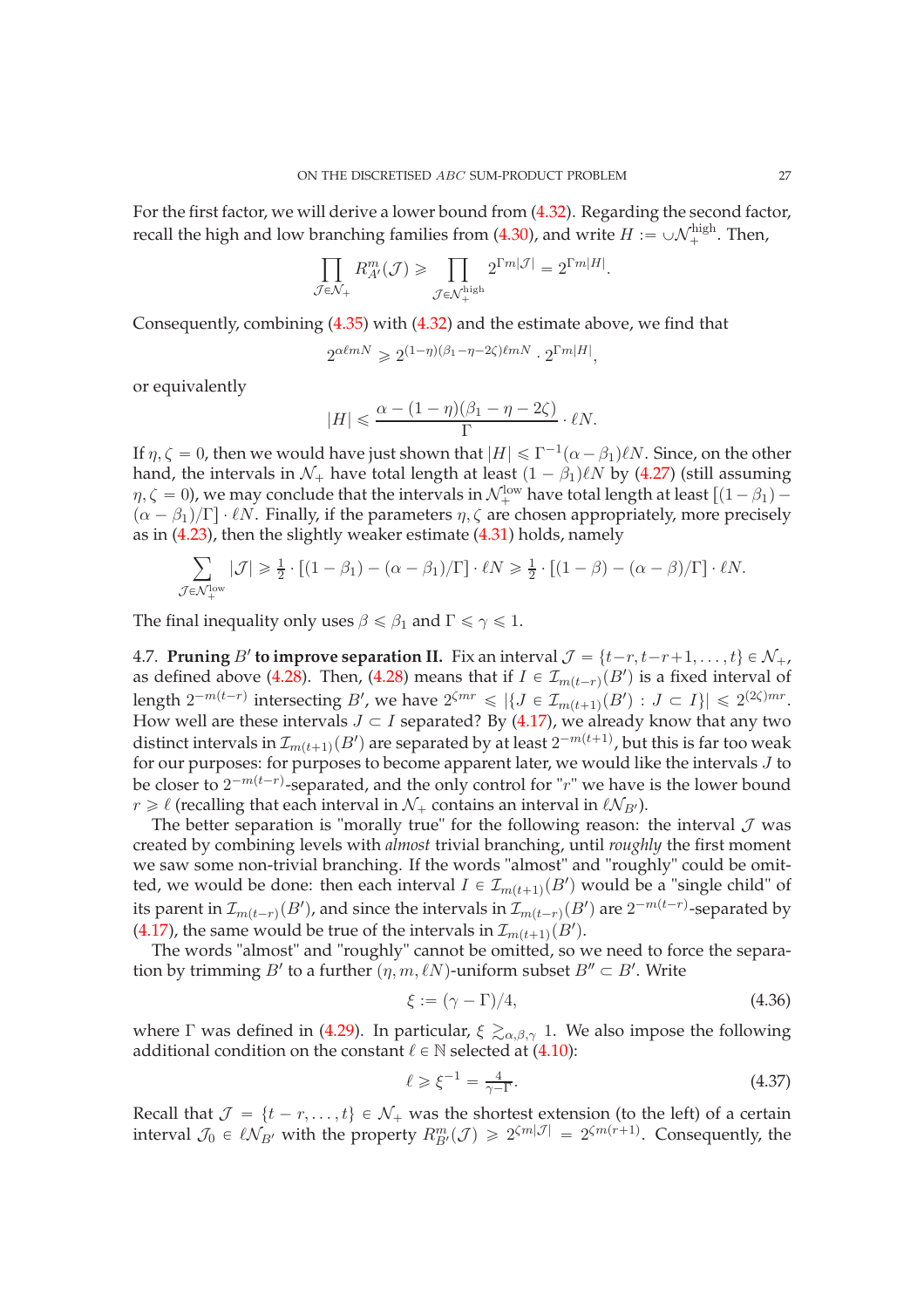subinterval  $\mathcal{J}_{\xi} = \{t - |(1 - 2\xi)r|, \dots, t\}$  does not yet have this property, that is,

<span id="page-27-0"></span>
$$
R_{B'}^{m}(\mathcal{J}_{\xi}) < 2^{\zeta m|\mathcal{J}_{\xi}|} = 2^{\zeta m([1-2\xi)r]+1)}.
$$
\n(4.38)

Here we used that  $\lfloor (1 - 2\xi)r \rfloor < r$ , which is true because  $\xi r \ge \xi \ell \ge 1$  by [\(4.37\)](#page-26-1). Now, it follows from a combination of [\(4.38\)](#page-27-0), and  $R_{B'}^{m}(\mathcal{J}) \geq 2^{\zeta m |\mathcal{J}|} = 2^{\zeta m(r+1)}$ , that

<span id="page-27-1"></span>
$$
R_{B'}^{m}(\mathcal{J}\setminus\mathcal{J}_{\xi})\geqslant 2^{\zeta m(r-\lfloor(1-2\xi)r\rfloor)}\geqslant 2^{2\xi\zeta mr}\geqslant 2^{\xi\zeta m(r+1)}=2^{\xi\zeta m|\mathcal{J}|}.\tag{4.39}
$$

We are then prepared to define the desired subset  $B'' \subset B'$ . Let  $S_{\xi} := \cup \{ \mathcal{J}_{\xi} : \mathcal{J} \in \mathcal{N}_+ \},$ and apply the "collapsing" Lemma [4.9](#page-19-3) to the  $(m, \ell N)$ -uniform set  $\vec{B}$ , and the set of scales  $\mathcal{S}_\xi \subset \overline{[\ell N]}$ . The product is an  $(m, \ell N)$ -uniform subset  $B'' \subset B'$  such that

$$
R_{B''}^m(s) = \begin{cases} R_{B'}^m(s), & s \notin \mathcal{S}_{\xi}, \\ 1, & s \in \mathcal{S}_{\xi}. \end{cases}
$$

In particular,  $R_{B''}^m(s) = R_{B'}^m(s)$  for all  $s \in \mathcal{J} \setminus \mathcal{J}_{\xi}$ , for  $\mathcal{J} \in \mathcal{N}_+$ , so [\(4.39\)](#page-27-1) remains valid for the set  $B''$ :

<span id="page-27-2"></span>
$$
R_{B''}^m(\mathcal{J}) \ge R_{B'}^m(\mathcal{J} \setminus \mathcal{J}_{\xi}) \ge 2^{\xi \zeta m |\mathcal{J}|}.
$$
\n(4.40)

In fact, the first inequality is an equation, since  $R_{B''}^m(s) = 1$  for all  $s \in \mathcal{J}_{\xi} \subset \mathcal{S}_{\xi}$ . Curiously, we will have no use for a "global" lower bound for  $|B''|$ , although it would be easy to deduce from [\(4.28\)](#page-25-3) that  $|B''| \ge \delta^{2\zeta} \cdot |B'|$ . From now on, only the "local" branching esti-mate [\(4.40\)](#page-27-2) will be needed, and "global" lower bound  $|B'| \gtrapprox \delta^{-\beta}$  has already been fully exploited in previous sections (where the relation between  $\gamma$ ,  $\alpha$  and  $\beta$  appeared).

The point of reducing  $B'$  to  $B''$  was to improve the  $2^{-m(t+1)}$ -separation of distinct intervals  $I \in \mathcal{I}_{m(t+1)}(B')$  to something resembling  $2^{-m(t-r)}$ -separation. This has now been accomplished. More precisely, assume that  $\mathcal{J} = \{t - r, \ldots, t\} \in \mathcal{N}_+$ , let  $I \in \mathcal{I}_{m(t-r)}(B'')$ , and and let  $I_1, I_2 \in \mathcal{I}_{m(t+1)}(B'')$  be distinct. Then, since

$$
R_{B''}^m(s) = 1, \qquad s \in \mathcal{J}_{\xi} = \{t - \lfloor (1 - \xi)r \rfloor, \dots, t\},\
$$

the intervals  $I_1, I_2$  are contained inside distinct intervals

$$
\hat{I}_1, \hat{I}_2 \in \mathcal{I}_{m(t - \lfloor (1 - \xi)r \rfloor)}(B'') \subset \mathcal{I}_{m(t - \lfloor (1 - \xi)r \rfloor)}(B').
$$

Consequently, using also that  $|(1 - \xi)r| \geq (1 - \xi)r - 1$ , and  $\xi r \geq \xi \ell \geq 1$ ,

$$
dist(I_1, I_2) \geq dist(\hat{I}_1, \hat{I}_2) \stackrel{(4.17)}{\geq} 2^{-m(t - [(1 - \xi)r])}
$$
  

$$
\geq 2^{-\xi mr - m} \cdot 2^{-m(t - r)}
$$
  

$$
\geq 2^{-2\xi m(r+1)} \cdot 2^{-m(t - r)}.
$$
 (4.41)

Inequality [\(4.41\)](#page-27-3) is more clearly phrased in the following way:

<span id="page-27-4"></span>**Lemma 4.42.** Let  $\mathcal{J} = \{t - r, \ldots, t\} \in \mathcal{N}_+, \Delta_{\mathcal{J}} := 2^{-m(t-r)}$ , and  $\delta_{\mathcal{J}} := 2^{-m(t+1)}$ . Let  $I \in \mathcal{I}_{m(t-r)}(B'')$  be a dyadic interval of length  $\Delta_{\mathcal{J}}$  intersecting  $B''$ , and let  $I_1, I_2 \in \mathcal{I}_{m(t+1)}(B'')$ *be distinct with*  $I_1, I_2 \subset I$ . Then,

<span id="page-27-3"></span>
$$
dist(I_1, I_2) \geqslant \left(\frac{\delta_{\mathcal{J}}}{\Delta_{\mathcal{J}}}\right)^{2\xi} \cdot |\Delta_{\mathcal{J}}|.
$$

*Proof.* Observing that  $\delta_{\mathcal{J}}/\Delta_{\mathcal{J}} = 2^{-m(r+1)}$ , this inequality is just a rewording of [\(4.41\)](#page-27-3).  $\Box$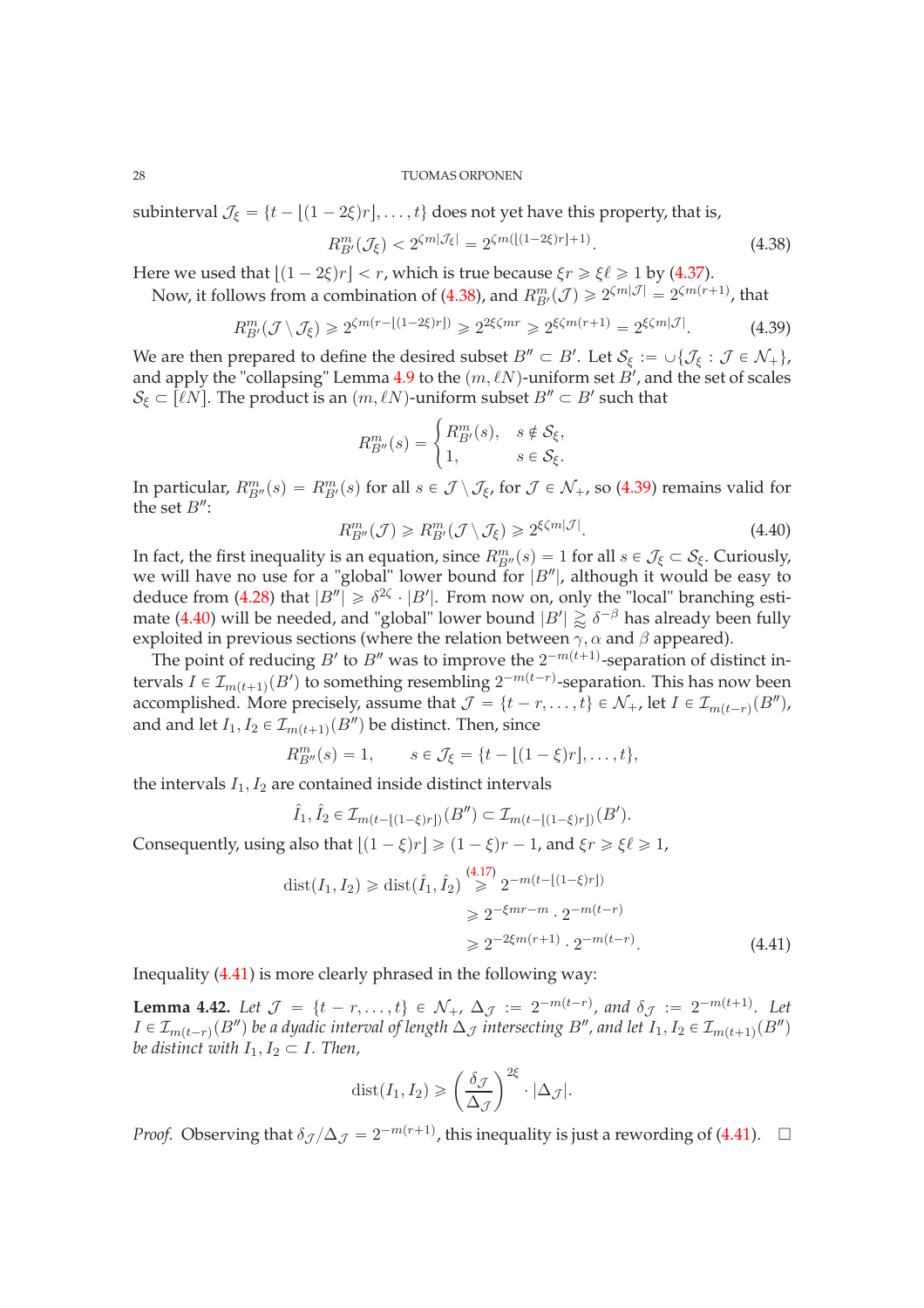<span id="page-28-0"></span>4.8. **Elementary projection estimates.** The plan is to prove lower bounds for  $|A' + cB''|_{\delta}$ by, roughly speaking, establishing separately lower bounds for  $|(A' \cap I) + c(B'' \cap J)|_{\delta}$ , where  $\overline{I}, \overline{J} \subset [0, 1)$  are suitable dyadic intervals intersecting  $A', B''$ , and then combining the results. In this section, we will prove an auxiliary result which will imply the required lower bounds for  $|(A' \cap I) + c(B'' \cap J)|_{\delta}$ . To be more accurate, instead of proving lower bounds for  $|(A' \cap I) + c(B'' \cap J)|_{\delta}$  directly, we prove (stronger) lower bounds for the entropies of suitable measures supported on  $(A' \cap I) + c(B'' \cap J)$  (see [\(4.58\)](#page-31-2)). This is (only!) done for the reason that such "multi-scale" information about entropy is cleaner to combine than "multi-scale" information about cardinalities.

We introduce the following notation. Dyadic cubes in  $\mathbb{R}^d$  of side-length  $2^{-n}$  are denoted  $\mathcal{D}_n$ . If  $\mu$  is a Borel probability measure on  $\mathbb{R}^d$ , and  $n \in \mathbb{N}$ , we write

$$
\mu^{(n)}:=\sum_{Q\in \mathcal{D}_n}\frac{\mu(Q)}{\mathcal{L}^d(Q)}\cdot \mathcal{L}^d|_Q.
$$

Thus  $\mu^{(n)}$  is a "2<sup>-n</sup>-discretisation of  $\mu$ ". Note that  $\mu^{(n)} \in L^2(\mathbb{R}^d) \cap L^\infty(\mathbb{R}^d)$ . We also define the projections  $\pi_c(x, y) := x + cy$  for  $(x, y) \in \mathbb{R}^2$  and  $c \in \mathbb{R}$ .

<span id="page-28-1"></span>**Lemma 4.43.** Let  $\Delta = 2^{-n} \in 2^{-\mathbb{N}}$ , and let  $\gamma$ ,  $\gamma_A$ ,  $\gamma_B \in (0, 1]$ , and  $\mathbf{C} \geq 1$ . Let  $\mathcal{A}, \mathcal{B} \subset \mathcal{D}_n$  be *collections of dyadic*  $\Delta$ -intervals with  $|\mathcal{A}| = \Delta^{-\gamma_A}$  and  $|\mathcal{B}| = \Delta^{-\gamma_B}$ . We assume the following *separation from B, for some*  $\xi \in (0, 1]$ *:* 

<span id="page-28-4"></span>
$$
dist(I_1, I_2) \ge \Delta^{\xi} \quad \text{for distinct} \quad I_1, I_2 \in \mathcal{B}.\tag{4.44}
$$

*Let*

- Let  $\mu$  be a probability measure with spt  $\mu \subset (\cup \mathcal{A}) \times (\cup \mathcal{B})$  with the property that  $\mu(Q) \leq$  $C\Delta^{\gamma_A+\gamma_B}$  for  $Q \in \mathcal{D}_n$ .
- Let *ν* be a probability measure on  $[-1, 1]$  such that  $\nu(I) \leq C\Delta^{\gamma}$  for all  $I \in \mathcal{D}_n$ .

*Then,*

<span id="page-28-2"></span>
$$
\int_{-1}^{1} \|(\pi_c \mu)^{(n)}\|_2^2 d\nu(c) \lesssim \mathbf{C} \cdot \max\{\Delta^{\gamma_A + \gamma_B - 1}, \Delta^{\gamma - 1 - \xi}\}.
$$
 (4.45)

*Remark* 4.46*.* The help interpreting the upper bound [\(4.45\)](#page-28-2), let us mention the "trivial" estimate  $\|(\pi_c\mu)^{(n)}\|_2^2 \lesssim \Delta^{\gamma_A-1}$  for **every**  $c \in [0,1)$ . This could be deduced rather easily from [\(4.47\)](#page-28-3) below. Therefore, [\(4.45\)](#page-28-2) beats the trivial bound whenever  $\gamma > \gamma_A + \xi$ .

*Proof of Lemma [4.43.](#page-28-1)* By definition,

$$
(\pi_c \mu)^{(n)} = \sum_{I \in \mathcal{D}_n} \frac{\pi_c \mu(I)}{\Delta} \cdot \mathcal{L}^1|_I = \sum_{I \in \mathcal{D}_n} \frac{\mu(\pi_c^{-1}(I))}{\Delta} \cdot \mathcal{L}^1|_I, \qquad c \in [-1, 1].
$$

Consequently,

<span id="page-28-3"></span>
$$
\|(\pi_c \mu)^{(n)}\|_2^2 = \sum_{I \in \mathcal{D}_n} \left(\frac{\mu(\pi_c^{-1}(I))}{\Delta}\right)^2 \cdot \Delta = \frac{1}{\Delta} \cdot \sum_{I \in \mathcal{D}_n} (\mu \times \mu) (\{(p, q) : p, q \in \pi_c^{-1}(I)\}). \tag{4.47}
$$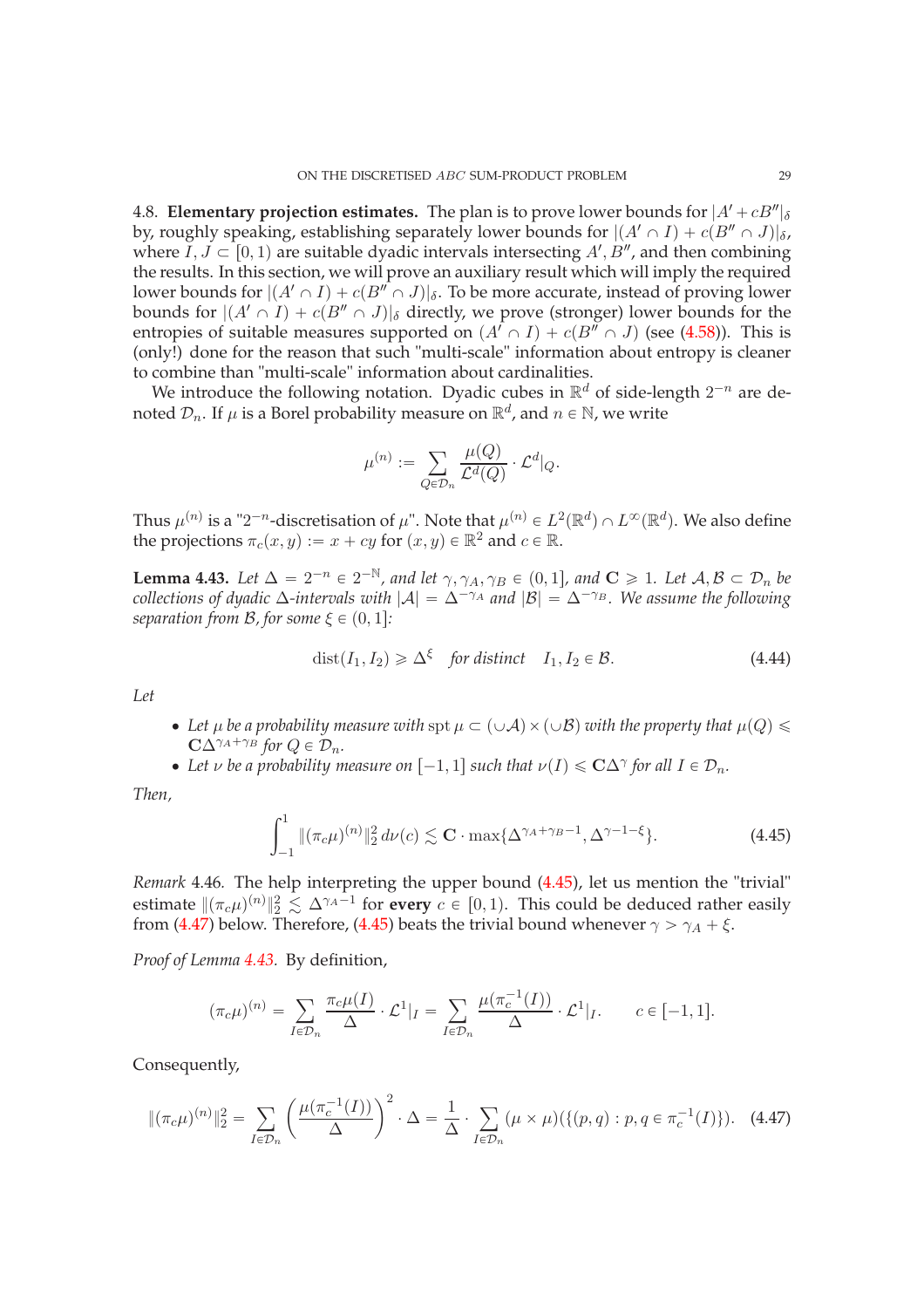Therefore,

$$
\Delta \cdot \int_{-1}^{1} \|(\pi_c \mu)^{(n)}\|_2^2 d\nu(c) \sim \int_{-1}^{1} \sum_{I \in \mathcal{D}_n} (\mu \times \mu) (\{(p, q) : p, q \in \pi_c^{-1}(I)\}) d\nu(c)
$$
  
= 
$$
\iint \int \sum_{I \in \mathcal{D}_n} \mathbf{1}_{\{p, q \in \pi_c^{-1}(I)\}}(c) d\nu(c) d\mu(p) d\mu(q).
$$

We split the outer integration into

$$
\Omega_{\text{near}} := \{ (p,q) : |p-q| < 10\Delta \} \quad \text{and} \quad \Omega_{\text{far}} := \{ (p,q) : |p-q| \geq 10\Delta \}.
$$

Regarding  $\Omega_{\text{near}}$ , we only use the observation that if  $p, q \in A \times B$  and  $c \in [0, 1]$  are fixed, then there is at most one interval  $I \in \mathcal{D}_n$  such that  $p, q \in \pi_{\alpha}^{-1}(I)$ . Since  $\mu, \nu$  are probability measures, and  $\mu(B(x, 10\Delta)) \lesssim C\Delta^{\gamma_A + \gamma_B}$  for every  $x \in \mathbb{R}^2$ , this leads to

<span id="page-29-0"></span>
$$
\iint_{\Omega_{\text{near}}} \sum_{I \in \mathcal{D}_n} \mathbf{1}_{\{p, q \in \pi_c^{-1}(I)\}}(c) d\nu(c) d\mu(p) d\mu(q) \lesssim (\mu \times \mu)(\Omega_{\text{near}}) \lesssim C\Delta^{\gamma_A + \gamma_B}.
$$
 (4.48)

We then consider integral over the domain  $\Omega_{\text{far}}$ . A basic, easy to verify, observation is this: if  $p, q \in \mathbb{R}^2$  are fixed and distinct, then the set

$$
I(p,q) := \{c \in [0,1] : p, q \in \pi_c^{-1}(I) \text{ for some } I \in \mathcal{D}_n\}
$$

is contained in an interval of length  $\leq \Delta/|p - q|$ , and in particular can be covered by  $\lesssim |p - q|^{-1}$  dyadic intervals of length ∆.

We combine this with the following additional observation. Note that all the tubes  $\pi_c^{-1}(I)$  make an angle  $\le \pi/4$  with the y-axis (this is attained for  $c = 1$ , and for  $c = 0$ , the tubes  $\pi_c^{-1}(I)$  are vertical). Therefore,

$$
p, q \in A \times B, |p - q| \geq 10\Delta
$$
 and  $\exists c \in [-1, 1]$  s.t.  $p, q \in \pi_c^{-1}(I) \implies |p_y - q_y| > \Delta$ .

Here  $p_y, q_y \in B$  refer to the second coordinates of p, q. Namely, if  $|p - q| \geq 10\Delta$  and  $|p_y - q_y| < \Delta$ , then  $|p_x - q_x| \ge 9\Delta$ , which makes the pair p, q too "horizontal" to be contained in any common tube  $\pi_c^{-1}(I)$ , with  $c \in [-1, 1]$  and  $I \in \mathcal{D}_n$ . Now, recalling our assumption [\(4.44\)](#page-28-4) that  $dist(I_1, I_2) \geq \Delta^{\xi}$  for distinct  $I_1, I_2 \in \mathcal{B}$ , the conclusion  $|p_y - q_y| > \Delta$ can be amplified substantially:  $|p_y - q_y| > \Delta$  implies that  $p_y, q_y$  lie in distinct intervals in *B*, hence  $|p - q| \geqslant |p_y - q_y| \geqslant \Delta^{\xi}$ . Therefore:

$$
\iint_{\Omega_{\text{far}}} \int \sum_{I \in \mathcal{D}_n} \mathbf{1}_{\{p,q \in \pi_c^{-1}(I)\}}(c) d\nu(c) d\mu(p) d\mu(q) = \iint_{\Omega_{\text{FAR}}} \int_{I(p,q)} \ldots d\nu(c) d\mu(p) d\mu(q),
$$

with  $\Omega_{\text{FAR}} = \{(p, q) : |p - q| \geq \Delta^{\xi}\}\.$  Now, for every pair  $(p, q) \in \Omega_{\text{FAR}}$ , we note that the set  $I(p, q) \subset [0, 1]$  can be covered by  $\lesssim |p - q|^{-1} \leq \Delta^{-\xi}$  dyadic intervals of length  $\Delta$ , and for each  $c \in I(p,q)$ , there is exactly one  $I \in \mathcal{D}_n$  such that  $p, q \in \pi_c^{-1}(I)$ . Therefore,

$$
\int_{I(p,q)} \sum_{I \in \mathcal{D}_n} \mathbf{1}_{\{p,q \in \pi_c^{-1}(I)\}}(c) d\nu(v) = \nu(I(p,q)) \lesssim \mathbf{C}\Delta^{\gamma-\xi}, \qquad (p,q) \in \Omega_{\text{FAR}},
$$

and consequently

$$
\iint_{\Omega_{\text{far}}} \int \sum_{I \in \mathcal{D}_n} \mathbf{1}_{\{p,q \in \pi_c^{-1}(I)\}}(c) d\nu(c) d\mu(p) d\mu(q) \lesssim C\Delta^{\gamma-\xi}.
$$

Combining this estimate with  $(4.48)$ , we arrive at  $(4.45)$ .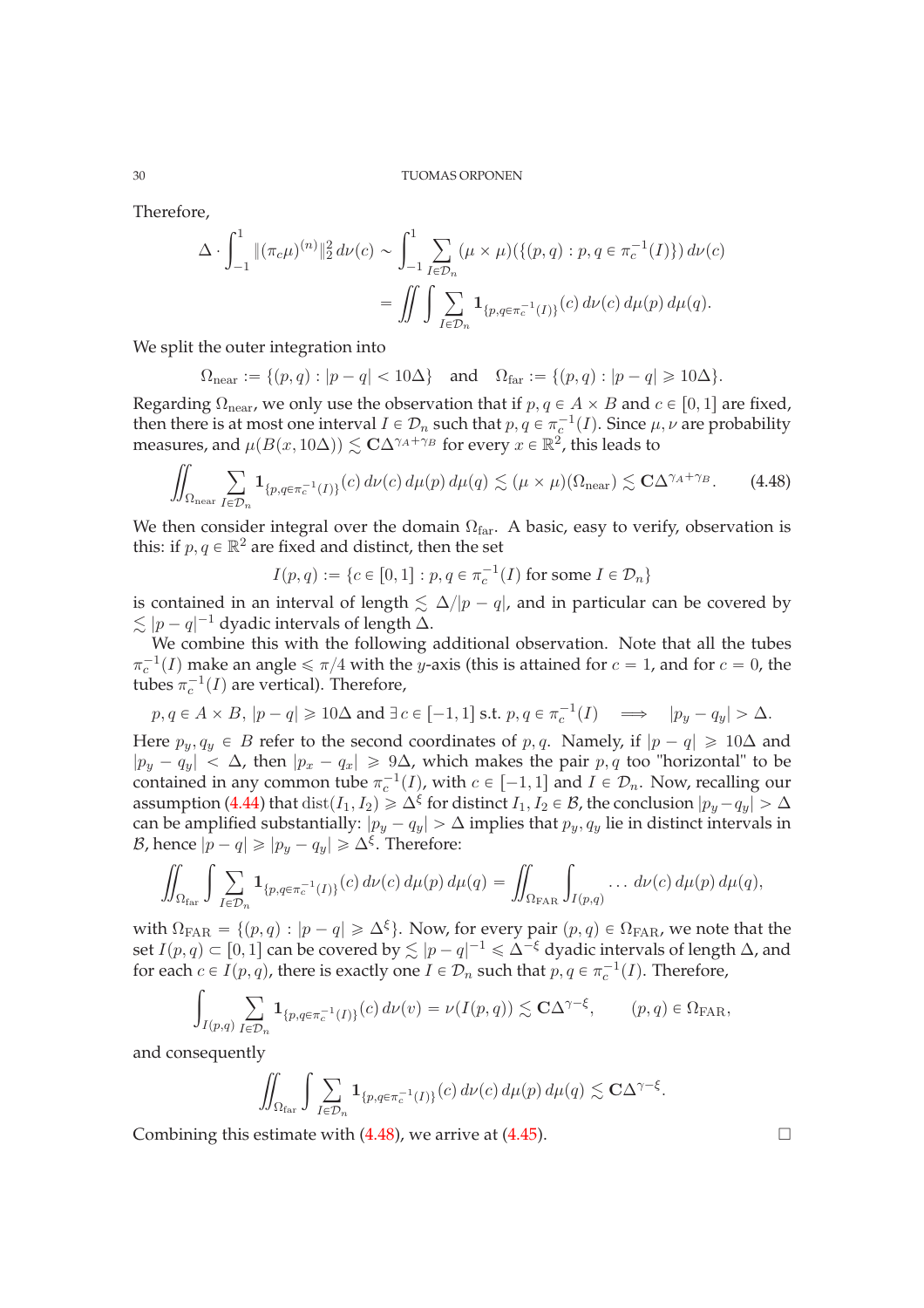We will next deduce, as a corollary, an entropy version of Lemma [4.43.](#page-28-1) For this purpose, we record the following [\[33,](#page-34-26) Lemma 3.6] by Shmerkin:

**Lemma 4.49.** *Let* µ *be a Borel probability measure on* R d *. The following relation holds between the*  $\mathcal{D}_n$ -entropy  $H(\mu, \mathcal{D}_n)$  of  $\mu$ , and the  $L^2$ -norm of  $\mu^{(n)}$ :

<span id="page-30-1"></span>
$$
H(\mu, \mathcal{D}_n) \geq d\eta - \log \|\mu^{(n)}\|_2^2.
$$
 (4.50)

Here, and below, "log" refers to logarithm in base 2.

<span id="page-30-3"></span>**Corollary 4.51.** Let  $\Delta = 2^{-n} \in 2^{-\mathbb{N}}$ , and assume that  $\mathcal{A}, \mathcal{B}, \mu, \nu, \gamma_A, \gamma_B, \gamma$ , **C**, and  $\xi$  have the *same meaning as in Lemma [4.43.](#page-28-1) Then,*

<span id="page-30-2"></span>
$$
\int_{-1}^{1} H(\pi_c \mu, \mathcal{D}_n) d\nu(c) \ge n \cdot \min\{\gamma_A + \gamma_B, \gamma - \xi\} - \log \mathbf{C} - \log C_0,\tag{4.52}
$$

*where*  $C_0 > 0$  *is an absolute constant.* 

*Proof.* First combine [\(4.50\)](#page-30-1) (with  $d = 1$ ) and Jensen's inequality to deduce that

$$
\int_{-1}^{1} H(\pi_c \mu, \mathcal{D}_n) d\nu(c) \ge n - \int_{-1}^{1} \log \|(\pi_c \mu)^{(n)}\|_2^2 d\nu(c) \ge n - \log \left(\int_{0}^{1} \|(\pi_c \mu)^{(n)}\|_2^2 d\nu(c)\right).
$$
  
Here,

 $\mathbb{F}$ 

$$
\int_{-1}^{1} \|(\pi_c \mu)^{(n)}\|_2^2 d\nu(c) \leq C_0 \mathbf{C} \max\{2^{n(1-\gamma_A-\gamma_B)}, 2^{n(1+\xi-\gamma)}\}
$$

<span id="page-30-0"></span>for some absolute constant  $C_0 > 0$ , by Lemma [4.43.](#page-28-1) These inequalities give [\(4.52\)](#page-30-2).  $\Box$ 

4.9. **Projecting pieces of**  $A' \times B''$ . We next put Corollary [4.51](#page-30-3) to work in our "real-world" situation. We introduce the following notation. Assume that  $\mu$  is a Borel probability measure on  $\mathbb{R}^d$  (we will use this for both  $d = 1$  and  $d = 2$ ), and let  $Q \in \mathcal{D}_n$  be a dyadic cube of side-length  $2^{-n}$  such that  $\mu(Q) > 0$ . Let  $T_Q: Q \to [0, 1]^d$  be the rescaling map with  $T_Q(Q) = [0, 1)^d$ . We define the measures

<span id="page-30-4"></span>
$$
\mu_Q := \frac{1}{\mu(Q)} \cdot \mu|_Q \text{ and } \mu^Q := T_Q \mu_Q.
$$
\n(4.53)

In this section,  $\mu = \mu_{A'} \times \mu_{B''}$ , where  $\mu_{A'}$  is the normalised counting measure on A', and  $\mu_{B''}$  is the normalised counting measure on  $B''$  (defined in Section [4.7\)](#page-26-0). For  $s \in [lnN]$ , we will write

$$
\mathcal{D}_{ms}(\mu) := \{ I \times J : I \in \mathcal{I}_{ms}(A') \text{ and } J \in \mathcal{I}_{ms}(B'') \} = \{ Q \in \mathcal{D}_{ms} : \mu(Q) > 0 \}.
$$

Fix

$$
\mathcal{J} = \{t - r, \dots, t\} \in \mathcal{N}_{+}^{\text{low}}.
$$

As defined in [\(4.30\)](#page-25-7), this means that  $R_{A'}^{m}(\mathcal{J}) \leq 2^{\Gamma m|\mathcal{J}|}$ , where  $\Gamma \in ((\alpha - \beta)/(1 - \beta), \gamma) \subset$  $\lceil \gamma/2, \gamma \rceil$  was the parameter specified in [\(4.29\)](#page-25-1). For now, it is only important to remember that  $\gamma - \Gamma \gtrsim_{\alpha,\beta,\gamma} 1$ . Fix intervals  $I_0 \in \mathcal{I}_{m(t - r)}(A')$  and  $J_0 \in \mathcal{I}_{m(t - r)}(B'')$ . Write

$$
\mathcal{A}_{I_0} := \{ I' \in \mathcal{I}_{m(t+1)}(A') : I' \subset I_0 \} \text{ and } \mathcal{B}_{J_0} := \{ J' \in \mathcal{I}_{m(t+1)}(B'') : J' \subset J_0 \}.
$$

Then

<span id="page-30-6"></span>
$$
|\mathcal{A}_{I_0}| = R_{A'}^m(\mathcal{J}) \leq 2^{\Gamma m |\mathcal{J}|} \quad \text{and} \quad |\mathcal{B}_{J_0}| = R_{B''}^m(\mathcal{J}) \stackrel{(4.40)}{\geq} 2^{\xi \zeta m |\mathcal{J}|}.
$$
 (4.54)

In particular, we may write

<span id="page-30-5"></span>
$$
R_{A'}^{m}(\mathcal{J}) = |\mathcal{A}_{I_0}| = 2^{\gamma_A m |\mathcal{J}|} \quad \text{and} \quad |\mathcal{B}_{J_0}| = 2^{\gamma_B m |\mathcal{J}|} \tag{4.55}
$$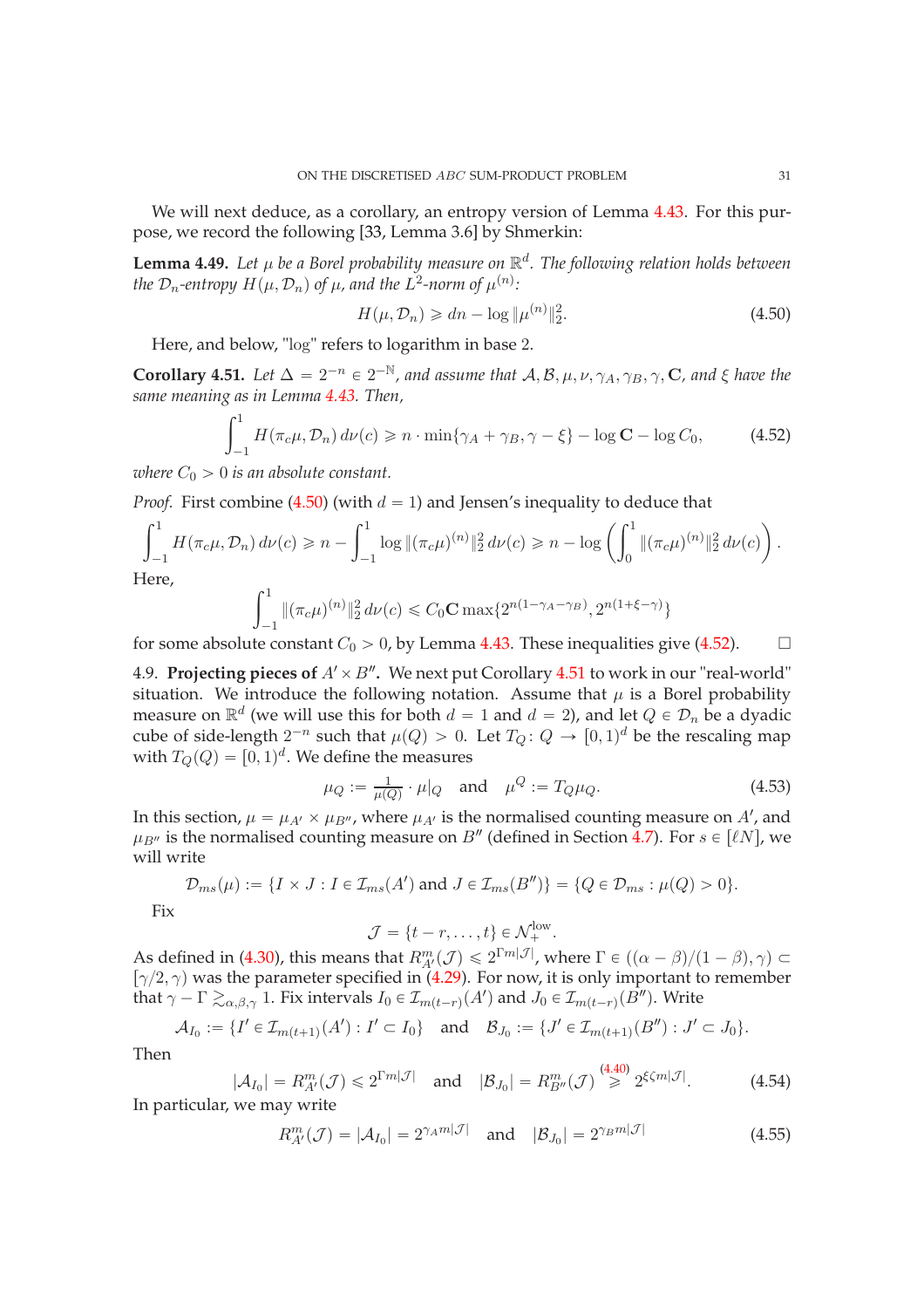for some  $0 \le \gamma_A \le \Gamma$  and  $\gamma_B \ge \xi \zeta$ . Then, write

$$
Q_0 := I \times J \in \mathcal{D}_{m(t-r)}(\mu), n := m|\mathcal{J}| = m(r+1)
$$
 and  $\Delta := 2^{-n} = \frac{2^{-m(t+1)}}{2^{-m(t-r)}} \ge \delta.$ 

Consider the normalised measure  $\mu^{Q_0}$ , as in [\(4.53\)](#page-30-4). The measure  $\mu^{Q_0}$  is supported on a product of the form  $(\cup A) \times (\cup B) = T_{Q_0}((\cup A_{I_0}) \times (\cup B_{J_0}))$ , where  $A, B$  are the families of  $\Delta$ -intervals obtained by normalising the intervals in  ${\cal A}_{I_0}$  and  ${\cal B}_{J_0}$  by a factor of  $2^{m(t-r)}.$  It follows from the  $(m, \ell N)$ -uniformity of  $A'$  and  $B''$  that

$$
\mu^{Q_0}(Q) \leq (|\mathcal{A}| |\mathcal{B}|)^{-1} = (|\mathcal{A}_{I_0}| |\mathcal{B}_{J_0}|)^{-1} \stackrel{(4.55)}{=} \Delta^{\gamma_A + \gamma_B}, \qquad Q \in \mathcal{D}_n.
$$

Moreover, the intervals in  $\beta$  satisfy the following separation property by Lemma [4.42:](#page-27-4)

$$
I_1, I_2 \in \mathcal{B}, I_1 \neq I_2 \implies \text{dist}(I_1, I_2) \geq \Delta^{2\xi}.
$$

These facts place us in a position to apply Corollary [4.51](#page-30-3) to the measure  $\mu^{Q_0}$ :

<span id="page-31-3"></span>
$$
\int_{-1}^{1} H(\pi_c \mu^{Q_0}, \mathcal{D}_n) d\nu(c) \geq n \cdot \min\{\gamma_A + \gamma_B, \gamma - 2\xi\} - \log 40 - \log C_0.
$$
 (4.56)

The parameter "ξ" was initially chosen (see [\(4.36\)](#page-26-2)) so that  $2\xi \le (\gamma - \Gamma)/2$ . Since  $\gamma_A \le \Gamma$ , this leads to

$$
\gamma - 2\xi \ge \gamma_A + (\gamma - \Gamma) - 2\xi \ge \gamma_A + (\gamma - \Gamma)/2.
$$

Recalling also that  $\gamma_B \ge \xi \zeta$  by [\(4.54\)](#page-30-6), and  $\zeta \in (0, 1)$  (see [\(4.22\)](#page-23-3) for a reminder), we find that

<span id="page-31-4"></span> $\min\{\gamma_A + \gamma_B, \gamma - 2\xi\} \geqslant \min\{\gamma_A + \xi\zeta, \gamma_A + (\gamma - \Gamma)/2\} = \gamma_A + \xi\zeta.$  (4.57) Before the final conclusion, let us recall that  $n = m(r + 1) = m|J|$ , and observe that

<span id="page-31-2"></span>
$$
\gamma_A \cdot n = \gamma_A \cdot m|\mathcal{J}| \stackrel{\text{(4.55)}}{=} \log R_{A'}^m(\mathcal{J}).
$$

Therefore, [\(4.56\)](#page-31-3)-[\(4.57\)](#page-31-4) yield

$$
\int_{-1}^{1} H(\pi_c \mu^{Q_0}, \mathcal{D}_{m|\mathcal{J}|}) d\nu(c) \ge n \cdot (\gamma_A + \xi \zeta) - \log 40 - \log C_0
$$

$$
= \log R_{A'}^m(\mathcal{J}) + \xi \zeta \cdot m|\mathcal{J}| - \log 40 - \log C_0 \tag{4.58}
$$

for all  $\mathcal{J} = \{t - r, \ldots, t\} \in \mathcal{N}_{+}^{\text{low}}$  and for all  $Q_0 = I \times J \in \mathcal{D}_{m(t-r)}(\mu)$ .

<span id="page-31-0"></span>4.10. **Final multiscale argument.** As in the previous section, let  $\mu_{A}$  be the normalised counting measure on the set  $A'$ , let  $\mu_{B''}$  be the normalised counting measure on the set  $B''$  , and let  $\mu = \mu_{A'} \times \mu_{B''}$ . Recall also that  $\mathcal{D}_{ms}(\mu) = \{Q \in \mathcal{D}_{ms} : \mu(Q) > 0\}$  for  $s \in [\ell]$ . We warn the reader that the notation " $\mathcal{D}_{ms}$ " will in this section refer to both dyadic squares in  $\mathbb{R}^2$ , and dyadic intervals in  $\mathbb{R}$ . The meaning should always be clear from context.

The purpose fo this section is to show that there exists  $c \in \text{spt}(\nu)$  such that

<span id="page-31-1"></span>
$$
\frac{1}{\ell m} \cdot H(\pi_c \mu, \mathcal{D}_{\ell m N}) \ge \bar{\alpha} + \xi \zeta \cdot \frac{1}{2} [(1 - \beta) - (\alpha - \beta)/\Gamma] - 2\eta. \tag{4.59}
$$

Here  $\bar{\alpha}$  was the constant (defined in [\(4.1\)](#page-17-4)) such that  $|A| = \delta^{-\bar{\alpha}}$ . The lower bound in [\(4.59\)](#page-31-1) yields a lower bound for  $|A' + cB''|_{\delta}$ , and consequently  $|A + cB|_{\delta}$ : since  $H(\pi_c \mu, \mathcal{D}_{\ell mN}) \le$  $\log |A' + cB''|_{\delta} \leq |A + cB|_{\delta}$ , and  $\ell mN = -\log \delta$ , we deduce from [\(4.59\)](#page-31-1) that

$$
\frac{\log |A + cB|_{\delta}}{-\log \delta} \ge \bar{\alpha} + \xi \zeta \cdot \frac{1}{2} [(1 - \beta) - (\alpha - \beta)/\Gamma] - 2\eta.
$$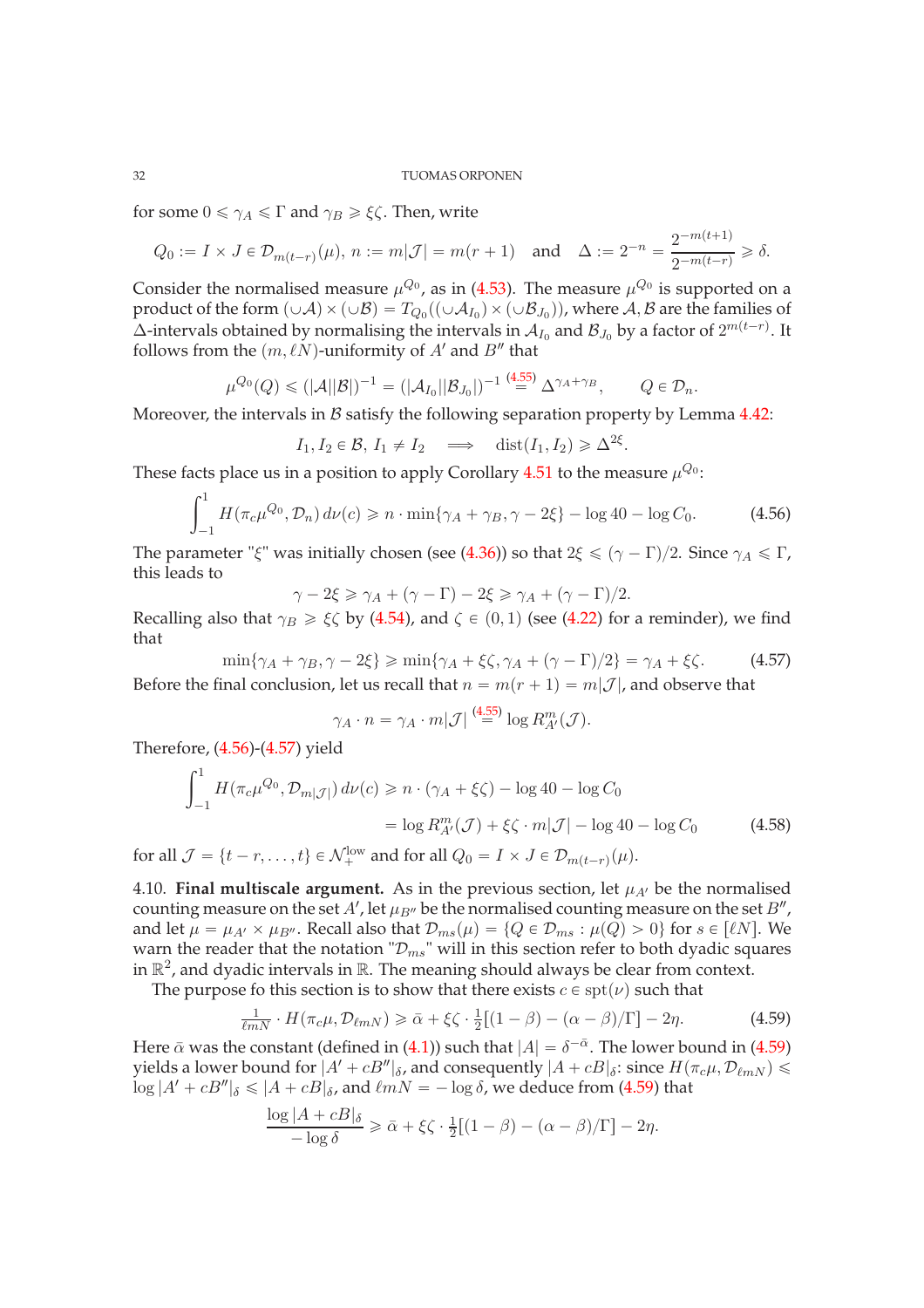If  $\eta > 0$  is sufficiently small, depending only on  $\alpha, \beta, \gamma, \kappa$ , this implies  $|A + cB|_{\delta} \ge$  $\delta^{-\bar{\alpha}-\eta} = \delta^{-\eta}|A|$ . Of course it is important here that the values of  $\xi = (\gamma - \Gamma)/4$  (see [\(4.36\)](#page-26-2)) and  $\zeta > 0$  (see [\(4.22\)](#page-23-3)) are independent of  $\bar{\alpha}$ , although they may depend on  $\alpha$ . This proves Theorem [3.25:](#page-13-1) either [\(4.2\)](#page-17-3) fails, and  $|A + cB|_{\delta} \ge \delta^{-\epsilon}|A|$  with  $c = 1 \in \text{spt}(\nu)$ , or [\(4.2\)](#page-17-3) holds, and in this case  $|A + cB|_{\delta} \ge \delta^{-\eta}|A|$  for the point  $c \in \text{spt}(\nu)$  provided by [\(4.59\)](#page-31-1).

It remains to prove [\(4.59\)](#page-31-1). This will be accomplished by combining [\(4.58\)](#page-31-2) with the following uniform lower bound:

<span id="page-32-3"></span>**Lemma 4.60.** Let 
$$
\mathcal{J} = \{s, ..., t\} \subset [\ell N]
$$
, and let  $Q_0 \in \mathcal{D}_{ms}(\mu)$ . Then,  

$$
H(\pi_c \mu^{Q_0}, \mathcal{D}_{m|\mathcal{J}|}) \geq \log R_{A'}^{m}(\mathcal{J}) - 1, \qquad c \in [0, 1].
$$
 (4.61)

*Proof.* Let  $I \in \mathcal{I}_{ms}(A')$  and  $J \in \mathcal{I}_{ms}(B'')$  such that  $Q_0 = I \times J$ . Then  $\mu^{Q_0} = \mu^I_{A'} \times \mu^J_{B''},$ hence  $\pi_c \mu^Q = \mu^I_{A'} * \mu^J_{B''}$ , and finally

<span id="page-32-2"></span><span id="page-32-0"></span>
$$
H(\pi_c \mu^{Q_0}, \mathcal{D}_{m|\mathcal{J}|}) = H(\mu^I_{A'} * \mu^J_{B''}, \mathcal{D}_{m|\mathcal{J}|}) \ge \int H((\mu^I_{A'})_x, \mathcal{D}_{m|\mathcal{J}|}) d\mu^J_{B''}(x), \tag{4.62}
$$

where the inequality follows from the concavity of entropy (we discussed this at  $(2.5)$ ), and where  $(\mu_{A'})_x^I(H) := \mu_{A'}^I(H - x)$  for  $H \subset \mathbb{R}$ . From the definition of entropy, one has

$$
H((\mu_{A'}^I)_x, \mathcal{D}_{m|\mathcal{J}|}) = H(\mu_{A'}^I, \mathcal{D}_{m|\mathcal{J}|} - x),
$$

where  $\mathcal{D}_{m}[\mathcal{J}]$  – x refers to the family of  $(-x)$ -translated dyadic intervals. Now, for  $x \in \mathbb{R}$ fixed, every intervals in  $\mathcal{D}_{m}[\mathcal{J}]$  can be covered by 2 intervals in  $\mathcal{D}_{m}[\mathcal{J}]$  – x and vice versa. This implies that

<span id="page-32-1"></span>
$$
|H(\mu_{A'}^I, \mathcal{D}_{m|\mathcal{J}|} - x) - H(\mu_{A'}^I, \mathcal{D}_{m|\mathcal{J}|})| \leq \log 2 = 1, \qquad x \in \mathbb{R}.
$$
 (4.63)

Furthermore, by definition,

$$
H(\mu^I_{A'}, \mathcal{D}_{m|\mathcal{J}|}) = -\sum_{L \in \mathcal{D}_{m|\mathcal{J}|}} \mu^I_{A'}(L) \log \mu^I_{A'}(L).
$$

Since A' is  $(m, \ell N, R_{A'}^m)$ -uniform, either  $\mu_{A'}^I(L) = 0$ , or then  $\mu_{A'}^I(L) = R_{A'}^m(\mathcal{J})^{-1}$  for every  $L \in \mathcal{D}_{m|\mathcal{J}|}$ . Therefore

$$
H(\mu^I_{A'}, \mathcal{D}_{m|\mathcal{J}}) = R_{A'}^m(\mathcal{J})^{-1}.
$$

In combination with  $(4.62)$ - $(4.63)$ , this yields  $(4.61)$ .

Recall the intervals  $\mathcal{N}_{+}^{\text{low}} \subset \mathcal{N}_{+}$ , defined in [\(4.30\)](#page-25-7). In this section, the properties of these intervals will be used via the formula [\(4.58\)](#page-31-2), and we additionally need to recall that

<span id="page-32-4"></span>
$$
\sum_{\mathcal{J}\in\mathcal{N}_{+}^{\text{low}}}|\mathcal{J}|\geqslant\frac{1}{2}\left[(1-\beta)-(\alpha-\beta)/\Gamma\right]\cdot\ell N\tag{4.64}
$$

by [\(4.31\)](#page-25-2). Let P be the partition of  $[\ell N]$  which is induced by the intervals in  $\mathcal{N}_+^{\text{low}}$ . In other words,  $\mathcal P$  consists of the intervals in  $\mathcal N^{\text{low}}_{+}$ , and the maximal complementary intervals. We write

$$
\mathcal{P}_{useless} := \mathcal{P} \setminus \mathcal{N}_{+}^{low},
$$

and we enumerate  $\mathcal{P} = \{\mathcal{J}_1,\mathcal{J}_2,\ldots,\mathcal{J}_h\}$ , where  $1 \leq k \leq \ell N$ . We write  $\mathcal{J}_j = \{s_j,\ldots,t_j\}$ for  $1 \leq j \leq h$ , so  $s_1 = 0$ ,  $t_h + 1 = \ell N$ , and  $s_{j+1} = t_j + 1$  for all  $1 \leq j < h$ . We artificially define  $s_{h+1} := \ell N$ , so the relation  $s_{j+1} = t_j + 1$  also remains valid for  $j = h$ .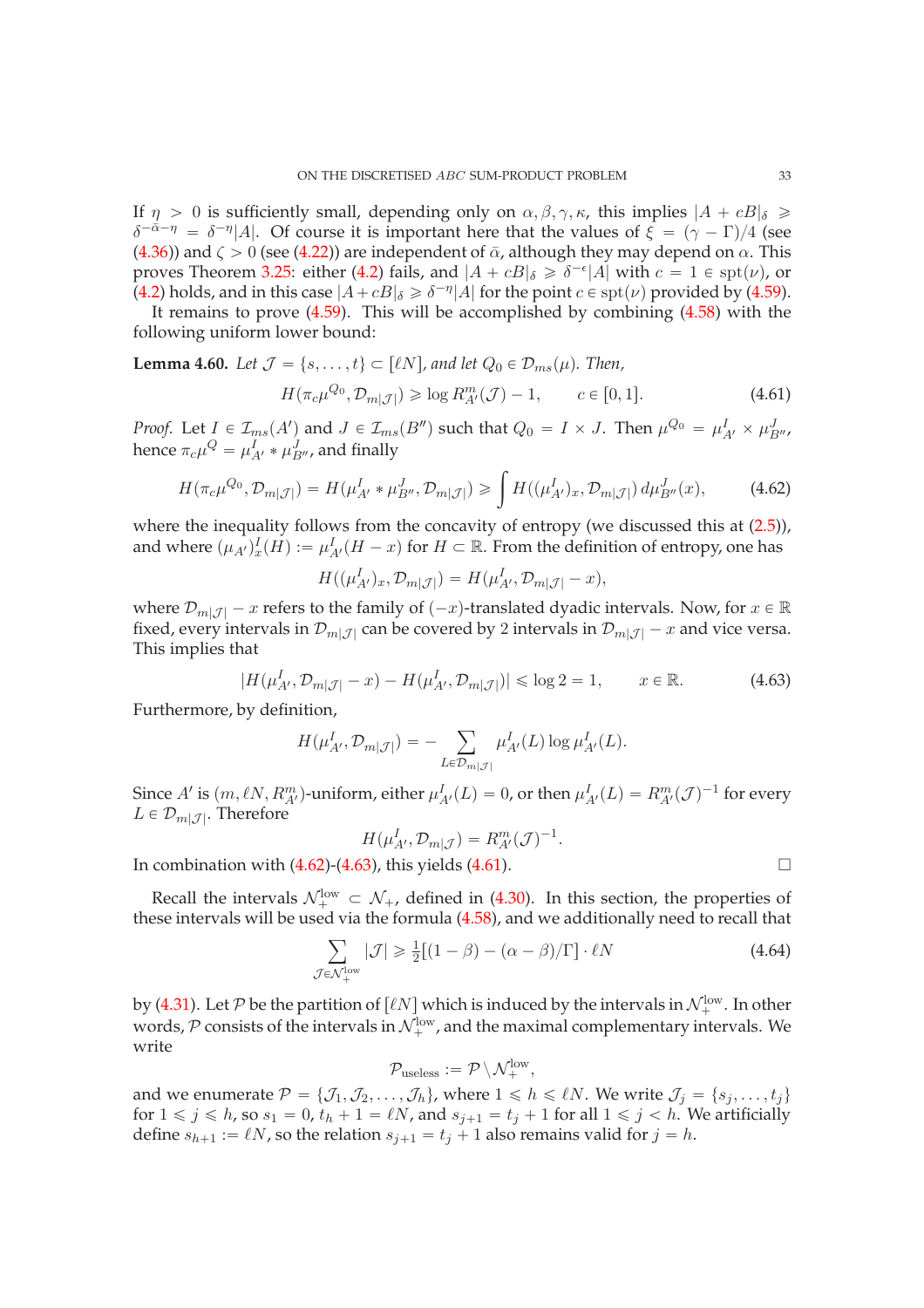We abbreviate

$$
\mathcal{D}_j := \mathcal{D}_{ms_j}(\mu) := \{ I \times J : I \in \mathcal{I}_{ms_j}(A') \text{ and } J \in \mathcal{I}_{ms_j}(B'') \}.
$$

We then apply the entropy lower bound in Lemma [2.3,](#page-6-2) and its corollary [\(2.4\)](#page-7-4), to the partition  $0 = ms_1 < \ldots < ms_h < ms_{h+1} = \ell mN$  of  $\{0, \ldots, \ell mN\}$ , and the 2-Lipschitz maps  $\pi_c: \mathbb{R}^2 \to \mathbb{R}$  with  $c \in [-1, 1]$ :

$$
\int_{-1}^{1} H(\pi_c \mu, \mathcal{D}_{\ell m N}) d\nu(c) = \sum_{j=1}^{h} \sum_{Q \in \mathcal{D}_j} \mu(Q) \int_{-1}^{1} H(\pi_c \mu^Q, \mathcal{D}_{m s_{j+1} - m s_j} \mid \mathcal{D}_0) d\nu(c)
$$
  

$$
\geq -C_0 h + \sum_{j=1}^{h} \sum_{Q \in \mathcal{D}_j} \mu(Q) \int_{-1}^{1} H(\pi_c \mu^Q, \mathcal{D}_{m(t_j - s_j + 1)}) d\nu(c). \tag{4.65}
$$

Above,  $t_j - s_j + 1 = |\mathcal{J}_j|$ . For  $\mathcal{J}_j \in \mathcal{N}_+^{\text{low}}$ , and  $Q \in \mathcal{D}_j$ , we recall from [\(4.58\)](#page-31-2) that

$$
\int_{-1}^1 H(\pi_c \mu^{Q}, \mathcal{D}_{m|\mathcal{J}_j|}) d\nu(c) \geq \log R_{A'}^{m}(\mathcal{J}_j) + \xi \zeta \cdot m|\mathcal{J}_j| - \log 40 - \log C_0.
$$

For  $\mathcal{J} \in \mathcal{P}_{\text{useless}}$  we have to settle with the estimate

<span id="page-33-8"></span>
$$
\int_0^1 H(\pi_c \mu^{Q}, \mathcal{D}_{m|\mathcal{J}_j|}) d\nu(c) \geqslant \log R_{A'}^{m}(\mathcal{J}_j) - 1
$$

from Lemma [4.60.](#page-32-3) Plugging these bounds into [\(4.65\)](#page-33-8) (and redefining  $C_0$  as  $C_0 + 1$ ) yields

$$
\int_{-1}^{1} H(\pi_c \mu, \mathcal{D}_{\ell m N}) d\nu(c) \ge -(40 + C_0)h + \sum_{\mathcal{J} \in \mathcal{P}} \log R_{A'}^m(\mathcal{J}) + \xi \zeta \sum_{\mathcal{J} \in \mathcal{N}_+^{\text{low}}} |\mathcal{J}|
$$
  
\n
$$
\stackrel{(4.64)}{\ge} \log |A'| + \xi \zeta \cdot \frac{1}{2} [(1 - \alpha) - (\alpha - \beta)/\Gamma] \cdot \ell m N - h(40 + C_0).
$$

Recalling that  $|A'| \geq \delta^{\eta} |A| \geq 2^{(\bar{\alpha}-\eta)\ell m N}$ , there exists  $c \in \text{spt}(\nu)$  with

$$
H_{\ell m N}(\pi_c \mu) \geq (\bar{\alpha} + \xi \zeta \cdot \frac{1}{2} [(1 - \alpha) - (\alpha - \beta)/\Gamma] - \eta) - \frac{h(40 + C_0)}{\ell m N}
$$

Here  $h(40 + C_0)/(\ell mN) \leq (40 + C_0)/m_0 \leq \eta$  by the choice of  $m_0$  at [\(4.10\)](#page-19-2), and since we chose  $m \ge m_0$  in Proposition [4.12.](#page-19-1) Therefore we have established [\(4.59\)](#page-31-1), and completed the proof of Theorem [3.25.](#page-13-1)

#### <span id="page-33-0"></span>**REFERENCES**

- <span id="page-33-7"></span>[1] Yves Benoist and Nicolas de Saxcé. A spectral gap theorem in simple Lie groups. *Invent. Math.*, 205(2):337–361, 2016.
- <span id="page-33-3"></span>[2] J. Bourgain. On the Erdös-Volkmann and Katz-Tao ring conjectures. *Geom. Funct. Anal.*, 13(2):334–365, 2003.
- <span id="page-33-5"></span>[3] J. Bourgain and A. Gamburd. A spectral gap theorem in SU(d). *J. Eur. Math. Soc. (JEMS)*, 14(5):1455– 1511, 2012.
- <span id="page-33-1"></span>[4] Jean Bourgain. Multilinear exponential sums in prime fields under optimal entropy condition on the sources. *Geom. Funct. Anal.*, 18(5):1477–1502, 2009.
- <span id="page-33-6"></span><span id="page-33-2"></span>[5] Jean Bourgain. The discretized sum-product and projection theorems. *J. Anal. Math.*, 112:193–236, 2010.
- [6] Jean Bourgain and Alex Gamburd. On the spectral gap for finitely-generated subgroups of SU(2). *Invent. Math.*, 171(1):83–121, 2008.
- <span id="page-33-4"></span>[7] Damian Dabrowski, Tuomas Orponen, and Michele Villa. Integrability of orthogonal projections, and applications to Furstenberg sets. *arXiv e-prints*, page arXiv:2107.04471, July 2021.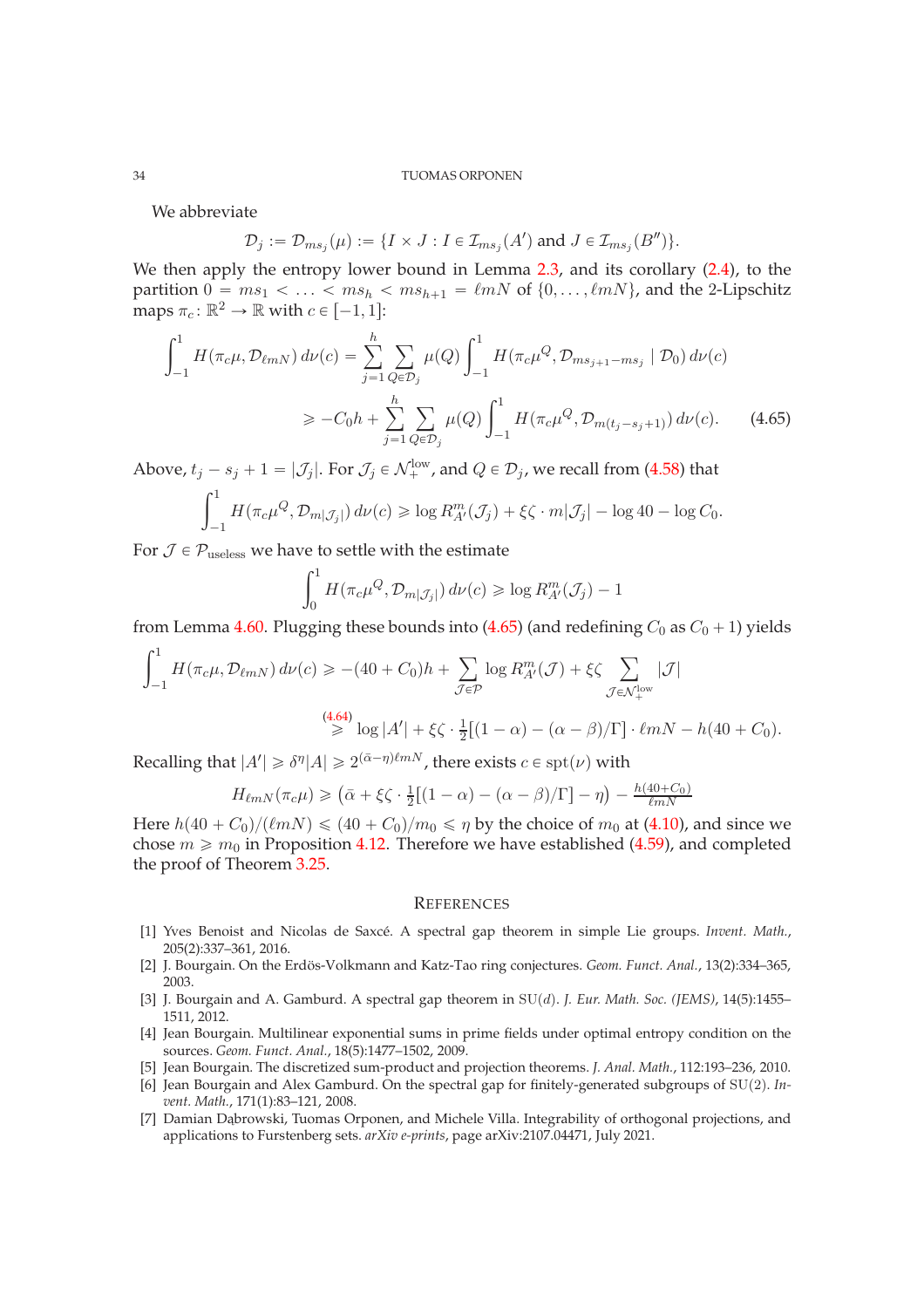- <span id="page-34-15"></span><span id="page-34-8"></span>[8] P. Erd˝os and E. Szemerédi. On sums and products of integers. In *Studies in pure mathematics*, pages 213–218. Birkhäuser, Basel, 1983.
- [9] Yuqiu Fu, Shengwen Gan, and Kevin Ren. An incidence estimate and a Furstenberg type estimate for tubes in R 2 . *arXiv e-prints*, page arXiv:2107.11937, July 2021.
- <span id="page-34-1"></span>[10] M. Z. Garaev. An explicit sum-product estimate in  $\mathbb{F}_p$ . *Int. Math. Res. Not. IMRN*, (11):Art. ID rnm035, 11, 2007.
- <span id="page-34-2"></span>[11] A. A. Glibichuk and S. V. Konyagin. Additive properties of product sets in fields of prime order. In *Additive combinatorics*, volume 43 of *CRM Proc. Lecture Notes*, pages 279–286. Amer. Math. Soc., Providence, RI, 2007.
- <span id="page-34-5"></span>[12] Larry Guth, Nets Hawk Katz, and Joshua Zahl. On the discretized sum-product problem. *Int. Math. Res. Not. IMRN*, (13):9769–9785, 2021.
- <span id="page-34-16"></span>[13] Larry Guth, Noam Solomon, and Hong Wang. Incidence estimates for well spaced tubes. *Geom. Funct. Anal.*, 29(6):1844–1863, 2019.
- <span id="page-34-23"></span>[14] Katalin Gyarmati, Máté Matolcsi, and Imre Z. Ruzsa. Plünnecke's inequality for different summands. In *Building bridges*, volume 19 of *Bolyai Soc. Math. Stud.*, pages 309–320. Springer, Berlin, 2008.
- <span id="page-34-12"></span><span id="page-34-11"></span>[15] Weikun He. Discretized sum-product estimates in matrix algebras. *J. Anal. Math.*, 139(2):637–676, 2019.
- <span id="page-34-13"></span>[16] Weikun He. Orthogonal projections of discretized sets. *J. Fractal Geom.*, 7(3):271–317, 2020.
- [17] Weikun He and Nicolas de Saxcé. Sum-product for real Lie groups. *J. Eur. Math. Soc. (JEMS)*, 23(6):2127– 2151, 2021.
- <span id="page-34-25"></span>[18] Michael Hochman. On self-similar sets with overlaps and inverse theorems for entropy. *Ann. of Math. (2)*, 180(2):773–822, 2014.
- <span id="page-34-14"></span><span id="page-34-6"></span>[19] Robert Kaufman. On Hausdorff dimension of projections. *Mathematika*, 15:153–155, 1968.
- [20] Jialun Li. Discretized Sum-product and Fourier decay in  $\mathbb{R}^n$ . J. Anal. Math., 143(2):763–800, 2021.
- [21] J. M. Marstrand. Some fundamental geometrical properties of plane sets of fractional dimensions. *Proc. London Math. Soc. (3)*, 4:257–302, 1954.
- [22] P. Mattila. *Geometry of sets and measures in Euclidean spaces. Fractals and rectifiability. 1st paperback ed.* Cambridge: Cambridge University Press, 1st paperback ed. edition, 1999.
- <span id="page-34-10"></span>[23] Ali Mohammadi and Sophie Stevens. Attaining the exponent  $5/4$  for the sum-product problem in finite fields. *arXiv e-prints*, page arXiv:2103.08252, March 2021.
- [24] Daniel M. Oberlin. Some toy Furstenberg sets and projections of the four-corner Cantor set. *Proc. Amer. Math. Soc.*, 142(4):1209–1215, 2014.
- <span id="page-34-21"></span><span id="page-34-19"></span>[25] Tuomas Orponen. On arithmetic sums of Ahlfors-regular sets. *Geom. Funct. Anal. (to appear)*.
- <span id="page-34-7"></span>[26] Tuomas Orponen. On the distance sets of Ahlfors-David regular sets. *Adv. Math.*, 307:1029–1045, 2017.
- [27] Tuomas Orponen and Pablo Shmerkin. On the Hausdorff dimension of Furstenberg sets and orthogonal projections in the plane. *arXiv e-prints*, page arXiv:2106.03338, June 2021.
- <span id="page-34-3"></span>[28] Tuomas Orponen and Laura Venieri. A note on expansion in prime fields. *arXiv e-prints*, page arXiv:1801.09591, January 2018.
- <span id="page-34-18"></span>[29] Orit E. Raz and Joshua Zahl. On the dimension of exceptional parameters for nonlinear projections, and the discretized Elekes-Rónyai theorem. *arXiv e-prints*, page arXiv:2108.07311, August 2021.
- <span id="page-34-9"></span>[30] Misha Rudnev and Sophie Stevens. An update on the sum-product problem. *arXiv e-prints*, page arXiv:2005.11145, May 2020.
- <span id="page-34-22"></span>[31] Imre Z. Ruzsa. An application of graph theory to additive number theory. *Sci. Ser. A Math. Sci. (N.S.)*, 3:97–109, 1989.
- <span id="page-34-20"></span>[32] Pablo Shmerkin. On Furstenberg's intersection conjecture, self-similar measures, and the  $L<sup>q</sup>$  norms of convolutions. *Ann. of Math. (2)*, 189(2):319–391, 2019.
- <span id="page-34-26"></span>[33] Pablo Shmerkin. On the Hausdorff dimension of pinned distance sets. *Israel J. Math.*, 230(2):949–972, 2019.
- <span id="page-34-17"></span>[34] Pablo Shmerkin. A nonlinear version of bourgain's projection theorem. Preprint, arXiv:2003.01636, 2020.
- <span id="page-34-4"></span>[35] Sophie Stevens and Frank de Zeeuw. An improved point-line incidence bound over arbitrary fields. *Bull. Lond. Math. Soc.*, 49(5):842–858, 2017.
- <span id="page-34-0"></span>[36] Endre Szemerédi and William T. Trotter, Jr. Extremal problems in discrete geometry. *Combinatorica*, 3(3- 4):381–392, 1983.
- <span id="page-34-24"></span>[37] Terence Tao and Van Vu. *Additive combinatorics*, volume 105 of *Cambridge Studies in Advanced Mathematics*. Cambridge University Press, Cambridge, 2006.